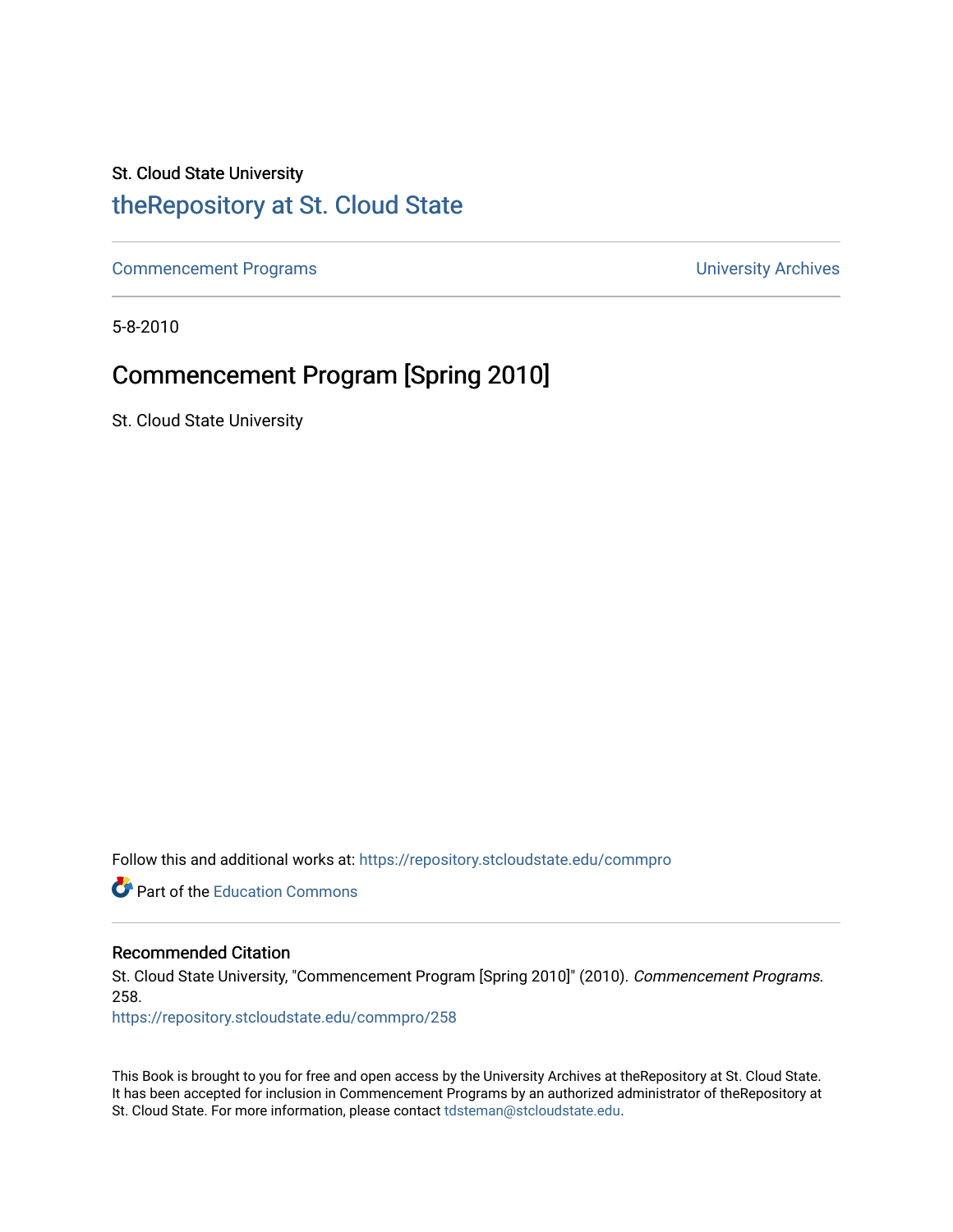# SPRING SEMESTER UNIVERSITY COMMENCEMENT CEREMONY

Saturday, May 8, 2010

10:30 a.m. College of Business, College of Social Sciences, Bachelor of Elective Studies and Associate Degrees

3:00 p.m. College of Education, College of Fine Arts & Humanities, College of Science & Engineering

> National Hockey Center St. Cloud State University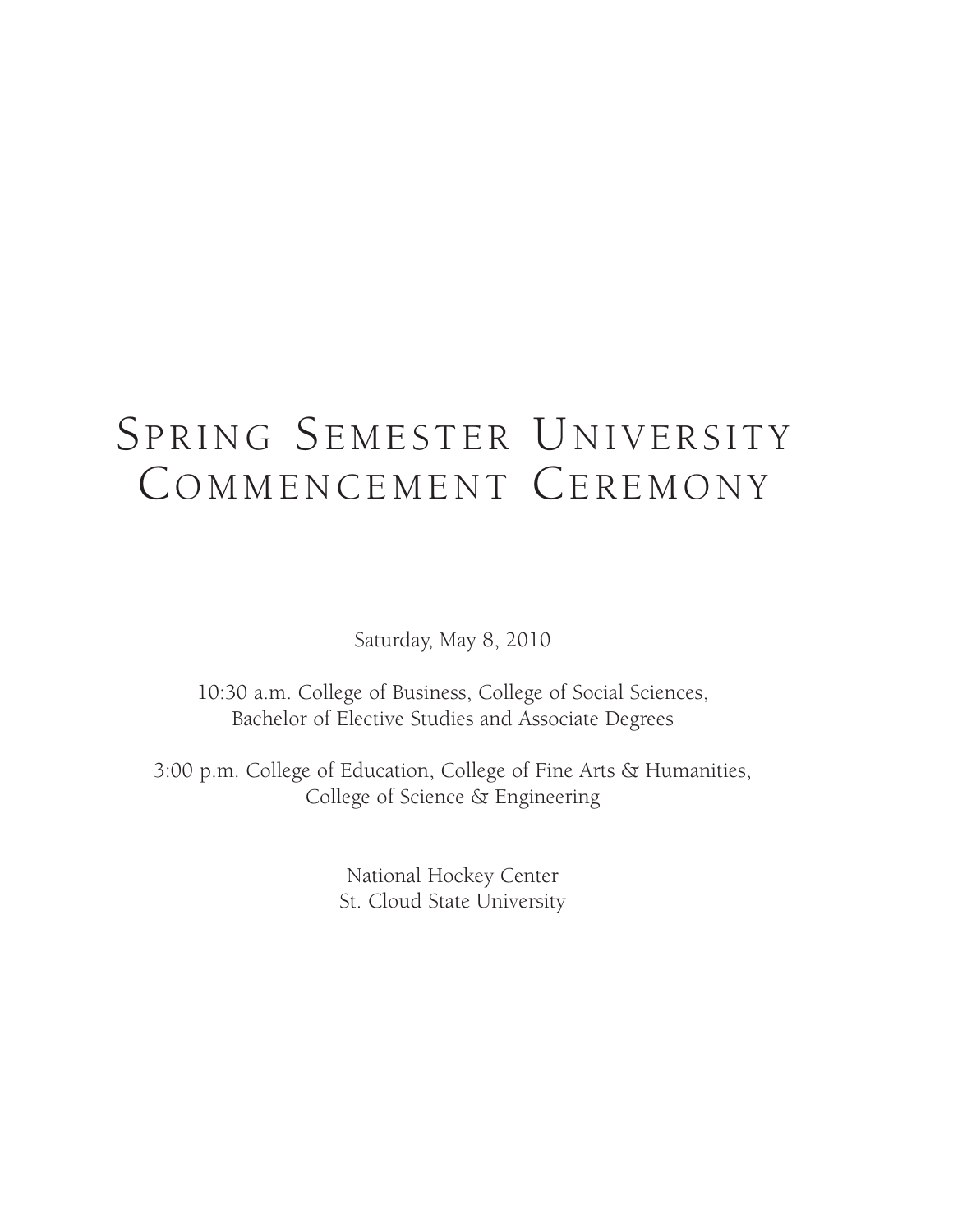| MACE BEARER                                       | MARK G. JAEDE, Assistant Professor<br>History<br>Faculty Association President              |
|---------------------------------------------------|---------------------------------------------------------------------------------------------|
| FACULTY LINE LEADERS<br>10:30 a.m. program        | RANDAL G. BAKER, Professor<br>Geography                                                     |
|                                                   | KATE K. MOONEY, Professor<br>Accounting                                                     |
|                                                   | STEVEN P. MOONEY, Professor<br>Finance, Insurance and Real Estate                           |
| FACULTY LINE LEADERS<br>3 p.m. program            | OLADELE S. GAZAL, Professor<br><b>Biological Sciences</b>                                   |
|                                                   | LEEANN S. JORGENSEN, Associate Professor<br>Educational Leadership and Community Psychology |
|                                                   | TERRY VERMILLION, Professor<br>Music                                                        |
| ANNOUNCER<br>10:30 a.m. program                   | PAM L. SECKLIN, Professor<br>Communication Studies                                          |
| ANNOUNCER<br>3 p.m. program                       | SUZANNE L. STANGL-ERKENS, Associate Professor<br>Communication Studies                      |
| <b>MARSHALS</b><br>10:30 a.m. program             | LINDA J. BUTENHOFF, Professor<br>Global Studies                                             |
|                                                   | JAMES A. TAN, Associate Professor<br>Management                                             |
|                                                   | DAVID L. WALL, Professor<br>Geography                                                       |
| <b>MARSHALS</b><br>3 p.m. program                 | ROBERT P. INKSTER, Professor<br>English                                                     |
|                                                   | KATHRYN E. JOHNSON, Assistant Professor<br>Special Education                                |
|                                                   | ANNETTE V.D. SCHOENBERGER, Professor<br>Computer Science                                    |
| ST. CLOUD STATE UNIVERSITY<br>ORCHESTRA CONDUCTOR | DANIEL K. O'BRYANT, Assistant Professor<br>Music                                            |
| SONG LEADER                                       | HILLARY L. VERMILLION, Adjunct Instructor<br>Music                                          |
| SIGN LANGUAGE<br><b>INTERPRETER</b>               | LANORA L. JOHNSON                                                                           |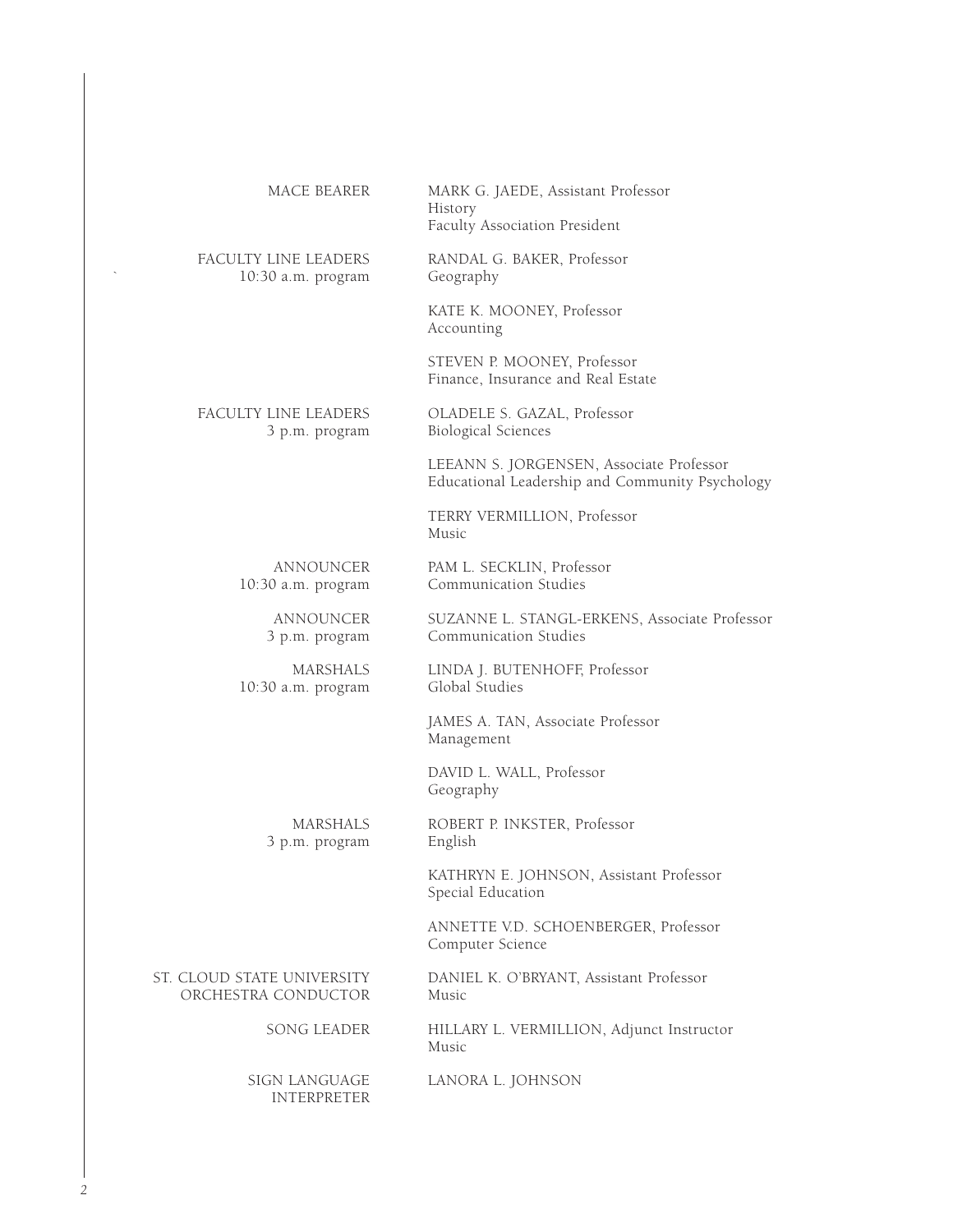#### **P R O G R A M**

EARL H. POTTER III, President, presiding

DEVINDER M. MALHOTRA, Provost and Vice President for Academic Affairs STEVEN L. LUDWIG, Vice President for Administrative Affairs WANDA I. OVERLAND, Vice President for Student Life and Development CRAIG C. WRUCK, Vice President for University Advancement

PRE-CEREMONY MUSIC "ENGLISH FOLK SONG SUITE" by Vaughann Williams

SCSU Orchestra

\*PROCESSIONAL MUSIC "POMP AND CIRCUMSTANCE" by Edward Elgar

INTRODUCTIONS STEVEN L. LUDWIG, Vice President for Administrative Affairs

WELCOME EARL H. POTTER III, President

\*MUSIC *"AMERICA, THE BEAUTIFUL"* CSU Orchestra by Samuel Ward<br>and Audience (Words are found (Words are found in the back of the program.)

GREETINGS FROM MnSCU TERRI THOMAS, Trustee Minnesota State Colleges and Universities Board of Trustees

GREETINGS FROM CITY OF ST. CLOUD DAVID A. KLEIS, '89 Mayor

> HONORARY DOCTORATE GORDON A. VIERE, '75<br>PRESENTATION CEO of LarsonAllen, Mir CEO of LarsonAllen, Minneapolis

> > Faculty Association President

COMMENCEMENT ADDRESS MARGARETHE J. MAPES, Class of 2010 3 p.m. program College of Fine Arts and Humanities

> MUSIC "FANDANGO"<br>SCSU Orchestra from Capriccion from Capriccio Espagnol by Rimsky-Korsakov

CONFERRING OF DEGREES EARL H. POTTER III, President

10:30 a.m. program

GRADUATING CLASS

PRESENTATION OF THE DEVINDER M. MALHOTRA, Provost and Vice President for Academic Affairs

DIANA R. LAWSON, Dean, College of Business GLEN F. PALM, Interim Dean, College of Education TODD J. DeVRIESE, Dean, College of Fine Arts and Humanities DAVID K. DeGROOTE, Dean, College of Science and Engineering PHILLIP R. GODDING, Associate Dean, College of Social Sciences JOHN C. BURGESON, Dean, Continuing Studies AMOS O. OLAGUNJU, Interim Dean Undergraduate Studies DENNIS L. NUNES, Dean, School of Graduate Studies KRISTI M. TORNQUIST, Dean, Learning Resources and Technology Services

FACULTY ASSOCIATION REMARKS MARK G. JAEDE, Assistant Professor of History

ALUMNI ASSOCIATION REMARKS AMY J. TROMBLEY, '00,'04 President, St. Cloud State University Alumni Association

\*MUSIC *"UNIVERSITY HYMN"* SCSU Orchestra by Harvey Waugh and Amy Dale, emeriti professors

CLOSING WANDA I. OVERLAND, Vice President for Student Life and Development

\*RECESSIONAL MUSIC *"ENGLISH FOLK SONG SUITE"* by Vaughann Williams "POMP AND CIRCUMSTANCE" by Edward Elgar

arranged by professor emeritus Roger L. Barrett (Words are found in the back of the program.)

*\*Audience please stand*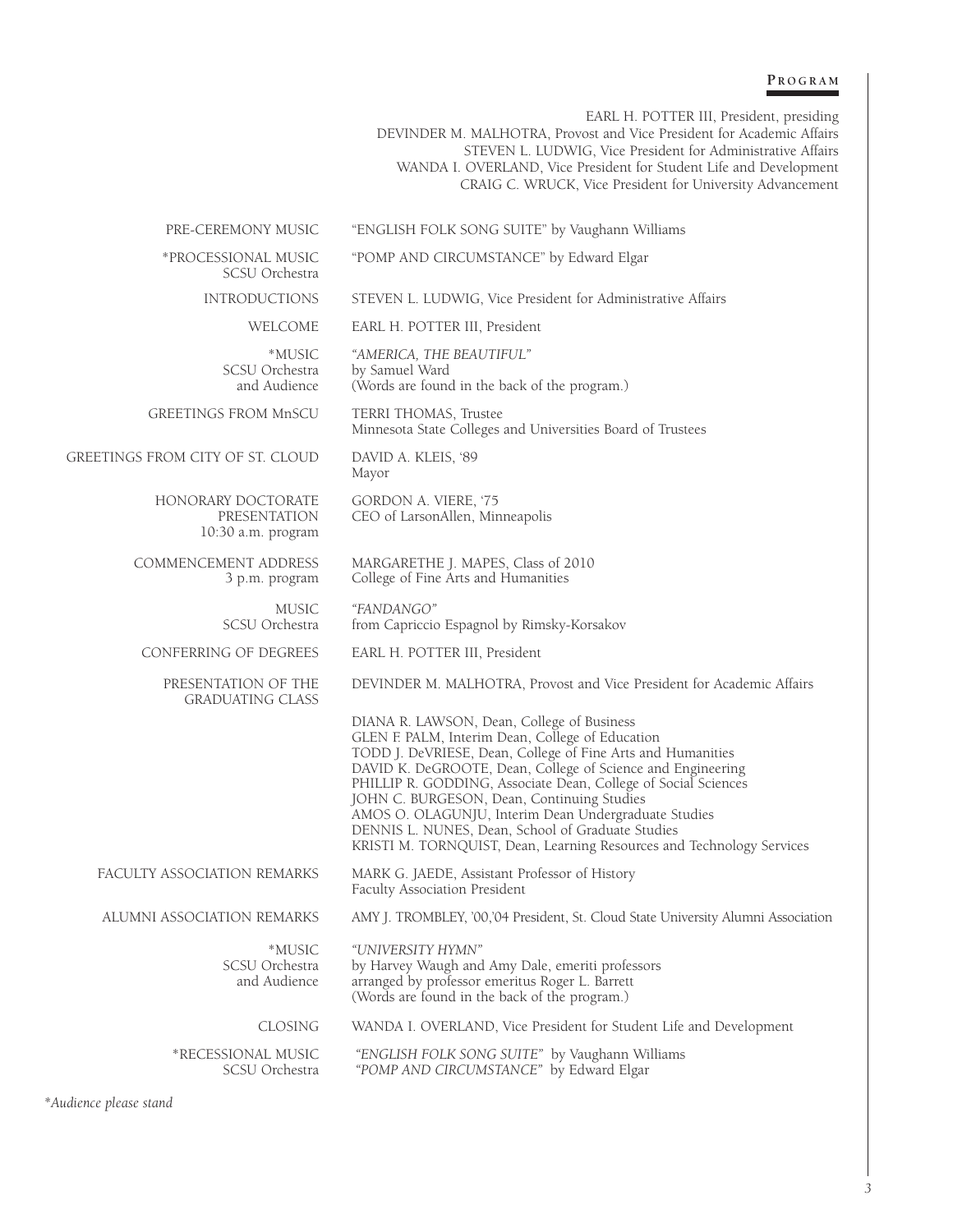**C O L L E G E O F B U S I N E S S**



### **C O L L E G E O F E D U C AT I O N**



**C O L L E G E O F F I N E A R T S A N D H U M A N I T I E S**



**C O L L E G E O F S C I E N C E A N D E N G I N E E R I N G**



 $C$  **OLLEGE OF SOCIAL SCIENCES** 



#### **GR A D U AT E S**



# Master of Arts

LUCAS MCCONKIE ADAMS Burnsville

YACOUB JAFAR ALJAFFERY New Brighton

ASHLEY E. BARTELT Phillips, Wisconsin

AMY CHRISTINE COOPER Brillion, Wisconsin

MOIRA F. DONOVAN St. Cloud

TANYA MARIE DOTSETH Cokato

JOAN MARY GILL St. Cloud

KEVIN WILLIAM HELLER Pleasanton, California

CHRISTINE MARIE HILLS Lake Elmo

ELYSHA ERIN HUMMER Merrifield

JACQUELINE A. JOHNSON Edmore, North Dakota

YUKARI KATO St. Cloud

ELLEN MARY KLASEN Melrose

KARIN ANN KLICKER St. Cloud

DUSTIN PAUL KOON Brainerd

PATRICK DAVID LEWANDOWSKI Foley

ERIC STEVEN ORY Rhinelander, Wisconsin

CARA LINDSAY PAWLOWSKI St. Cloud

CODY JAMES REIMER Waite Park

AMANDA J. C. SANOSKI White Bear Lake

HOPE MARIE SCHLICHT St. Cloud

NICHOLAS LUKE SEIFERT St. Cloud

MELISSA ANN SIMMONS Lakeville

ALA IVANOVNA SIMONCHYK Minsk, Belarus

STEPHANIE STARY Munich, Germany

ANDREA VASCONCELLOS Pahoa, Hawaii

JOHN ALEXANDER WALTER Omaha, Nebraska

ZHUO WANG Xin Xiang, China

SHEEN HENG ZHANG Maple Grove

TIFFANY MICHELLE ZIEGLER Princeton

# Master of Business Administration

MOHAMMAD AMIN St. Cloud

HUANJUN CHEN St. Cloud

NGAR LING CHENG St. Cloud

KEELEY JO CHRISTOFF Mound

THOMAS ANTHONY GANGI St. Paul

MICHAEL NICHOLAS HARGREAVES St. Cloud

JEFFREY TODD HOUSE Maple Grove

AKISSI JUDITH KRAMO Hopkins

TYLER SCOTT LILIENTHAL Glencoe

RANAJIT SINGH MEHROKE Kuala Lumpur, Malaysia

HIMA PRADHAN Kathmandu, Nepal

MATTHEW THOMAS RAKOW Little Falls

RENAE MARGIE STERNKE St. Cloud

# Master of Music

MARK GREGORY POTVIN Princeton

ADAM F. TERVOLA HULTBERG New York Mills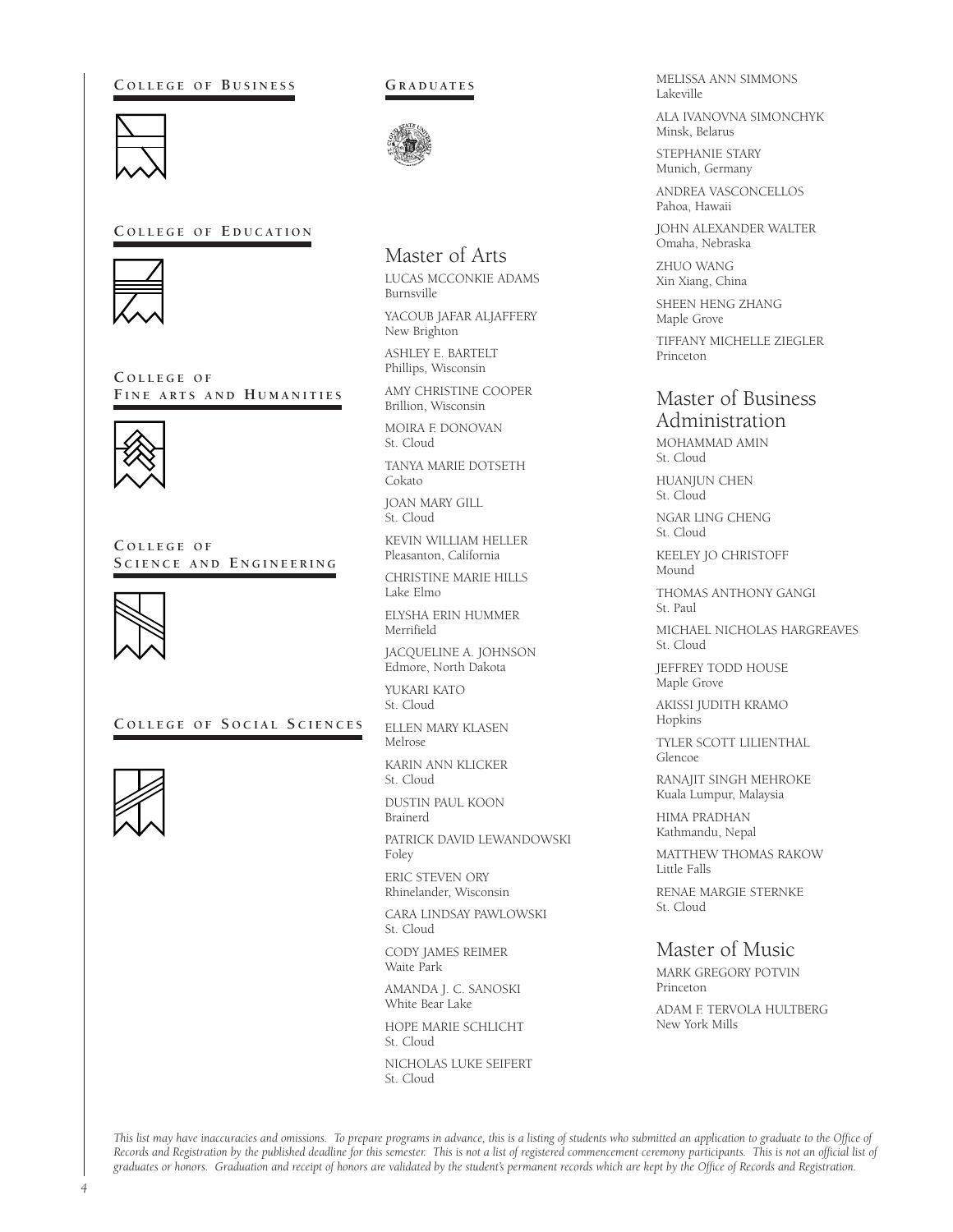# Master of Science

AMBER MARIE AASEN Princeton

EUNICE ADJEI-BOSOMPEM St. Cloud

JILL MARIE ANDEL Sartell

ANNE CATHERINE ANDERSON Royalton

BRENDA JANE ARNOLD St. Cloud

MICHAEL JOHN ASSENMACHER Preston, Iowa

SAMBI REDDY BADDURI Memphis, Tennessee

LYNN MARIE BAKER Sunburg

ANNE ELIZABETH BANG Foley

SARA MARIA BARTLETT Cedar Falls, Iowa

NICOLE ELIZABETH BEAULIEU BORGSTROM St. Cloud

AMY BETH BIEBER Minnetonka

CARI MARGARET BINSFELD St. Cloud

DIANA BOSIBORI BOSIRE Nairobi, Kenya

CASSANDRA KAY BOWLAND Cambridge

ERIN JOY BROWN Luverne

ARTHUR CHARLES BUSSE Bloomington

AUBREY LEE BUTTS Winona

BREANNA ELIZABETH CARDINAL Maple Grove

AMY S. CARNEY Hugo

JANNA MARIE CASTELLANO Blaine

YEE MUN CHAN Kuala Lumpur, Malaysia

CHI-JEN CHEN St. Cloud

FENG CHEN St. Cloud

JOHN MARK CHRISTENSON Cambridge SIDDI CHUDAL St. Cloud ELIZABETH JUANITA CONSIE

Duluth

MICHAEL LAWRENCE CONSIE Duluth ELLYN KATHERINE COUILLARD Athens, Georgia CARA ANN DAGENAIS St. Francis ARPINE DALLAKYAN St. Cloud SABINA DANGOL St. Cloud JUANITA ETJUA DANIELS Cambridge JACOB ZENOM DANKASA St. Cloud CARRIE ANN DEANS Jackson KRISTI M. DEGENHARDT St. Cloud NICOLE MARIE DEL CASTILLO St. Stephen CHRISTOPHER ROBERT DETLOFF Sartell KRYSTEN MARIE DONNAY Minnetonka JUDITH MARIE DUHOUX St. Augusta JENNIFER CLARA EDIN Askov PATRICIA MARY FIELDS Mankato ALEXIS ARIEANNA FIGUEROA St. Cloud ALYSON MAE FLEMMING Eveleth GRETA LOUISE FOOTE New Brighton ASHLEE ANN FORD St. Cloud JOHN MATHIAS FREDERICHS II Cold Spring KRISTINA ANN GABBERT Lakeville COURTNEY ROSE GEYER Alexandria KETAKI AJIT GHATE Maple Grove SUSAN MARIE GOLDSCHMIDT Waconia DANIEL DAVID GREGORY Champlin LESLIE NOHA GUBASH St. Cloud JOSEPH ALLEN HADASH Otsego

ERIC ROBERT HANSON New London TIMOTHY B. HAUSER Slingerlands, New York MATTHEW J. HAYWARD Deerfield Beach, Florida

LASANTHI NILMINI HEENDALIYA Rolla, Missouri CHRISTOPHER J. HEILMAN Colorado Springs, Colorado

DANICA JEAN HELD Hinton, Iowa

LINDSAY GALE HILDMAN Oak Grove

GARY HILLUKKA Cokato

ANDREW JOY HOEPNER Becker

JEANNETTE CHRISTINE HOFFER St. Cloud

ERIN KATE HOFFMAN St. Cloud

JULIE LYNNE HOMMERDING Foley

AMBER MARIE HONCHAROFF Max, North Dakota

ASHLEY JO HORGEN Maple Lake

TIAN CAI HOU St. Cloud

KATIE MARIE HYNDMAN Sartell

ALEX JARVIS Sauk Rapids

LINDSAY WASINGER JEFFRIES Boerne, Texas

KATIE NICOLE JENSEN Lino Lakes

CORINN NICOLE JIMENEZ Apple Valley

BRANDON LEE JOHNSON Clarkfield

TERRI N. JOHNSON Rochester

WARA KARIM St. Cloud

CRYSTAL JOAN KASS Buffalo

SARA RENEE KELLNER Sheboygan, Wisconsin

HEATHER LYNN KENSY Watertown, New York

KIMBERLY ANN KILEY Otsego

MICHELLE ROSE KILEY Holdingford

This list may have inaccuracies and omissions. To prepare programs in advance, this is a listing of students who submitted an application to graduate to the Office of Records and Registration by the published deadline for this semester. This is not a list of registered commencement ceremony participants. This is not an official list of graduates or honors. Graduation and receipt of honors are validated by the student's permanent records which are kept by the Office of Records and Registration.

JESSICA MARIE HAMPTON

St. Cloud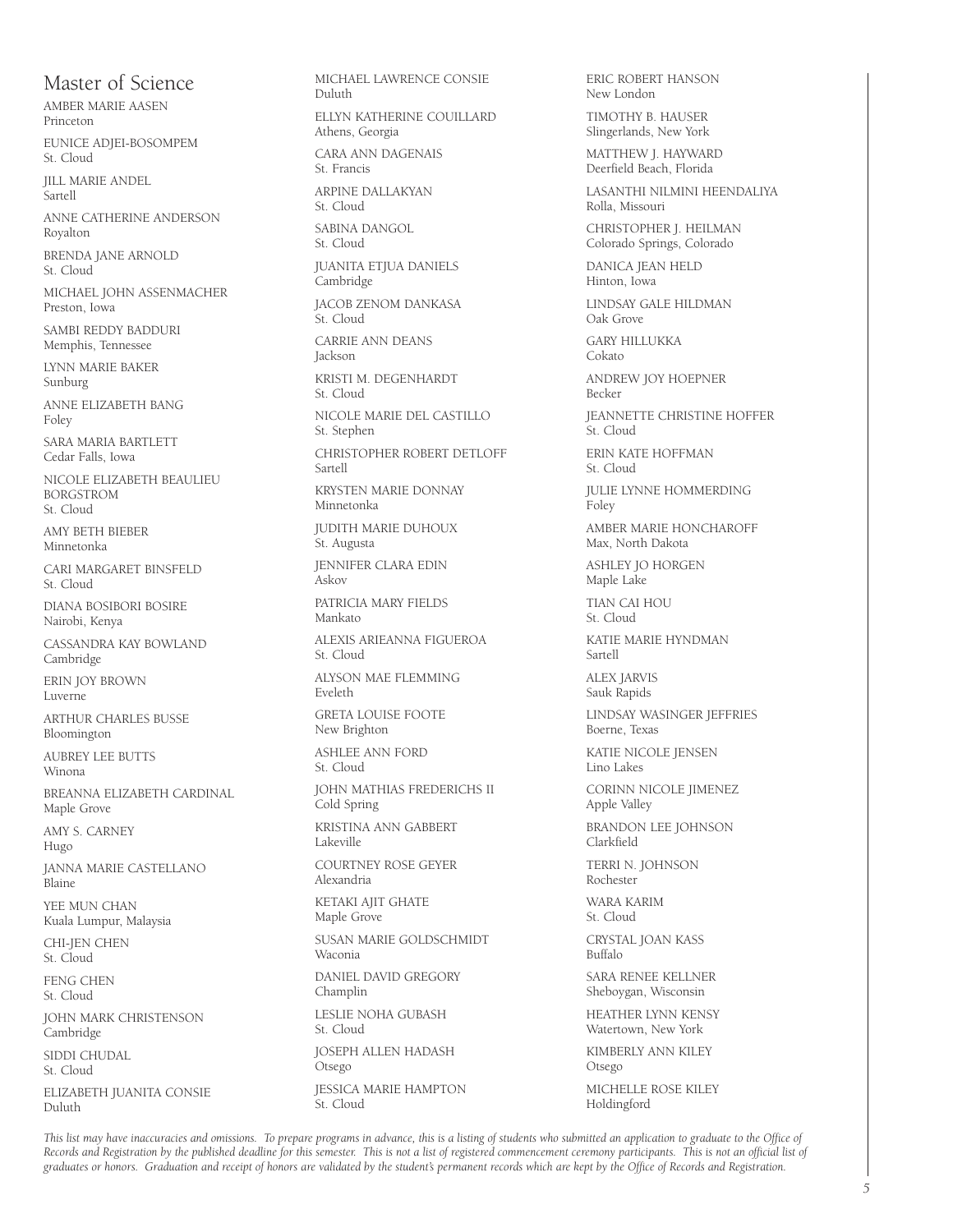BETH WANJIKU KINYUA-GATHETU St. Cloud LINDSAY DAWN KNUTSON Grosse Isle, Manitoba, Canada VENKATA SAJJITH KONDOJU North Arlington, New Jersey EDLIRA KOSTALLARI Pogradec, Albania ABBY MARIE KRAUSE Maple Grove APRIL MICHELLE KUSCHKE Vadnais Heights WADE JOSEPH LAMIRANDE Cloquet JOSEPH C. LASLEY Duluth JOHN DAVID LAURITSEN Maple Grove REBECCA MEGAN LEADERS Sebeka PENG LEONG LEI Bloomington SHERENE VERDENA LEMM Princeton JAKE AARON LEWEY St. Cloud SHEILA LOUISE LAYSSARD LINDSTROM St. Michael YU LILL St. Cloud STACY NICOLE LONGFIELD Ramsey CELINA MARIE LOPEZ Sherman Oaks, California JAIMIE LYN LOPEZ Otsego ELIZABETH M. LORENTZ Hastings LUKE ROBERT LUTTERMAN Sartell JUSTINE RAE MALECHA Princeton ALVARO JAVIER MARMOLEJO DAVIS Santiago, Chile LINDSAY ANNE MARSHALL Chanhassen PATRICIA ANN MARTELL Marshfield, WI KEVIN JASON MAURELLI Brooklyn Park MARY ELIZABETH MAURER Foley MATTHEW LAWRENCE MCCABE Maplewood NICHOLAS KEITH MCCALLUM Hastings

KATHLEEN MCCARTHY Hinckley KRISTIN ELIZABETH MCLAIN Canby JESSICA J. MERTEN St. Cloud, Wisconsin NICOLE MARIE MEYER Manitowoc, Wisconsin CARMEN ANGELENA MIDDLETON Willmar JUSTIN KELLY MINER Onamia TYLER CHRISTOPHER MITCHELL Olivia YOUSUF MOHIUDDIN SIDDIQUI MOHAMMED Hyderabad, India AMIT MOOL St. Cloud CHRISTINE FRANCES MORRIS Morris CHEE MARY MOUA Milwaukee, Wisconsin KATHLEEN MARIE MULHERAN Edina KIMBERLY ANN MURPHY St. Cloud HERVE MUKWASA MUYO St. Cloud LOUISE ANNE MCNAMARA NEESER St. Cloud BRYAN SANG HYUK NELSON Plymouth CHRISTOPHER ANDREW NELSON Winona DANIEL SCOTT NELSON Spicer YOHANA SORTA NEVILYA St. Cloud MOUSSA NOMBRE St. Cloud KAYE LOUISE O'HARA Watertown, South Dakota MELISSA SUE OLSON Sartell CHARLES R. OPATZ Sauk Rapids OMOYENI AYOBAMI OYEDERU St. Cloud LISA J. PAANANEN Timmins, Ontario, Canada NEIL ANANT PANCHMATIA Norfolk, Virginia BALDEEP PARVATANENI St. Cloud

JENNIFER JEAN PATNODE Maple Grove

JASON MICHAEL PERREAULT St. Cloud

RENE J. PIETILA Sauk Rapids

MICHELLE RENAE PIKALA Andover

KAYLA ANN QUADE Sauk Centre

BRANDON THOMAS RAUSCH Dell Rapids, South Dakota

LYDIA ANN REIMER Sartell

TASHA MARIE RIECK Eau Claire, Wisconsin

HOLLY JO RINGLER Sauk Rapids

ANNE MARIE ROACH Little Falls

JADA K. RODBY Elk River

LUKE ALBERT RUDE Bird Island

NOUREEN SAJID Karachi, Pakistan

TAOFIK OLABISI SANUSI St. Cloud

CLINT DANIEL SAUER Albert Lea

STACEY MARIE SCALIA Apple Valley

MASON COLE SCHIRMER Clontarf

CRAIG MYRON SCHLEGEL Champlin

JENNA MARIE SCHMIDT Osakis

THERESA JOY SCHREIFELS St. Joseph

SHAINA ELIZABETH SCHRUM St. Cloud

BRITTANY IRENE SCHUMACHER Eau Claire, Wisconsin

JULIA KATHERINE SCREEDEN Eagan

LAURA LEANN SEIDENKRANZ Annandale

ABIGAIL MARIE SEWELL Cloquet

SHARMA ANSHU St. Cloud

CHRYSTAL R. SHAWLEY Youngwood, Pennsylvania

KRISTA ANNE SHOBERG Chisago City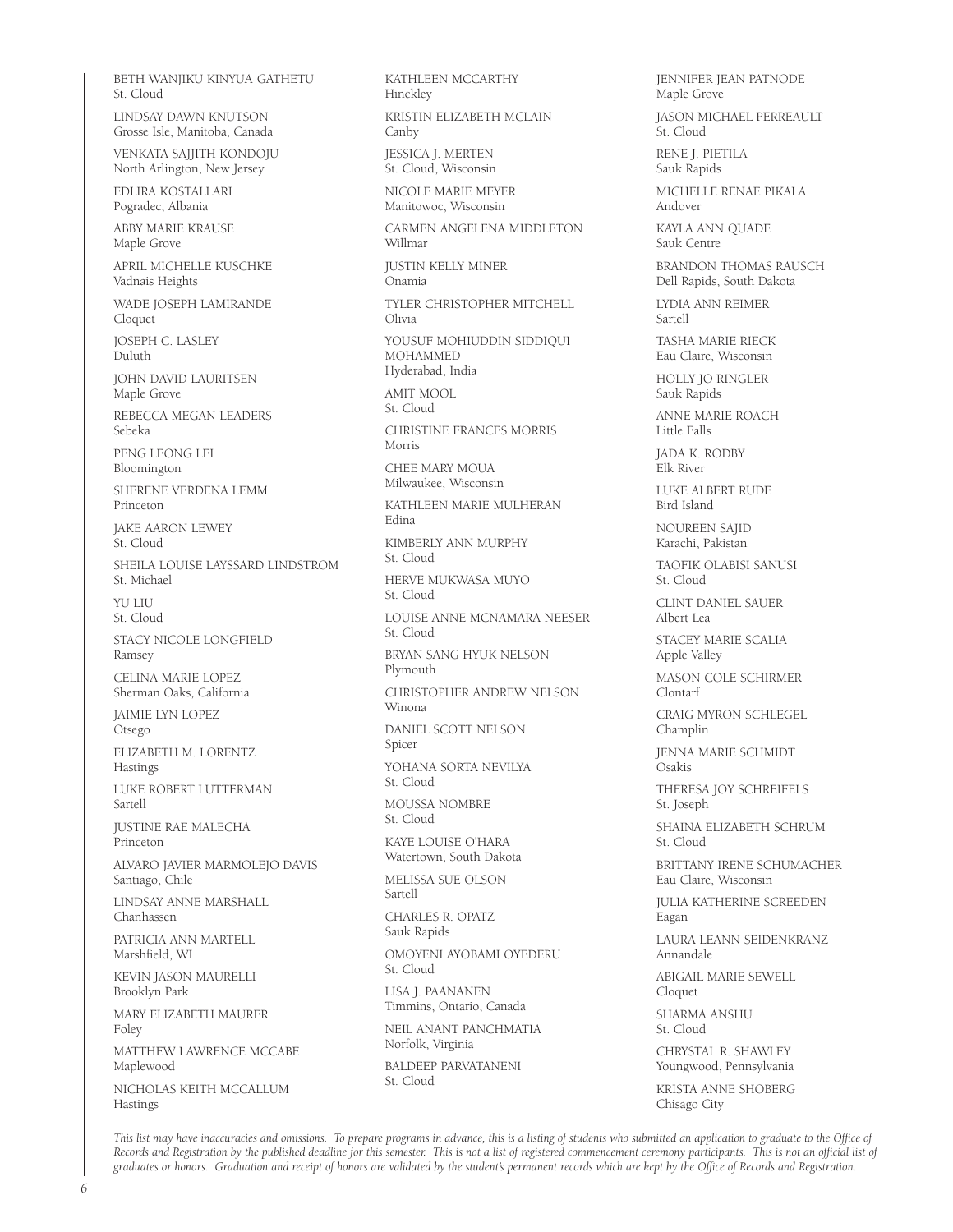JAGADISH GOJA SHRESTHA St. Cloud

PAUL PATRICK SINGH St. Cloud

DANIELLE MARIE SMITH Woodbury

RYAN JAMISON SMITH Bloomington

SARA ANN STEFFEN Farmington

EMILY KRISTINE STOVER Sauk Rapids

REBECCA LYNN SUNDINE East Grand Forks

SAMUEL TRUSKA SWENSON Sartell

SAVANAH SARA SWIECICHOWSKI Bonduel, Wisconsin

TARA JOANNE TALBERT Brooklyn Park

ANURAG THAPA Waite Park

MEGAN BRIANNA THEIS Eden Valley

ASHLEY MARIE TRAGESER Pipestone

ANN CATHERINE VANDERBILT Watertown

BEE VANG St. Paul

LAURA L. VAUGHN VEATCH Dassel

JAHNAVI VEMURI St. Cloud

JENNA LYNN VOGEL Staples

MARK J. VOGL Rapid City, South Dakota

TONI MARIE WACHTER Negaunee, Michigan

JESSICA WADE-FERRELL St. Cloud

POLLY WAMBUI WAGNER Nakuru, Kenya

CHEN WANG St. Cloud

SUSAN MARY WEBB Bloomington

KRISTIN TERESE WELCH Sauk Rapids

BROOKE ANN WHEELER Plymouth

ANGELA MARIE WILLIAMS St. Cloud

CANDACE KAY WILLIAMS Minneapolis

KRISTINA JACQUELYN WILSON Rochester MICHAEL ROBERT WOOD

Chaska LEIGH A. WRIGHT Duluth

# Master of Social Work

RENEE JO BRANDT Willmar

KRISTINE MARIE DAHNKE Hammond, Wisconsin

ALLISON RAE DEBOER Plymouth JESSICA RENEE GINGERY Onamia TANYA RAE GREENE St. Cloud KARA L. GRIFFIN Long Prairie CHARLINA JAE GUTIERREZ Fresno, California PATRICIA ANN HACKETT Sauk Rapids LAURA L. HAMMOND St. Cloud KAYLA LYNN HESS St. Cloud LISA MARIE ELIZABETH HOLMQUIST Grove City JANELLE BERNICE KERR St. Cloud MICHELLE MAE LANG St. Francis WADZANAI PAMELA MBOKO Harare, Zimbabwe NICOLE LYNN MCGRAW Sartell ROHITY SHRESTHA Kathmandu, Nepal KENNETH STEVEN TURCK Willmar

# Masters in Engineering Management SREEVANI DYAPA

Shakopee SWATHI GANGARAM Mayfield Heights, Ohio

HEATHER MARIE LANDRUS New Brighton

KEVIN M. LEE Hutchinson KIEN MIN LEE

Kuala Lumpur, Malaysia

PRAGATI MANANDHAR St. Cloud

NARENDER GOUD SANDIL Jersey City, New Jersey

SIDDARTH SIDDAMSETTY Montevideo

#### **U N D E RGR A D U AT E S**

# Baccalaureate

FAISA HASSAN ABDI-OMAR Modishio, Somali

ALEM TESFAYE ABERA

MICHELLE MARIE ABOUD Cum Laude Columbia Heights

JYOTINDRA ACHARYA Chitwan, Nepal

ALLISON KATHLEEN ACKER Magna Cum Laude Anoka

SETH ANDREW ADAMS Magna Cum Laude Cottage Grove

YASIR A. ADESANYA St. Cloud

NICHOLAS ALAN ADEY Farmington

NAFISO SADE AFYARE

ABIDEMI IDOWU AGBOOLA Farmington

KELLY LYNN AGUILAR Summa Cum Laude Renville

HANAN ABDULNASIR AHMAD Minneapolis

DOUGLAS E. AHMANN Magna Cum Laude Cold Spring

NOLAN R. AHO Summa Cum Laude Maple Grove

KANKO A. AKAKPOVI Cum Laude Lome, Togo

JOSHUA ALBRECHT St. Cloud

HALEY ELIZABETH ALDRIDGE Cum Laude Woodbury REKIKE TSEHAY ALEM Rochester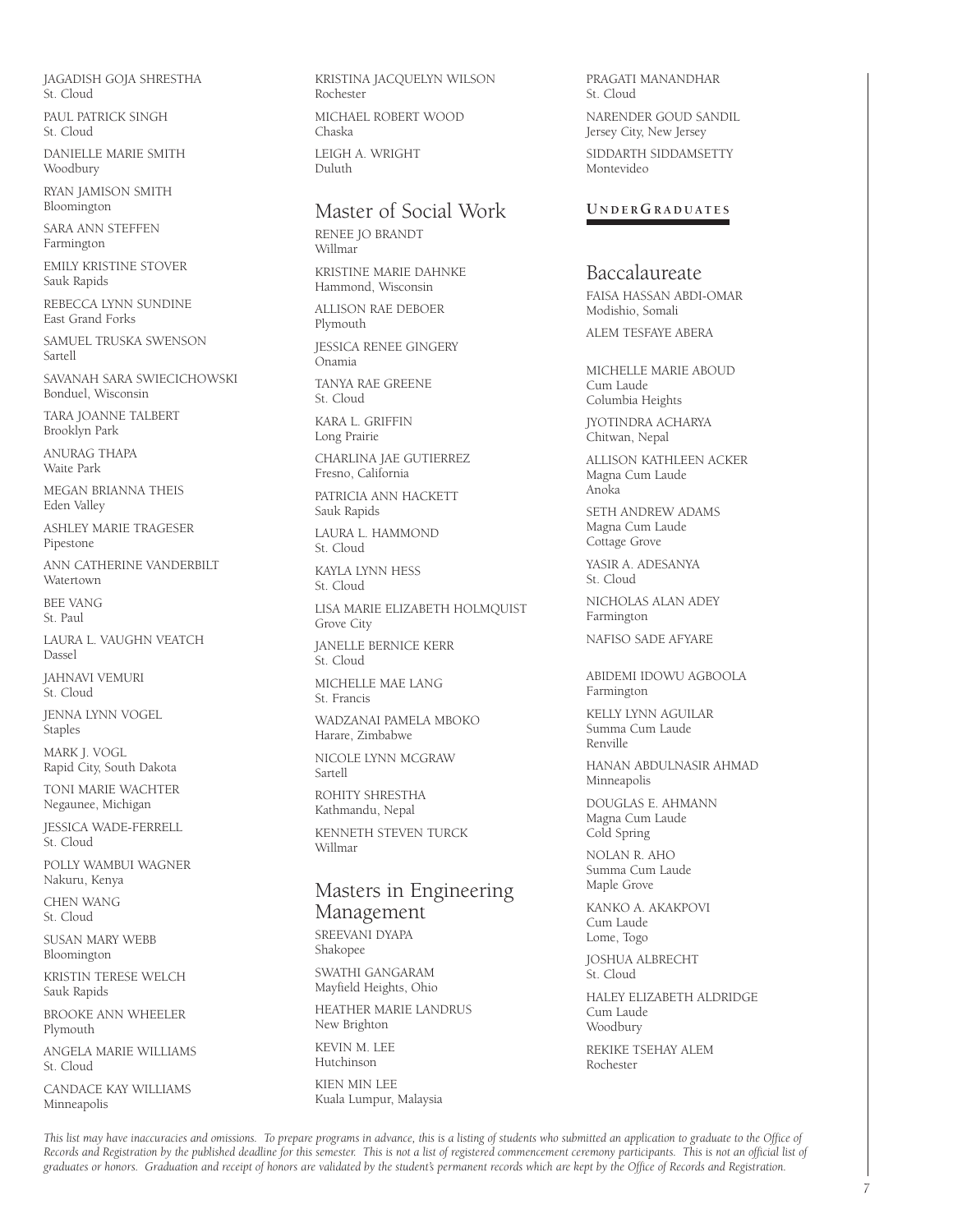FADIL ABDURAHMAN ALI Cum Laude Brooklyn Center HABIIL HASSAN ALI

BRITTANI KATHERINE ALLEN Cum Laude Pillager EMILY MARLENE ALM Cum Laude Eagan CHRISTINE LYNN ALMEIDA Fairfield, Connecticut

MARY BETH ALMER Maple Grove

JEFFREY D. ALTHOFF Delano YOUSSEF AMARGUI

St. Cloud BIJESH AMATYA

Magna Cum Laude

CHRISTINA AMATYA Magna Cum Laude St. Cloud

AMEIDO EDITSI AMEVOR Magna Cum Laude Lome, Togo

DANIELLE LYN AMMERMAN Mora

NICOLE BETH AMUNDSON Sartell

AMY L. ANAGNOS Magna Cum Laude Wyoming

ASHLEY LYNN ANDERSON Magna Cum Laude Foley

BJORN CHARLES ANDERSON Barron, Wisconsin

BRENT CARL ANDERSON St. Cloud

GREGORY DAVID ANDERSON Maple Grove

ISAAC E. ANDERSON Madison

JONATHAN LARRY ANDERSON Summa Cum Laude Eagan

LAURA E. ANDERSON Plymouth

LYNDSEY JUNE ANDERSON Blackduck

SARAH LYNN ANDERSON Browerville

SARAH MARIE ANDERSON Summa Cum Laude Rogers

SUSHILA LYNN ANDERSON Anoka THOMAS RUSTY ANDERSON Shakopee TYLER JAMES ANDERSON

CODY Z. ANDERSON-NORBLOM

Minneapolis

ELIAS MARQUES DE ANDRADE JR Recife-PE, Brazil

BEM ZAKARI ANDZENGE St. Cloud

GEOFFREY SCOTT ANGELL Cum Laude Andover

JORDAN BENJAMIN ANGELLE Lindstrom

EMILY ANN ANGVALL Lester Prairie

UNA BERTHA ANKRAH New Hope

TIGIST A. ANTEHUN Cum Laude Apple Valley

EMILY ANNE APPEL Summa Cum Laude Albert Lea

TARA ANN ARENDT St. Cloud

ALISHA NICHOLE ARNOLD Naperville, Illinois

MAXIMILIAN JOHN ARNZEN Cum Laude Rochester

BIJENDRA ARYAL Kathmandu, Nepal

ANDREW LOUIS ASKEW Devils Lake, North Dakota

GINA M. ASPLUND Magna Cum Laude Brooklyn Center

EDVARD GORDON ASPNES Roseville

ADAM CHARLES AUSTIN Summa Cum Laude St. Cloud

TEWODROS AYELE

JACOB MARTIN BACKOWSKI Cum Laude Little Falls

FORREST HENRY BAILEY III Woodbury

ANUP BAJRACHARYA Magna Cum Laude

EVE R. BAKKER Magna Cum Laude Marshall

#### IFAA ADAMO BAKUTO

MELISSA LYNN BALFANY Granite Falls

BECKY LEA BALLARD St. Cloud

OLUSEGUN ABIODUN BALOGUN Brooklyn Park

NAIF OMAR BALSHARAF Bardih

ANDREW GEORGE BARBES Rochester

DOROTHY GRACE BARDEN Cum Laude Superior, Wisconsin

CRYSTAL ANN BARES Sauk Rapids

SAMANTHA ANN BARNES Magna Cum Laude Willmar

CORRIE RUTH BARNOWSKY Summa Cum Laude St. Cloud

GARRET JAY BARTEL Delano

ADAM JAMES BARTH Magna Cum Laude Bloomington

MICHAEL DAVID BARTHEL Maple Grove

JACOB PAUL BARVELS .<br>Lake Lillian

SIDHARTHA BASU Summa Cum Laude Culuth

SALEM MOHAMMED BATAWIL Jeddah

SETH A. BATEMAN St. Michael

KATHERINE J. BATES Shoreview

BECKY JEANE BATHKE Magna Cum Laude St. Francis

CONRAD BAUER Cum Laude Mandan, North Dakota

BRIDGET HELEN BAUMGARTNER Cum Laude Sauk Rapids

MICHAEL DAVID BAUMGARTNER Elk River

AMJAD MOHAMMED BAYAZEID Jeddah, Saudi Arabia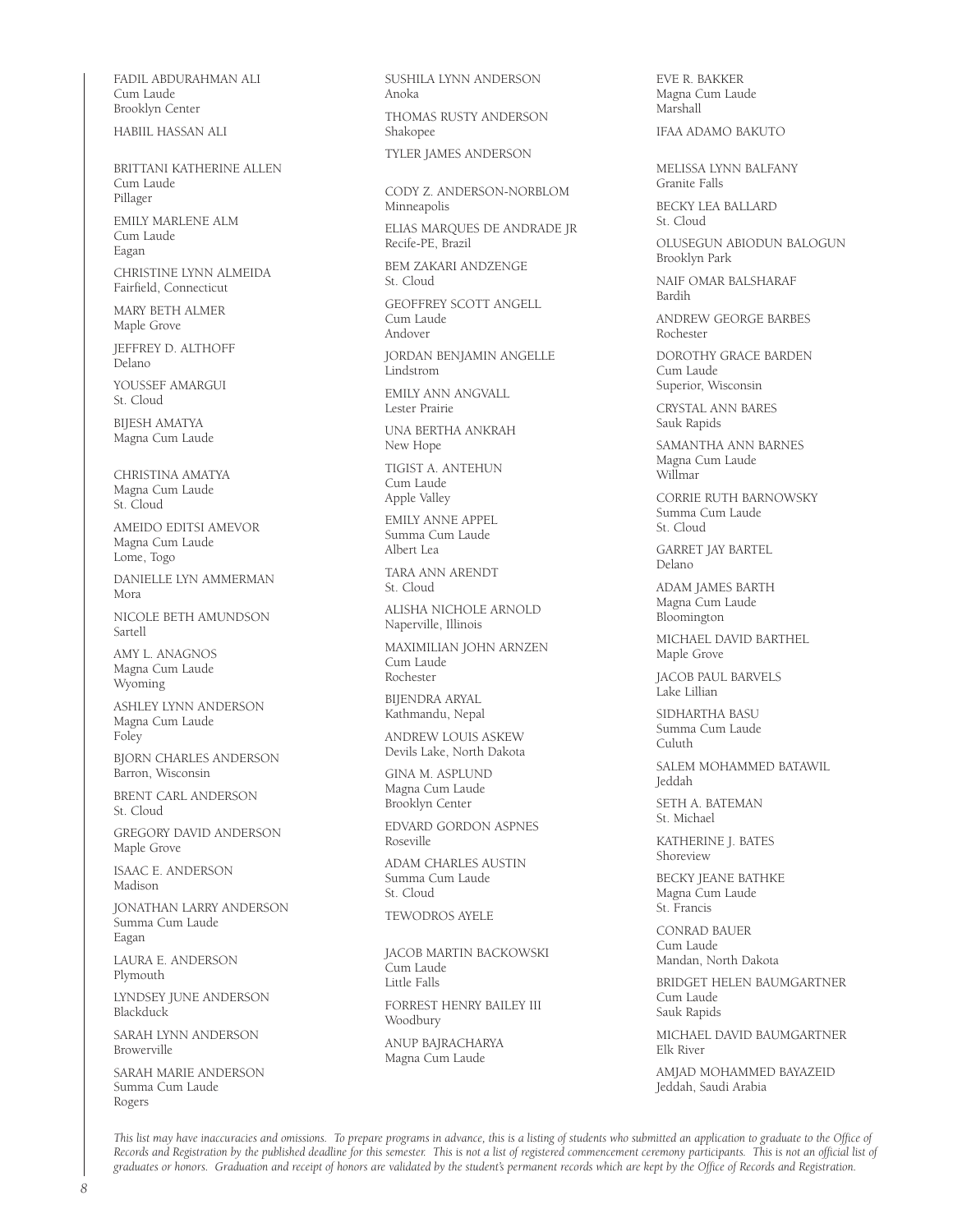ASHLEY ROSE BEATTIE Apple Valley

EMILY A. BEAUDRY Albertville

ABBY ROSE BEAVES Des Moines, Iowa

LAURA MARIE BEBO Cum Laude Winsted

MICHELLE MARY BECHTOLD Summa Cum Laude Royalton

KAYLA C. BECKERS Summa Cum Laude Avon

NICHOLE NOEL BEIER Cum Laude Big Lake

ALYSSA ANN BELKO Brooklyn Park

JENNIFER KATHERINE BELL Cum Laude Cold Spring

JONATHAN DEWAYNE LEONARD BENGTSON Cum Laude Princeton

CAROL ANN BENTLEY Cum Laude Coon Rapids

JACOB THOMAS BERG Owatonna

SHAWNA DANIELLE BERGENE Rose Creek

COURTNEY ELIZABETH BERGSTROM Magna Cum Laude Eagan

KELSEY RAE BERKELAND Summa Cum Laude Coon Rapids

PAUL J. BERKESCH

TERESA MARIE BERNU Medina MIKKELL SARAH BEST

Rice

ANNE CATHERINE BETTHAUSER Shoreview

ADAM DONALD BETZOLD Brooklyn Park

PALLAV BHATTARAI St. Cloud

MARISSA A. BIALEK Magna Cum Laude New Brighton

SUSAN F. BIALKA Cum Laude Princeton

Summa Cum Laude Rockville BRANDON CLIFFORD BIGELBACH Circle Pines BETTY CHELAGAT BIRGEN Magna Cum Laude St. Cloud KARISSA S. BIRKHOLTZ Annandale AMANDA JOANNE BJERKE Pine City CATHERINE CHARLOTTE BJERTNESS Summa Cum Laude Spicer DAVIDSON L. ALLEN BLANCHARD Magna Cum Laude Princeton DENISE ROSE BLANK Rogers KYLE JOHN BLANK Nicollet CANDICE MARIE BLAZINSKI Silver Lake KAYLEE ANN BLECHINGER Cum Laude Ham Lake AMANDA MARIE BLEXRUD Magna Cum Laude Plymouth DAVID JOHN BLISS Longville JASON M. BLOMMEL Cum Laude Willmar KELSEY A. BLOMMEL St. Cloud VERONICA FRANCES BLOOMBERG Ramsey STACIE MARIE BOEX Cum Laude Green Bay, Wisconsin TAYLOR J. BONGARD Minnetonka WHITNEY JEAN BONRUD Rosemount DANIEL WILLIAM BOOTH Elk River JAMIE THERESE BOOTH Elk River LAURIE ANN BORCHARD Summa Cum Laude RYAN M. BORDERS

CASEY LYN GLOVER BIANCO

Brooklyn Park BRANDON JEFFERY BORGSTROM Long Prairie

AMY JO BOSIACKI Castle Rock, Colorado CHRISTOPHER JOHN BOSSMANN Faribault LUKE JOSEPH BOST Cum Laude Zimmerman KEVIN JAMES BOSQUEZ Onamia JOLENE ROSE BOURGEOIS Magna Cum Laude Monticello MICHAEL A. BOUSU Magna Cum Laude Sauk Rapids AMANDA LEE BOUTIN Cum Laude Bayfield, Wisconsin REGAN JOAN BOVEE Summa Cum Laude St. Cloud SARAH ELLEN BOWERS East Bethel JENNIFER ESTELLA BOWMAN Cum Laude Corcoran AMANDA LEE BOYLE Summa Cum Laude Buckley, Washington KATELYN T. BRADEHOFT Cum Laude Vadnais Heights PATRICK JOHN BRAMA Cum Laude East Bethel SCOTT LEWELLYN BRANDES Magna Cum Laude Elk River ROSS B. BRANDT Little Falls KRISTI G. BRANNICK Cum Laude Zimmerman BETHANY RENAE BRANZOVSKY Pine City KEVIN V. BRAUN Richmond MATTHEW JOHN BRAUSEN Little Falls MARK J. BREMEL Summa Cum Laude South St. Paul MARINA ROSE BRESSLER Andover KEVIN J. BREUER Magna Cum Laude

Eden Prairie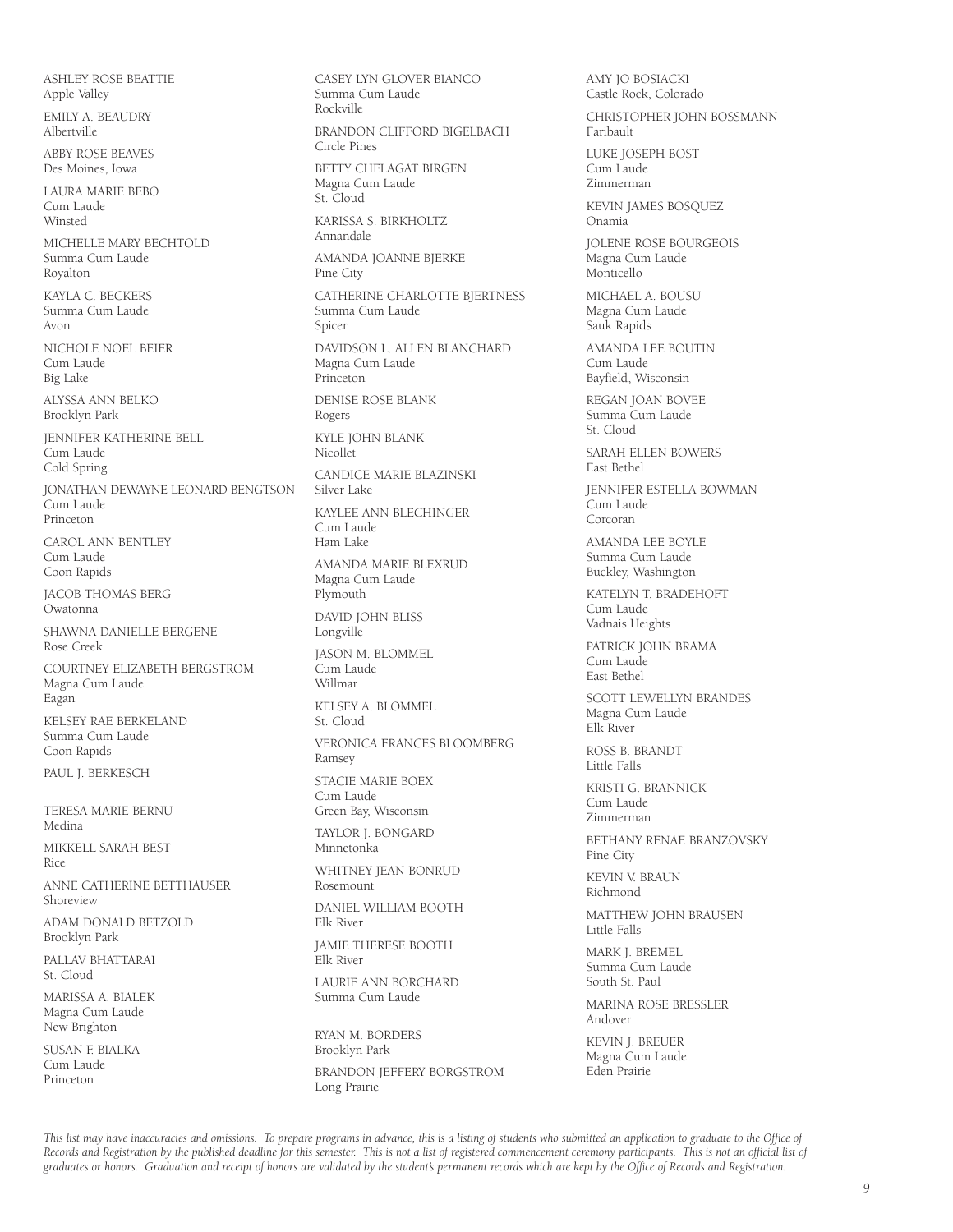REBECCA L. BRINKMAN Magna Cum Laude Albany

KYLE RICHARD BRINTLINGER St. Cloud

ALEXANDER JAMES BRONDER Annandale

JESSICA L. BROOKS Magna Cum Laude Maple Plain

SHANE AARON BROQUIST Browerville

JENNIFER MARIE BROZIK Summa Cum Laude Mankato

KATHRYN A. BRUEGGEMANN Summa Cum Laude Grafton, Wisconsin

JAMES ROBERT GEORGE BRUNS Cum Laude St. Cloud

MEGAN ALESA BUERKLEY Magna Cum Laude Somerset, Wisconsin

AMY MARIE BUERMANN Paynesville

BETHANY ARLENE BURG Magna Cum Laude Holdingford

MELISSA ANN BURGSTALER Cum Laude Crosby

DAVID LAWRENCE BURKE Chanhassen

SARAH LYNN BURNELL Oshkosh, Wisconsin

JAMIE JILL BURT **Goodview** 

BRITTANY ANN BUSE St. James

ERIN RACHELLE BUSHENDORF Summa Cum Laude Elk River

SAMANTHA ELIZABETH BUSHEY Summa Cum Laude Faribault

CHRISTOPHER JOSEPH BUTALA Cold Spring

JEFFREY G. BUTKOWSKI St. Cloud

KRISTIN LYNN BUZZELLI Magna Cum Laude Anoka

KATE LYN CALHOUN Cum Laude Apple Valley

NICHOLAS PAUL CALHOUN Winona

SAMUEL HARRISON CANNON Eagan

JACKIE LEE CARLSON Buffalo

HELEN KATHLEEN CARRUTH Sauk Rapids

ASHLEY ROSE CARSON Andover

KATLYN FRANCES CARSON Summa Cum Laude St. Paul Park

LESLIE KIM CARTER Eagan

MICHAEL EDWARD CASE Cum Laude Ramsey

CATHERINE MARIE CASPER Magna Cum Laude Maple Grove

KEVIN SCOTT CASSIDY New Prague

MARISSA KAE CASTILLO Olivia

RODRIGO IGNACIO CASTILLO Santiago, Chile

APRYL M. CAVE St. Paul DONALD RICHARD CEDAR Cum Laude St. Paul YUNUS EMRE CELIKTEN

MICHAEL JAMES CHAMBERLAIN Apple Valley

RICARDA C.A. CHAMBERLAIN Baudette

JESSICA ANN CHANDLER Olivia

ANDREW HAMILTON CHAPMAN Rogers

CARRIE LAURA CHAPUT Cum Laude Langdon, North Dakota

THOMAS JOSEPH CHATFIELD Little Falls

ASHISH CHHETRY Kathmandu, Nepal

AMBER E. CHMIELEWSKI Glencoe

AMANDA COY CHOUINARD North Branch

BETH ANN CHRISTENSEN Summa Cum Laude Spooner, Wisconsin

CHRISTOPHER DAVID CHRISTENSEN Bagley

KAREN L. CHRISTIANSON Summa Cum Laude Big Lake

MICHAEL PAUL CLASEMANN Cum Laude Little Falls

NICHOLAS LAWRENCE CLASEMANN Magna Cum Laude Dassel

**JOSEPH ROBERT CLEMENCE** Annandale

AMANDA LEE CLEVE Zimmerman

CLAIRE JESSICA CLEWETT Summa Cum Laude Hastings

MARYELLEN LOUISE COLUMBUS Grand Rapids

ROBERT A. COLWELL Altoona, Wisconsin

ASHLEY ROSE CONARD Green Bay, Wisconsin

JESSICA AMBER CONVERSE Loretto

SARAH MARIE COOK Elk River

MAYRA A. CORREA Cum Laude St. Cloud

RYAN CHRISTOPHER CORROW-ROLLER Magna Cum Laude Zimmerman

MICHAEL GILBERT CORY Summa Cum Laude

ANDREW KENNETH COTTINGHAM North Branch

KAREN LEA COTTINGHAM Magna Cum Laude Bloomington

MEGAN LYNN COTTON Summa Cum Laude Racine, Wisconsin

STEPHANIE ELISE COXON Cum Laude Waukegan, Illinois

KYLE ROBERT CRAIG Summa Cum Laude St. Francis

KATIE LYNN CRANDALL Magna Cum Laude Zimmerman

REBECCA JEAN CROFT Magna Cum Laude Two Harbors

KATRINA ADELAIDA CROGHAN Magna Cum Laude Rochester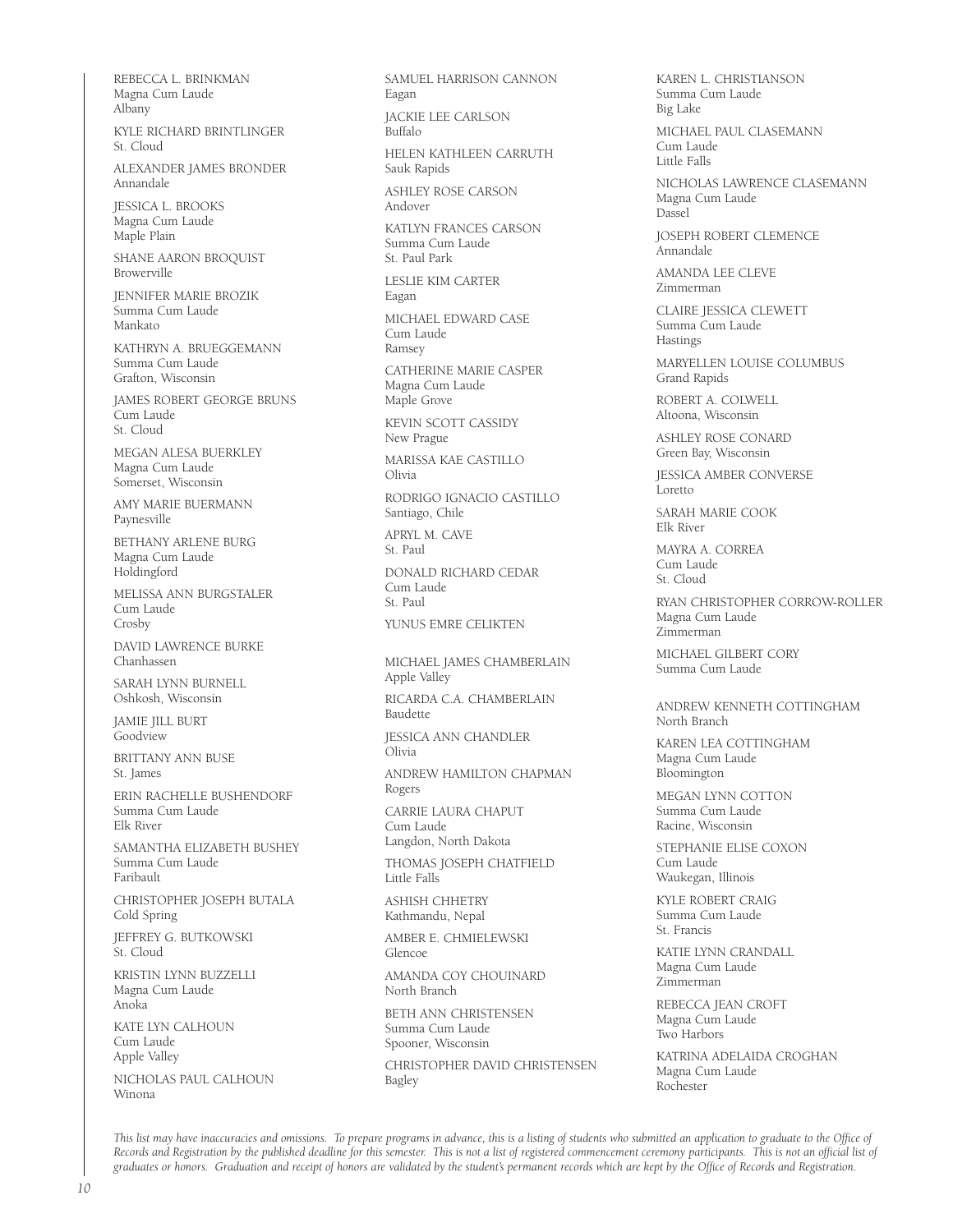MELISSA CROTEAU Cum Laude Anoka

CHRISTOPHER SCOTT CUMMINGS Richfield

NICOLE MARIE CUNNINGHAM Summa Cum Laude White Bear Lake

LINDSAY B. CURE-HENDRICKSON Magna Cum Laude Brainerd

RASIKA AMALI DABARERA Sri Lanka

KARI ANN DAHL St. Cloud

ANDREW RONALD DAHLSTROM Summa Cum Laude Stacy

LINSEY C. DALIEN Summa Cum Laude Andover

CHELSEA ANN DALLMANN Magna Cum Laude Morristown

DAVID MICHAEL DAMBERGER Cum Laude Annandale

ADAM DAVID DAMMANN Glencoe

MICHAEL RANDY DALE DAMMANN Hutchinson

ERIN ELIZABETH DANIELS Willmar

KARI CORRINE DANIELSON Magna Cum Laude Kandiyohi

MARK THOMAS DANLEY Apple Valley

MICHAEL V. DARMANTE Summa Cum Laude Little Falls

REBECCA ANN DARSOW White Bear Lake

CHELSEA SAMIRA DAS Summa Cum Laude Manomonie, Wisconsin

TYLER J. DATKO Summa Cum Laude Shoreview

AMBER JM DAVIS Anoka

JOHN HOWARD DAVIS Cum Laude Springfield

CHRISTOPHER SCOTT DAWSON Eden Prairie

AMANDA BRITTANY DEE Cum Laude Maple Grove

ALYSA LYNN DEEM Buffalo THEODORE RAYMOND DEHMLOW Cum Laude Forest Lake MOLLY JEAN DEISHER Cum Laude Big Lake PATRICK JAMES DELAHUNT Apple Valley ALLISON RAE DELANEY Magna Cum Laude Moorhead KEVIN MICHAEL DELANEY Maplewood SARA ANNETTE DELGEHAUSEN Summa Cum Laude Champlin BENJAMIN EDWARD DERY Chisago City KUDAKWASHE DEVE Harare, Zimbabwe SHAWN PHILIP DEVINNY Cum Laude Plymouth JACQUELINE SUE DEWOLFE Breezy Point GARRETT D. DEZEEUW Sartell OUSMANE DIALLO Magna Cum Laude KRISTA L. DIEDRICH New York Mills MATTHEW SCOTT DIEPHOLZ Lakeville DEANNA MARIA DIMARCO Magna Cum Laude Albertville DAOUDA DIOUF Dakar, Senegal MALLORY MAE DIXON St. Michael RICHARD JOHN DIXON Forest Lake DEBRA ANN DOEDEN Sartell

JOLANDA M. DOEHLING Maplewood

DANIEL HUGH DOHERTY Victoria

CAITLIN MARIE DONOVAN Gardnerville,, Nevada

LAUREN MARIE DONOVAN Eagan

TERESA LYNN DOOSE Cum Laude Buffalo

MATTHEW PAUL DOSTAL Cum Laude Hutchinson

CALE KEITH DOTY Stewartville

JOANNA RITA DOUGLAS Summa Cum Laude Sioux Falls, South Dakota

JAYME JO DRESSEN Cum Laude Lakeville

EDWARD FLOYD DUBOIS Buffalo

MEGAN ANN DUMONCEAUX Foley

DAVID J. DUNCAN Blaine

KRISTOPHER M. DURHAM Pequot Lakes

TIA M. DVORAK Clarissa

ALLISON MIE EAGLE St. Cloud

KATHERINE MARIE ECKEL Golden Valley

JOSEPHINE OLGA ECKSTROM **Hutchinson** 

EMILY SUE EDBLAD Cambridge

LINDSEY DEANNA EDDY Prior Lake

ERIN ALYSSA EDEN Summa Cum Laude Elk River

BRYCE PAUL EDMOND Clearwater

BRETTA ANN EDWARDS Cum Laude New Ulm

ONOME RICHARD EGI St. Paul

ADAM MICHAEL EICHORN Champlin

ERIC SEAN EIDSON St. Paul

ERICA LYNN EISCHEN Magna Cum Laude Chaska

WESLEY JOHN EISENSCHENK St. Augusta

ALICIA MAE EISENSTADT Summa Cum Laude St. Cloud

FEYISOLA BENEDICT EKISOLA Rogers

ASHLEY RAE ELL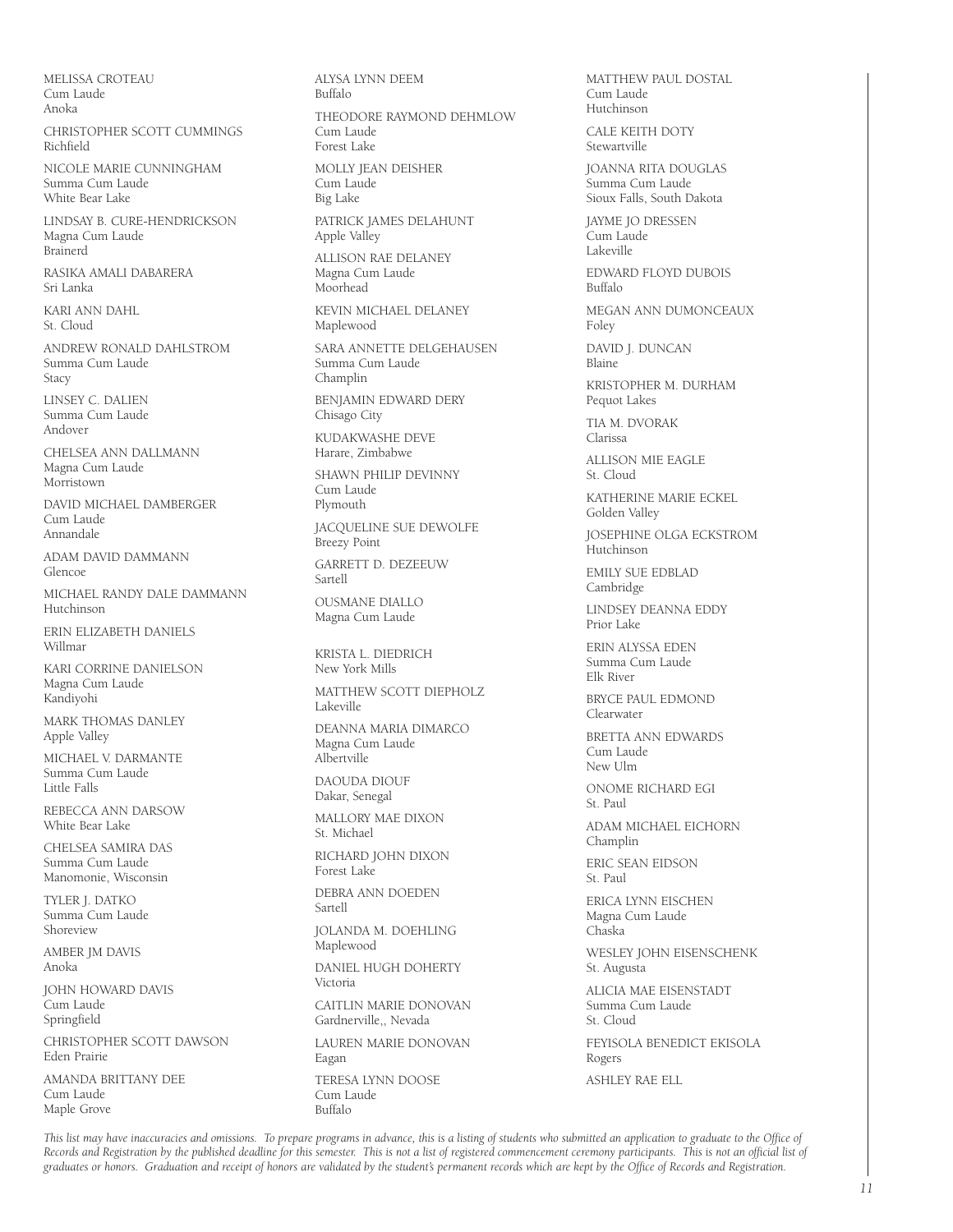ELIZABETH MARIE ELLINGTON Magna Cum Laude Clearwater

ALEXANDRA ANN ELLIS Magna Cum Laude Andover

TRICIA ELLIS Summa Cum Laude Cottage Grove

LESLIE JANE ENGDAHL St. Cloud

CHARLES DEVAN ENGMARK III Eden Prairie

HENRI FABRICE ENGOULOU ABOA Yaoundi, Cameroon

MICHELLE JEWELL ERICKSON East Grand Forks

RITA LYNN ERICKSON Zimmerman

RYAN JON ERICKSON Magna Cum Laude Almena, Wisconsin

SARAH M. ERICKSON Zimmerman

CASSONDRA JEAN ERICSSON Cum Laude Brooklyn Park

ROSIO GUADALUPE ESPARZA Cum Laude Sauk Centre

MARA RAE ETZLER Cum Laude Motley

RAHYAN C. EVENSON

BILLY R. EVERS Douglas, Georgia

JOSEPH FRANCIS EVERT Wanamingo

ERIN MAUREEN FABER Fridley

BENJAMIN ANDREW FAIRBANKS Cum Laude North Branch

THOMAS KIM FALKUM Cottonwood

LINDSAY MARIE FARNELL Cum Laude Prior Lake

BRETT MICHAEL FARNIOK Buffalo

KYLE THOMAS FARRINGTON Chaska

KAITLYN ELIZABETH FASHINGBAUER Magna Cum Laude Oakdale

ADAM DANIEL FAUST Maple Grove

ABIGAIL J. FAYETTE Summa Cum Laude Grafton, North Dakota

SHADRACK NYA FEAHN St. Cloud

TAMI I FF FFI DHAKE Cum Laude Montevideo

JESSICA JOYCE FELDT St. Francis

MITCHELL THOMAS FENNELL Magna Cum Laude Sauk Rapids

AMY JO FENTON Elk River

MATTHEW ERIC FETTERLEY Cum Laude St. Cloud

DANIELLE LEEANN FETTIG Zimmerman

JASON TODD FINSTAD Richfield

AMANDA LEE FISCHER Cum Laude Maple Grove

NATHAN MICHEL FISCHER St. Anthony

KATHRYN RENE FISH Sartell

HAYLEY NOELLE FISHER Magna Cum Laude Austin

ANDREA LEA FLAHERTY Summa Cum Laude Rochester

IAN MICHAEL FLAHERTY Summa Cum Laude Zimmerman

MICHELLE MARIE FLATEGRAFF Nevis

JENNIFER ROSE FLATEN Benson

SARAH LYNN FLATER Magna Cum Laude Lake City

STEVEN ANDREW FLEMING Delano

JOHN STEPHEN FORD, JR. St. Cloud

ANDREW LOUIS FOREMAN Summa Cum Laude Hopkins

ANTHONY CODY SCOTT FORRESTER Hemet, California

TODD ALLEN FORTUN Summa Cum Laude Viola, Wisconsin JOHN MICHAEL FOSS

Rochester

JARED ROBERT FOSSUM Spring Lake Park

JENNIFER ERIN FOSTER Ottumwa, Iowa

ALISON MARIE FOX Plymouth

SAM J. FRANCIS Rockford

ANGELA KAY FRANZEN Cum Laude Coon Rapids

BRIANNA MARIE FREDERICK Summa Cum Laude Glenwood

ROBERT CARL FREDERIKSEN Askov

JENACA FREDHEIM Magna Cum Laude Campbell River, B.C.

ANDREA A. FREDRICKSON Cum Laude Chisago City

MATTHEW JAMES FREDRICKSON Forest Lake

MATTHEW ROSS FREEDLAND Clearwater

CHELSEA ROSE FREESE Delano

KELLY NOEL FREESE Summa Cum Laude St. Cloud

KATHRYN M. FREY New Richmond, Wisconsin

KELLI MARIE NIESS Summa Cum Laude

JOSEPH MICHAEL FROEMMING St. Cloud

DEREK JON FROST New York Mills

KATIF LYNN FRYSLIF Watertown, South Dakota

ASHLEY ELIZABETH FUCHS Sauk Rapids

BRODY ROBERT FUCHS Magna Cum Laude St. Joseph

LEE LORENZ FUHRMEISTER Magna Cum Laude Rochester

ISAIAH DANIEL FULLER Faribault

ALEXANDRA NICOLE GABRIELSON Apple Valley

RYAN FITZGERALD GADE Monticello

VINCENT ROBERT GALLI Elk River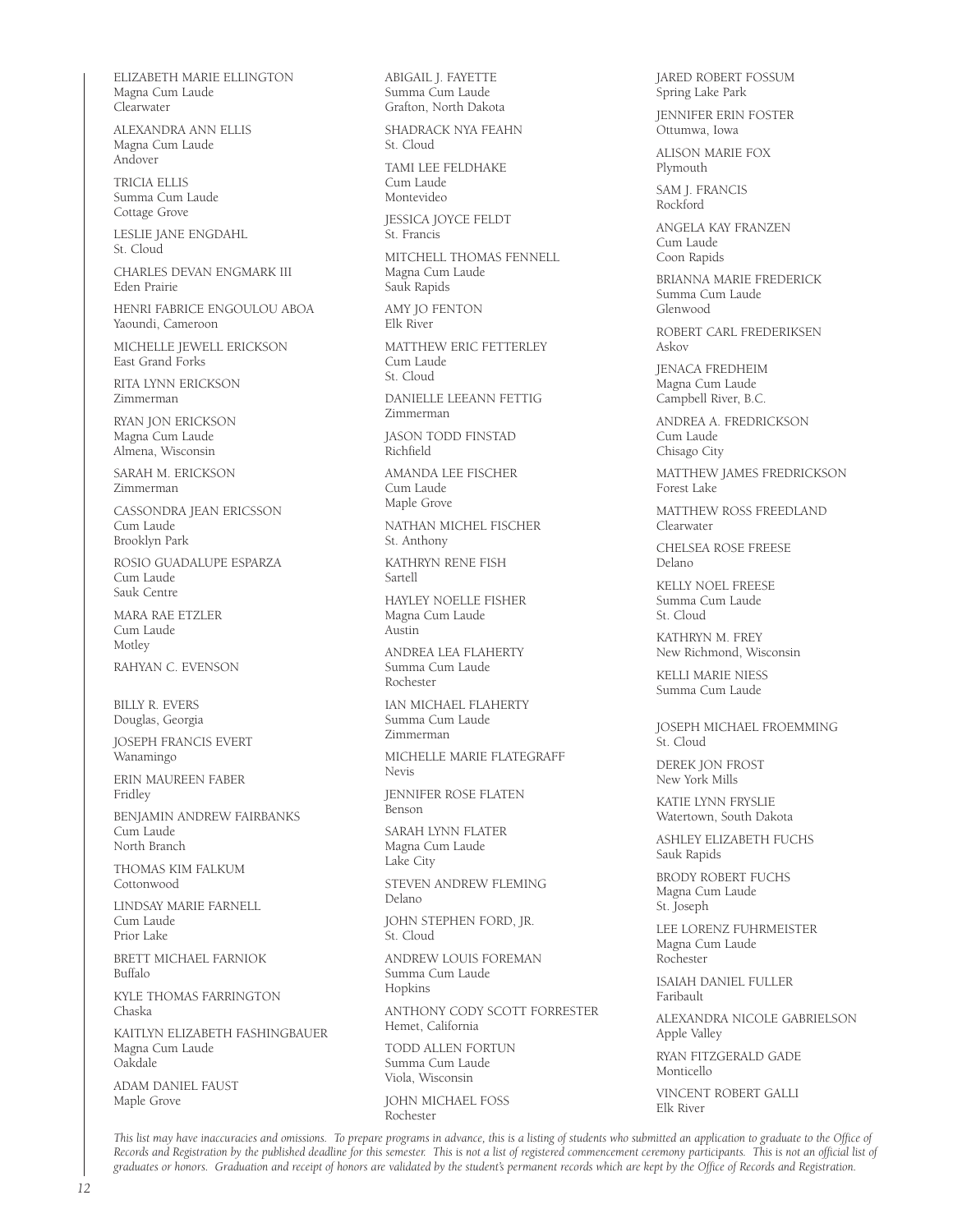ARUNI BUDDHINI GAMAGE Magna Cum Laude Sri Lanka

KRISTEN MARIE GAPINSKI St. Michael

INGEBORG ARIADNE GARBE St. Cloud

SARAH ANN GARCZYNSKI Cum Laude Rogers

KARISSA MARIE GARD Cum Laude Huron, South Dakota

ANGELA CECILIA GARDING Summa Cum Laude Kimball

MILES RAINIER GARVEY Eagan

CRAIG ALAIN GAUDET Redvers, Saskatchewan, Canada

DANIEL THOMAS GAUGHAN Sartell

NARCISSE GUELEY GBA St. Cloud

KRISTINA LEE GEBHART Eagan

ELEBTHEL ABERRA GEBREHIWOT

CRYSTAL TAMARA GERAGHTY Summa Cum Laude New Brighton

JOHN AURESH GHORBATI Brooklyn Park

JAKOB GILK Magna Cum Laude Albany

JANICE MARLENE GILL St. Cloud

STEPHANIE ANN GILLIS Cum Laude Westminster, Colorado

MATTHEW DAVID GIRARD Cum Laude Bloomington

SUJAN GIRI Dallas, Texas

SISAY KENFE GIRMAY

RACHEL BETH GLEASON Cum Laude Brooklyn Park

CHARLOTTE MARIE GLIDDEN Princeton

ABDULKADIR ADAN KHALIF Burnsville

COREY R. GODEL Aberdeen, South Dakota BRITTANY RENEE GOEDTKE Fulda JESSICA LYNN GOEHRING Magna Cum Laude LUCAS JAMES GOETZ JEFFREY KENNETH GOETZKE Cum Laude Oakdale ALLISON ANN GOLDADE Eau Claire, Wisconsin NEIL ANDREW GOLDENSTEIN St. Cloud WENDY KAY GOLTZ Summa Cum Laude **Tracy** ANDREW D. GOTHE Elk River JONATHAN DAVID GOURDOUX Kenosha, Wisconsin JAMIE RAE GRABOWSKA Summa Cum Laude Cambridge ELISHA RAE GRAMS St. Francis AMANDA MARIE GRAMSE Bloomington SHEILA MARIE GRANGROTH Cokato MISTY JADE GRANHOLM St. Cloud HANNAH LYNN GRANQUIST Cum Laude St. Cloud KATIE MARIE GRASSINI Cum Laude Ramsey JOSEPH PETER GRAW **Bloomington** STEPHANIE KAY GRAZIANO Oakdale ASHLEY LYNN GREENFIELD Summa Cum Laude Green Bay, Wisconsin KENDRA LYNN GREGOR Magna Cum Laude Solon, Iowa EMILY ELESE GRENDAHL Cum Laude Rochester FRANK PATRIDGE GRETHER

Summa Cum Laude St. Cloud RYAN RAY GRITTI

Spring Lake Park

KYLE MATTHEW GROSINGER Shoreview

SAMANTHA RAE GROSSELL Summa Cum Laude Winona CHRISTOPHER SCOTT GROVEN Cum Laude Eden Prairie BRENDA MARIE GROW Magna Cum Laude Sartell ADAM N. GRUBE Plymouth NICHOLAS JOSEPH GRUBER Magna Cum Laude Pierz BRITTANY MARIE GRUNIG Avon MELISSA JOY GRUPP Hanover LESLIE ANN GRUTSCH Cum Laude Avon JONATHON LEE GUBBELS Cum Laude Baudette MARK D. GUCINSKI Superior, Wisconsin JASON E. GUEVARA Woodbury ALEX DAVID GUGGENBERGER Cum Laude Cold Spring DANIEL J. GULBRANDSON Waseca JESSICA ANN GULLY Kimball PRIYANKA GUPTA New Delhi, India ABHISHEK GURUNG St. Cloud BIKRAM GURUNG St. Cloud TASHI YOUTSO GURUNG BRYCE A. GUSTAFSON Summa Cum Laude Castlewood, South Dakota BRYCE ALLEN GUSTAFSON Summa Cum Laude Castlewood, South Dakota STACY LOUISE GUSTAFSON Magna Cum Laude Crosslake

ZACHRIE JON GUTKNECHT New Ulm

LYNETTE ANN GUTKOWSKI Edina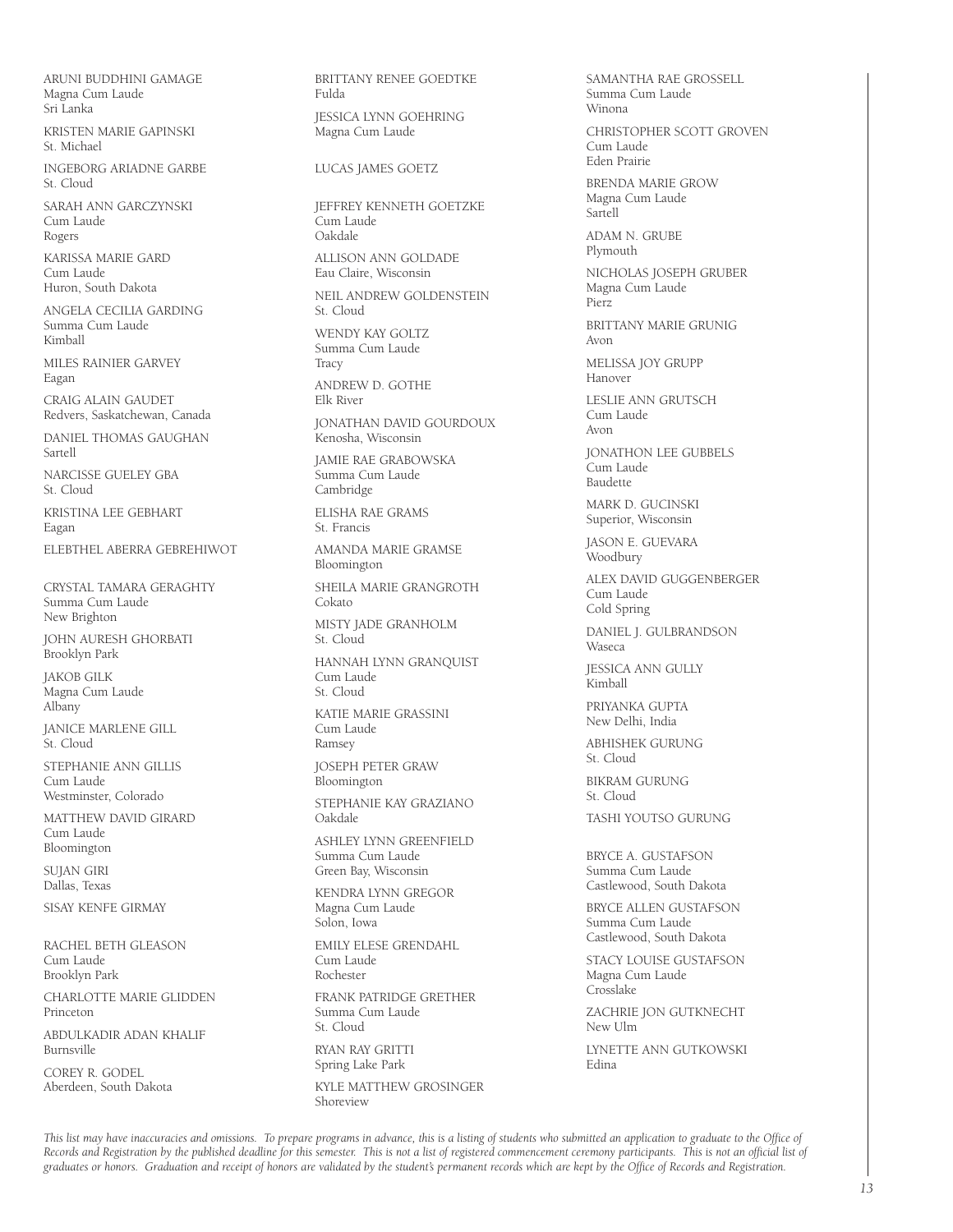ANU GYAWALY Magna Cum Laude Kathmandu, Nepal AMANDA MAE HAASE Mora ANDREW RYAN HAASE Alexandria KAYLA RAE HACKETT Rice JOY MARIE HAEG Summa Cum Laude Brooklyn Center CATHERINE MARIE HAEN Eveleth NICOLE MARIE HAFERMANN New Prague JESSICA ERIN HAGE Cum Laude Rogers ALYSE MARIE HAGER Medford LUKE LEMAY HAGGERTY Cum Laude Browns Valley GARRETT JOSEPH HAIDA Cum Laude Ramsey JEREMY JOHN HALL Sartell JUSTIN DWIGHT HALL Magna Cum Laude Rockford ELIZABETH JOY HALLERMANN Cum Laude St. Augusta SARAH ANN HALVERSON Howard Lake RAZA HAMID St. Cloud ELIZABETH MARY HAMMONS Cum Laude Princeton MELISSA ANN HANSEN Cum Laude Avon NORA AUDREY HANSEN KRISTIN MARIE HANSON Sauk Rapids SCOTT LELAND HANSON Magna Cum Laude Princeton ASHLEY MICHELLE HANSON-WEINKAUF Litchfield JENNIFER L. HARPER Delano ANDRIA ELISE HARREN Magna Cum Laude Big Lake

BRITTANY ANNA ELIZABETH HARREN Magna Cum Laude St. Cloud MEGAN ANN HARRIS Magna Cum Laude Hugo MATTHEW THOMAS HARWOOD Rochester JOSHUA J. HARY St. Cloud BRIAN C. HATHAWAY Magna Cum Laude Finlayson KRISTIE MARIE HAUGER Magna Cum Laude Stewartville DAWN RENEE HAWKINS Magna Cum Laude Long Prairie LAUREN ELIZABETH HAYNIE Cum Laude Brooklyn Park LUCAS MICHAEL HEADLEY Holdingford JOSEPH DEVER HEDRICK Wautoma, Wisconsin AJDIN HEDZIC Cum Laude Ankeny, Iowa JENNIFER RHEA HEESEN Summa Cum Laude Modesto, California SUSANNA RACHEL HEGNA Magna Cum Laude Clarkfield RYAN MATTHEW HEIDT Brooklyn Park JASON WESLEY HEILIG Duluth DANIEL MATTHEW HEINZMANN Brooklyn Park DANIEL G. HELD Waconia EMMA LEEANN HELFRICH Park Rapids BRANDON TODD HELLAND River Falls, Wisconsin CARROLL JOAN HELM Farmington DERREK LEE HELMIN Foley SAMANTHA LEE HELMIN St. Cloud KATELYN RAE HENDRICK Magna Cum Laude Anoka ASHLEY ANN HENDRICKSON Cum Laude Cokato

DANIELLE ELIZABETH HENRY Cum Laude Hudson, Wisconsin ERIN KATHLEEN HEPOLA

Hutchinson MAISEE HER

Cum Laude Lake Elmo

MICAELA JEAN HERBST Magna Cum Laude Foreston

ELIZABETH CLAIRE HEREFORD North St. Paul

BRANDON JOSEPH HERNANDEZ Magna Cum Laude Maple Grove

KEVIN CHARLES HEROFF White Bear Lake

ANDREW JOHN HERRON Brooklyn Park

AREN JESSE HEYERDAHL Long Lake

DEBRA JOAN HEYMANS Cum Laude St. Paul

CHRISTINA MARIE HICKEY Sartell

DANIEL LOUIS HICKEY Ramsey

NICHOLAS ALAN HILL West Fargo, North Dakota

AMANDA JO HILLMER Cum Laude Redwood Falls

CLINT RICHARD HILSGEN St. Cloud

SETH RAYMOND EDWARD HILSON Colfax, Wisconsin

KIRSTIN LINNEA HIMLIE Rushford

MELISSA NICHOLE HJELLE Summa Cum Laude Grove City

HON YUE HO

KEVYN LYNN HOEL Maple Grove

AMBER NICOLE HOELSCHER Magna Cum Laude Browerville

PETER KEITH HOFFER Prior Lake

KATIE ANN HOFFMAN Summa Cum Laude St. Cloud

CHRISTA J. HOFFSTROM Magna Cum Laude St. Cloud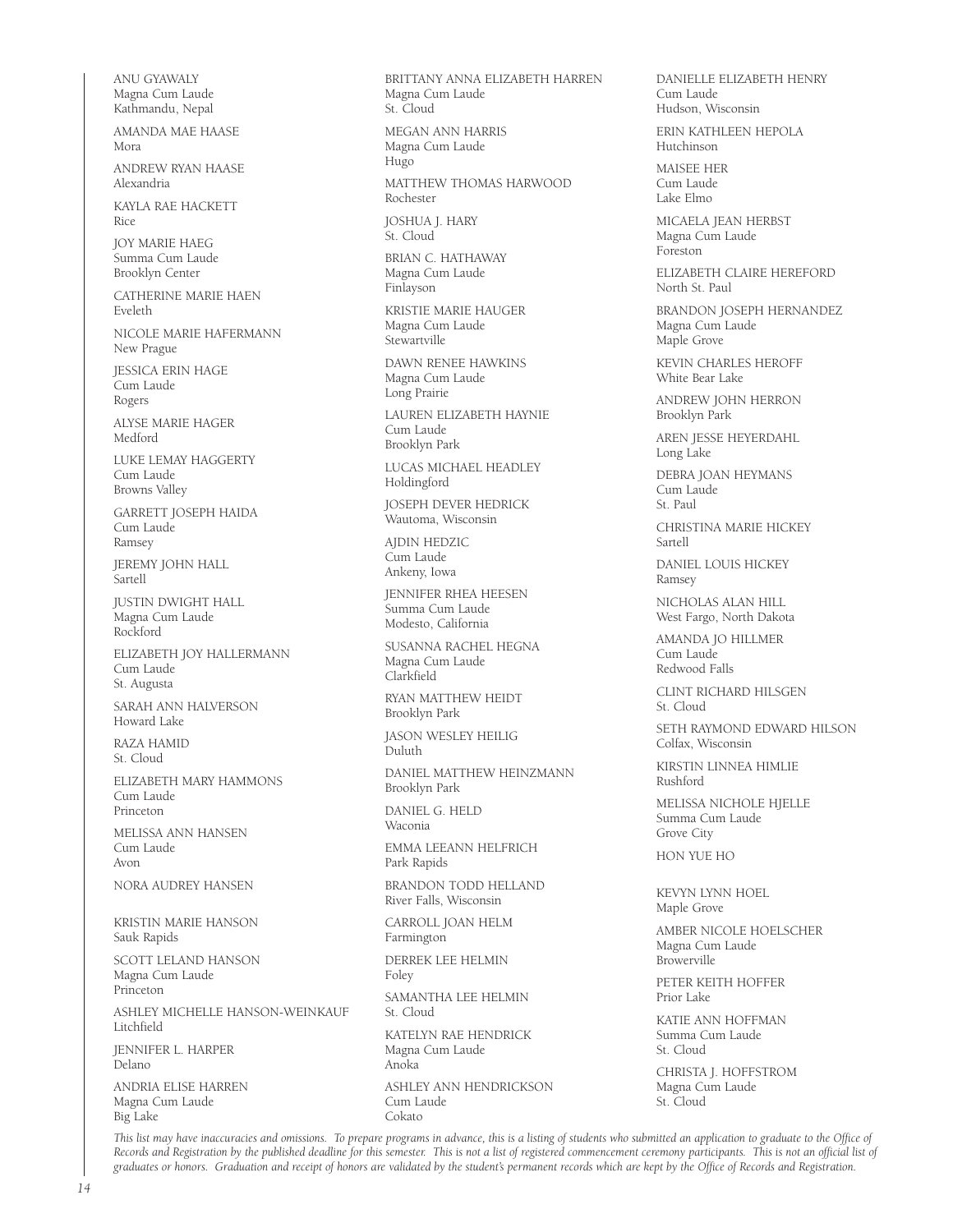CAITLIN LEIGH HOGAN Magna Cum Laude Oakdale

TYLER JAMES HOGAN Summa Cum Laude Worthington

PETER JAMES-ROBERT HOKS Magna Cum Laude Thief River Falls

KAYLA MARIE HOLMBERG Cum Laude Annandale

JOSHUA JOHN HOLMEN Magna Cum Laude Upsala

RENEE ELIZABETH HOLT Cum Laude White Bear Lake

COLE ADISSON HOLTGARD Zim

JENNIFER RENEE HOLUB St. Cloud

JESSE HOPKINS-HOEL Rockford

JULIE ANNE HOPPONEN Minneapolis

TIMOTHY WILLIAM HORAN Cum Laude Cottage Grove

TYLER JON HORNING Willmar

MARGARET ROSE HORRIGAN Brookfield, Wisconsin

GRANT PAUL HOVLAND Eagan

STEVEN EDWIN HRUBY Maple Lake

TRISTIN SHANLEY HSU Kuala Lumpur, Malaysia

BEN HUANG Maplewood

JOY ANN HUDEK Magna Cum Laude Maple Lake

MARIA THERESSA HUDSON Cum Laude

THEODORE L. HUEBNER Magna Cum Laude

ERIKA MAE HUFFER Hibbing

KRISTINE MARIE HUGHES Cum Laude Brooklyn Center

MOLLY ELIZABETH HUGHES Magna Cum Laude **Stewartville** 

BRITTANY LEE HUHTA Brooklyn Center

ALLEN JAMES HUSELID Magna Cum Laude Willmar

RAECHEL MARIE HYDE Magna Cum Laude Anoka

DANIELLE SARAH IANO Summa Cum Laude Monticello

AHMED TIJJANI IBRAHIM Fairmont

BLERIM IBRAHIMI Ferizaj, Kosovo

OLESYA V. IGNATENKO Summa Cum Laude Vologda, Russia

BISHARO HASSAN IMAN Mogadishu, Somalia

MATTHEW ALFRED IMDIEKE Cum Laude

KEVIN RICHARD IMGRUND Brainerd

DOREEN ELIZABETH JACKSON Magna Cum Laude Otsego

BRIAN HUNTLEY JACOBS Magna Cum Laude

Clive, Iowa ERIN CHRISTINE JACOBSON

Rochester

JESSICA MARIE JACOBSON Summa Cum Laude Pine City

TRACY LYNN JANSKI South Haven

KELLY M. JANSON Summa Cum Laude Buckman

LUANN MILLER JASSAM Magna Cum Laude Little Falls

ZAMAN ZEB JATOI Larkana, Pakistan

ABBEY FRANCES JAWANDO Magna Cum Laude Sartell

JESSICA NICOLE JENSEN Mounds View

SARAH ANNE JENSEN Cambridge

THERESA ELLEN JENSEN

JENNIFER ELLEN JENSON Rochester

JONATHAN DAVID JESBERG Cum Laude Coon Rapids

NATHAN ALLEN JIMERSON Apple Valley

AMANDA LYNN JOCHIM Magna Cum Laude Forest Lake

JACOB THOMAS JOHN Cold Spring

JOSHUA SIMON JOHN St. Cloud

SEAN PATRICK JOHNS Coon Rapids

AARON ROBERT JOHNSON Coon Rapids

ADAM LEE JOHNSON Rice Lake, Wisconsin

ANTHONY ROBERT JOHNSON Eagan

BRANDON STEVEN HULTMAN JOHNSON Sandstone

BRICE RICHARD JOHNSON Ruthton

CORY MICHAEL JOHNSON Maple Grove

DANIELLA M. JOHNSON Summa Cum Laude Hopkins

JENNIFER MICHELLE JOHNSON **Cum Laude** Elk River

JILL SUZANNE JOHNSON Magna Cum Laude Cambridge

KAYLA RENAE JOHNSON Cum Laude Thief River Falls

KELSEY MARIE JOHNSON Champlin

LINDSAY MARIE JOHNSON Champlin

MICHELLE M. JOHNSON Summa Cum Laude St. Cloud

ROBERT CLIFFORD JOHNSON Eden Prairie

TAD PETER JOHNSON Cum Laude Kettle River

WILLIAM FREDERICK JOHNSON Cum Laude Dassel

ASHLEY MARIE JOHNSTON Richfield

LUCAS ROBERT JOHNSTONE St. Cloud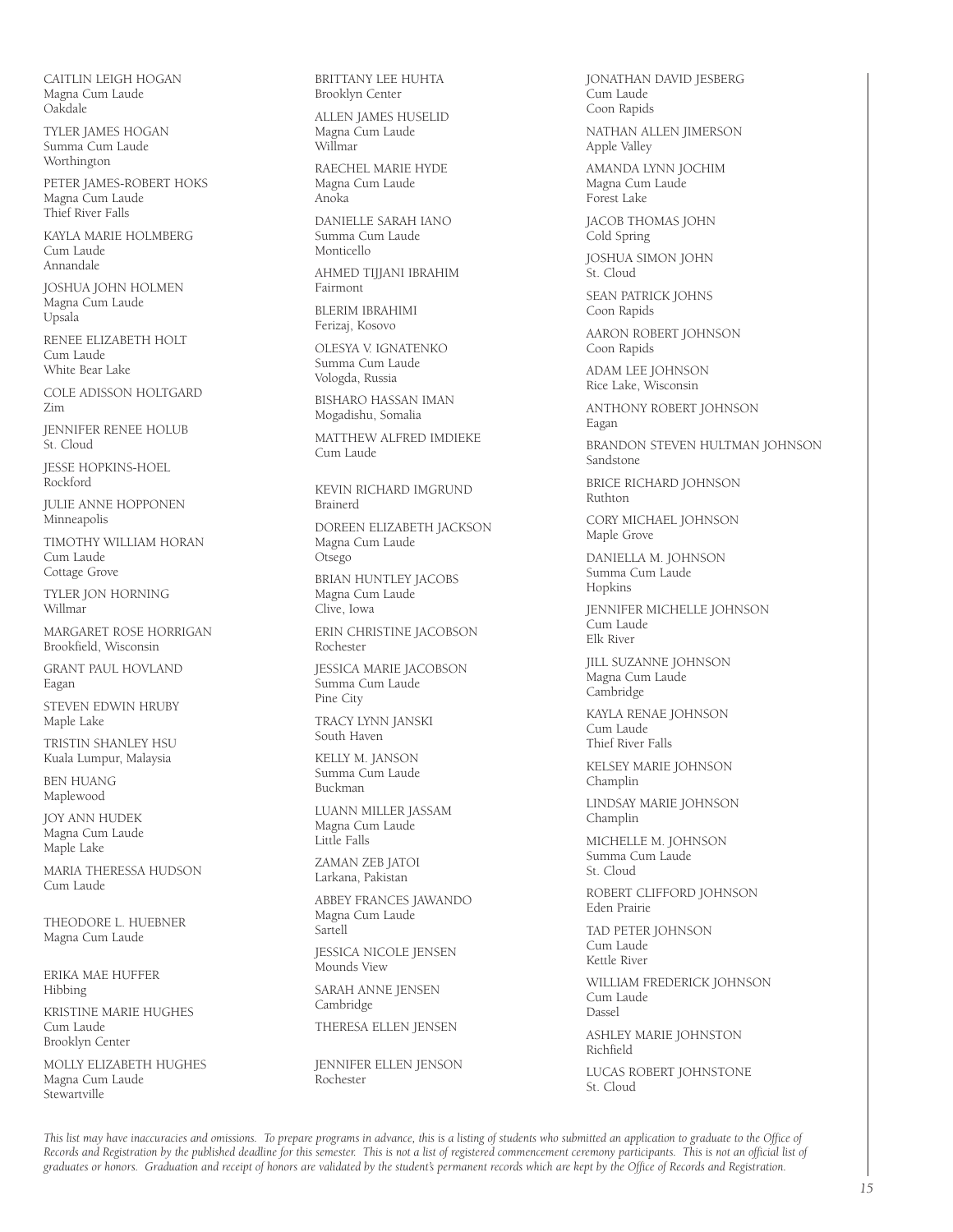CASSANDRA MAE JONAK Summa Cum Laude Circle Pines

ALEXANDER DARRIN JONES Cum Laude Raymond

BRENTLEY JAMES JONES Summa Cum Laude St. Cloud

CAMRON JAMES JONES Litchfield DENNISON WELDON JONES

MELISSA A. JONES Plymouth

MICHAELA DELANGHE JONES Lakeville

RUSSELL MICHAEL JOSEPH Magna Cum Laude Eden Prairie

HEATHER MARIE JOYCE Magna Cum Laude Elk River

AMANDA LYNN JUNG Eagle Lake

DUANE LEE KAAZ Winthrop

KEMOKO KABA Detroit, Michigan

TRAVIS HENRY KALENBORN Rochester

KEVIN THOMAS KALINA Lonsdale

KRISTA LEE KALTHOFF Cum Laude Albany

BRIAN PETER KAMPA Cum Laude Sartell

CASSANDRA R. KAMPA Rice

ADIP KARKI St. Cloud

NISHU KARNA St. Cloud

BENJAMIN CLAIRE KARNATZ Magna Cum Laude Owatonna

JESSICA LEE KARSCH Summa Cum Laude Rice

BRENT ERIK KASLOW Cum Laude Kasson

ANNA KATAGIRI

ALEXANDER D. KATKOV St. Louis Park

SARAH MARIE KAUFMAN Holdingford

CHELSEA MARIE KAUFMANN Champlin

ADAM M. KAYSEN Stacy

DORIANE KAZE Bujumbura/Burundi

BIRENDRA KC Cum Laude St. Cloud

SHAUN ANTHONY KEELEY Magna Cum Laude St. Cloud

JOHN DAVID KEENAN Summa Cum Laude Mahtomedi

BRIAN SCOTT KEEPERS Eden Prairie

LLOYD MBINDYO KELI North Branch

DOUGLAS CHARLES KELLER St. Cloud

KRISTIE KAY KELLER Cum Laude Bismarck, North Dakota

ASHLEY C. KELLNER

St. Cloud

CHRISTOPHER LEE KELLNER Magna Cum Laude Wayzata

ELIZABETH MARY KELLY Omaha, Nebraska

JOHN ROBERT KELLY Sartell

KATELYN P. KEMMERER Anchorage, Alaska

ESTHER LYNN KEMP Henning

JOSEPH WILLIS KEMP Magna Cum Laude Cavalier, North Dakota

TAWNY RAE KENMIR Coon Rapids

MICHELE MARIE KENNEDY Big Lake

NOEL LAURA KEPLER Hibbing

KAITLIN ELISE KERNOSKY Magna Cum Laude Wausau, Wisconsin

KELLY ANNE KERR Summa Cum Laude Owatonna

SAI INA KHADKA St. Cloud

SUSHMA KHADKA Magna Cum Laude Imadol, Lalitpur, Nepal REHAN AHMED KHAN St. Cloud

PRANAB SAGAR KHANAL

SOUTHARIN KHOUNCHALEUN Warroad

NICHOLE LYN KIDD Burnsville

JOSEPH ANTHONY KIEFFER Rice

DANA JEAN KIFFE Summa Cum Laude Andover

CHELSEA JOY KILANOWSKI Summa Cum Laude St. Cloud

FRANCIS PAUL KIM Cum Laude Woodbury

SEJIN KIM Magna Cum Laude

TIMOTHY WAYNE KINDEL Aberdeen, South Dakota

ISAAC WILLIAM KINDT Cum Laude Anoka

APRIL CHARLAINE KING Anoka

CLEONNA ELAINE KING Rockford

KAYLAN DIANE KING Reno, Nevada

KELSEY E. KING New Hope

NICOLE SUSAN KING Magna Cum Laude Rochester

PHILIP G. KINTER Cum Laude Rochester

MATTHEW LEE KIRSCHENMAN Cum Laude Litchfield

KIMBERLY JEAN KIRT Sartell

ALYSSA MARIN KJELLBERG Monticello

BENJAMIN JOHN KLANG Cum Laude Rice Lake, Wisconsin

RANDI LYNN KLASEN Magna Cum Laude St. Cloud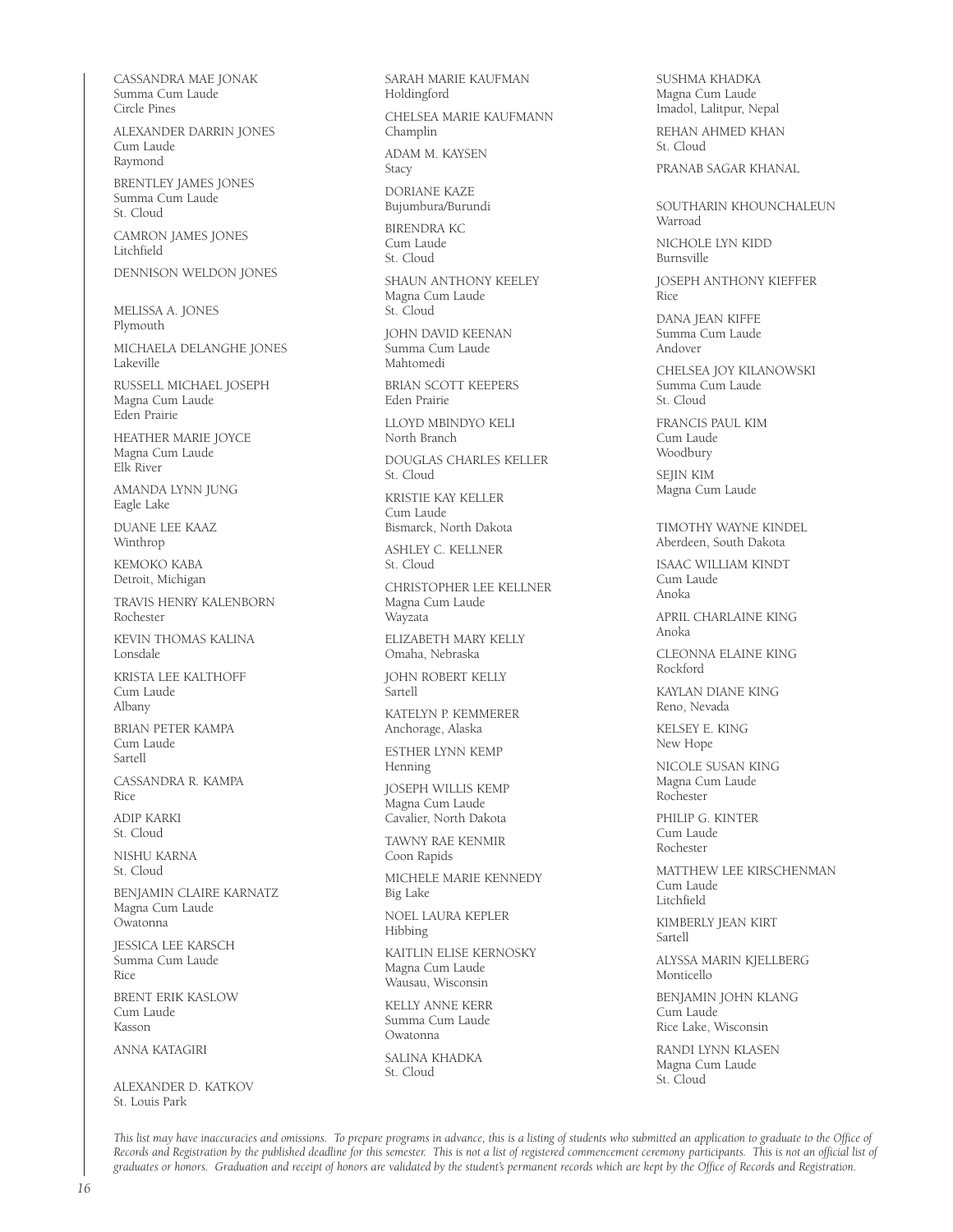ALEXANDRA R. KLATT Monticello

BREANNE JOY KLEIN Eden Valley

JOSHUA WILLIAM KLEIN Cum Laude Hastings

DAVID ARTHUR KLEMENHAGEN Cum Laude Shakopee

RACHEL LYNNE KLEMZ St. Michael

KARA ANN KLINE Summa Cum Laude Elk River

SEBASTIAN DANIEL KLODDA Hanover, Germany

KRISTINE MARIE KNAPP

EMILY MARIE KNEWTSON Brooklyn Park

CHRISTINE ELIZABETH KNIGHT Apple Valley

TRAVIS JAMES KNOPS Cum Laude Eagan

THOMAS FREDERICK KODET Cum Laude Olivia

KYLE JONATHAN KOEBERL Hector

CALE W. KOENDERS Watertown, South Dakota

ASHLEY ANN KOENEN Brooklyn Park

MELISSA SUE KOLLODGE Andover

SOULEYMANE NANGNINE KONE Chicago, Illinois

DIANE KAY KOON-FERREBEE Brainerd

EMILY ANN KOOPMEINERS Magna Cum Laude Sauk Rapids

JACLYN CHRISTINE KOPEL .<br>Cum Laude Burnsville

MARSHALL LANDON KOPF Waupun, Wisconsin

CHELSEA DIANE KOPP Magna Cum Laude Buffalo

ANNA RAE KOTSCHEVAR Summa Cum Laude St. Augusta

AMBER NOEL KOTSMITH Champlin

THOMAS DAVID KOVAR Wadena AMANDA RAE KOWALSKI White Bear Lake ARNOLD TITO KPOTO NOAH DANIEL KREBS Holdingford ELIZABETH JANE KREITLOW Magna Cum Laude Buffalo JENNIFER ANN KRETZMANN Princeton STACY MARIE KRIESE Cum Laude Foley ELENA MARIE KROSKA Magna Cum Laude St. Joseph TRAVIS MARK KRUCKER Lake City RICHARD WILLIAM KRUEGER Magna Cum Laude Willmar SARA ANN KRUEGER Willmar MATTHEW JOSEPH KUBAT Rosemount MATTHEW JAMES KUEFLER Summa Cum Laude Sauk Rapids SYDNEY MAE KUEHL Cum Laude St. Michael MELISSA LYNN KUHAR Magna Cum Laude Maple Grove TODD DAVID HENRY KULAF Wausau, Wisconsin ABUBAKAR KULLATEIN St. Cloud NITESH KUMAR Magna Cum Laude Nepal COURTNEY ANN KURTZBEIN Rogers YUKIHIRO KYAN AMANDA MARIE KYLANDER Cum Laude Browerville

AMBER MARIE L'ALLIER Cum Laude Balsam Lake, Wisconsin DAWNIELLE LEE LABONTE

Grafton, North Dakota

LAURA MARIE LACHOWITZER Cum Laude Eden Prairie TRISTA MARIE LAFONTAINE Sartell NHU THI LAM Cum Laude St. Cloud KALSANG DECHEN LAMA St. Cloud ZACHARY FREEMAN LAMB Magna Cum Laude Spring Valley, Wisconsin BRIANA NICOLE LARSEN Magna Cum Laude Burnsville JOEL MICHAEL LARSEN Morris KARA LEA LARSEN Isanti AIMEE JO LARSON New Ulm ALLISON MARIE LARSON Apple Valley BENJAMIN JOHN LARSON Buffalo EMILY ANNE LARSON Otsego HANNAH JEAN LARSON Summa Cum Laude Cambridge SARA AUBREY LARSON Waverly JOSHUA CALVIN LARTCH .<br>Summa Cum Laude. Pine City ELIZABETH LAUREN LASANEN Maple Grove RYAN ALAN LASCH Lake Forest, California MAX EDWARD LASINKER Maple Grove DANIEL R. LASKOWSKI Summa Cum Laude Minneapolis ZACHARY MICHAEL LASLEY Cambridge ANNA ALEXANDROVNA LAVELL Oak Grove TRISHA J. LAVIGNE Cum Laude Foley PASCAL W. LAWRENCE Cum Laude Laborie, St. Lucia THUY THI LE Cum Laude

St. Cloud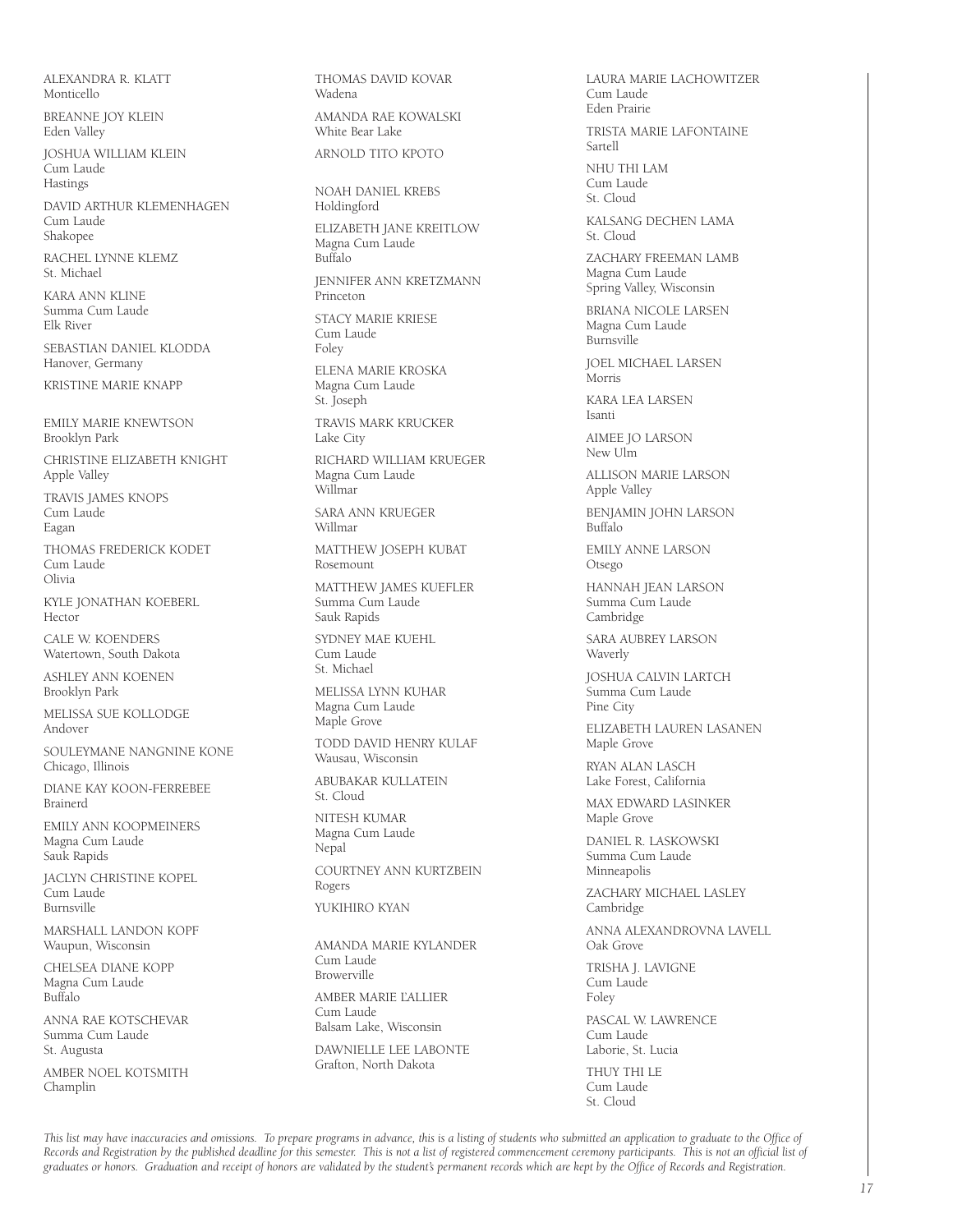JAMES JOSEPH LEDFORD St. Cloud

ADAM M. LEE Hutchinson

ANDREW JAMES LEE Becker

CHIANLINE NHIA VUE LEE Sheboygan, Wisconsin

HUEY GEOK LEE Cum Laude Plano, Texas

KATIE ROSE LEE Ramsey

MAI HER LEE Summa Cum Laude

MAI KA LEE Magna Cum Laude Minneapolis

NYSSA YAU-MEI LEE Cum Laude Minneapolis

RHIANON MARIE LEE Cum Laude St. Joseph

JESSICA MARIE LEET Cum Laude Coon Rapids

JACOB ALLEN LEFEVER Willmar

MACKENZIE LEE LEHN Magna Cum Laude Dayton

PAIGE ALEXA LEICHTNAM Rochester

MICHAEL JAMES LEMAIR Magna Cum Laude Sioux Falls, South Dakota

SAMUEL B. LEMESSA St. Cloud

KATHRYN JO LENCE Alexandria

CASSANDRA ANNE LEONI Ely

MATTHEW JOEL LESHOVSKY Cum Laude

ANGELA JOY LEYK Hutchinson

ERIK JAMES LIEN Maple Grove

MARCHELLE STEIGER LIEN Elk River

ELIZABETH ANN TERESA LIESER Magna Cum Laude Elk River

ANDREW NELSON LIKENS Litchfield

GUAT YONG LIM Selangor, Malaysia

KELSIE J. LINDAMAN Cum Laude Staples

CHRISTOPHER JOHN LINDBLOOM Cum Laude Sartell ERIC ALAN LINDMEIER Sauk Rapids

JANNA ARDELL LINDQUIST

Cum Laude Blooming Prairie

KEVIN PAUL LINDQUIST Cum Laude Spicer

AMY LYNN LINDSTROM Magna Cum Laude Brooklyn Park

SAMANTHA ALEXANDRA LINK Menomonee Falls, Wisconsin

DANIEL ROBERT LINNELL Mendota Heights

KARLIN J. LITCHKE Grand Rapids

SIU PONG LO Macau, China

MARIA LYNN LOMMEL Cum Laude St. Cloud

BRITA JADE LOPPNOW Cum Laude Winona

ZHI EH LOR Alor Star, Kedah, Malaysia FOSTER ANDERS LOVEN

MEAGAN VIRGINIA LOWERY Cum Laude

ADAM JOHNSTON LUCKEY Murrieta, California

DANYELLE MARIE LUDWIG Cum Laude Prior Lake

ANDREA J. LUECK Magna Cum Laude St. Cloud

ENNA LUITEL Summa Cum Laude Nepal DENNIS ANDRUGA LUKE St. Cloud JACK THOMAS LUND

Maple Grove RYAN KELLY LUND

COLE MATTHEW LUNDBERG New London

ALECIA L. LUNDE Summa Cum Laude St. Francis

MORGANNE OLIVIA LUNDEEN Karlstad

DEREK JOHN LUNDERVILLE Menomonie, Wisconsin

DEREK LEE LUNDQUIST Maple Grove

ALICIA JEAN LUNDTVEDT Prior Lake

ASHLEY MARIE MAAS

MICHAEL STEPHEN MACHACEK Rochester

ZACHARY FRANCIS MAGES Cum Laude Belgrade

CAITLIN JEAN MAGUIRE Cum Laude Redwood Falls

SEAN RICHARD MAGUIRE White Bear Lake

ANTON MYRON MAGUR Altoona, Wisconsin

SUMAN MAHARJAN Kathmandu, Nepal

ANGELA BEA MAHOWALD Cum Laude Elk River

TIMOTHY KARIUKI MAINA Nairobi, Kenya

RUDO MAJO Lowell, Massachusetts

AMIT PRAKASH MALLA Magna Cum Laude Kathmandu, Nepal

KAILASH MALLA Narayangarh, Nepal

SANDESH BIKRAM MALLA Magna Cum Laude St. Cloud

DANIELLE LYNNE MALMGREN Worthington

ANDREW MARK MALZAHN Summa Cum Laude Elk River

JESSICA MANANDHAR **Cum Laude** 

PRATIK MANANDHAR Kathmandu, Nepal

KAYLA MARIE MANDLER Buffalo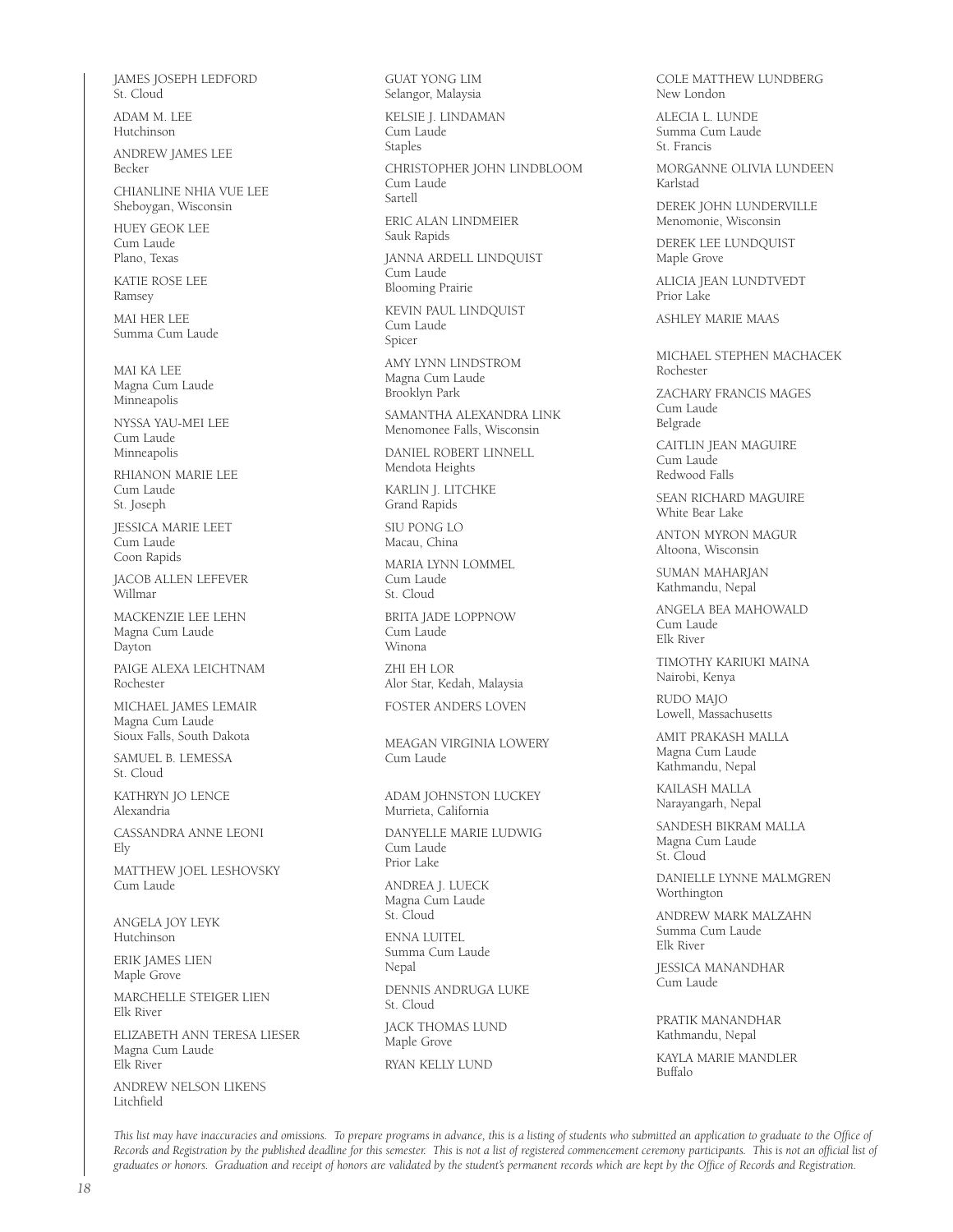MARGARETHE JOY MAPES Summa Cum Laude St. Cloud

BRITTNI ELYSE MARCZEWSKI Roseville

CHAD A. MARQUARDT St. Cloud

NICHOLAS PATRICK MARSH **Hastings** 

HEATHER AYLA MARSHALL Pittsburgh, Pennsylvania

CHRISTOPHER SCOTT MARTENS Summa Cum Laude Vancouver, B. C., Canada

JESSE RAYMOND MARTENS Andover

CORY CHARLES MARTIN Summa Cum Laude Brainerd

ROXANN RAQUEL MARTIN Somerset

SABRINA CHRISTINE MARTIN Cum Laude St. Cloud

SARAH ELIZABETH MARTINDALE Cum Laude Princeton

JENNA LEE MASCHINO Valders, Wisconsin

SARAH ELIZABETH MASELTER St. Cloud

MOLLY ANN MASTERSON Rogers

KENDRA KAY MATHIASON Magna Cum Laude Alden

SHINYA MATSUSHIMA Kumamoto, Japan

ANDREW YOSHIMI MATSUURA Cum Laude New Brighton

VANESSA RENEE MATTHEWS Cum Laude Milaca

CHRISTOPHER L. MATTILA Mountain Iron

LINDSAY E. MAY Magna Cum Laude Sioux Falls, South Dakota

RANDALL JOSEPH MAY Champlin

TERRI LYNN MCARTHUR Mandan, North Dakota

EDWARD WREH MCBORROUGH Brooklyn Center

LAUREN E. MCCARTHY Magna Cum Laude Tonka Bay

MEGAN JOSEPHINE MCCARTHY Eden Prairie

TERESA ELAINE MCCAULEY Oakdale

JENNA KRISTINE MCCLELLAN Cottage Grove

KYLE MCCREIGHT Cum Laude Annandale

LORI ANN MCDONALD St. Cloud

DANIEL NELSON MCGUIRE Andover

ASHLEY M. MCNAMARA Cum Laude

Oak Creek, Wisconsin JESSIE MARIE MCNEIL

Cum Laude Ogilvie SCOTT ANDREW MCQUISTON Coon Rapids

MELYSSA SUE MDUMUKA Magna Cum Laude Duluth

ALEXIS LYNNE MEDELLIN Chisago City

ELEZA MARIE MEHR Cum Laude St. Joseph

ANDREW B. MEISTER Milaca

STEPHANIE JOY MENKE Hibbing

JILLIAN BACKES MERGEN Cum Laude Avon

STACEY ANN MERGENS Cum Laude Lakeville

DANIELLE HUDOBA MESERVY Magna Cum Laude

Eden Prairie KAYLA ROSE METCALF

Sauk Centre

EMILY CHRISTINE METZ Savage

BOWEN THOMAS MEYER Cold Spring

BRETT ROBERT RAI MEYER Mankato

CLARISSA ANN MEYER

Rice BRUCE NICHOLAS MEYERS

Prior Lake JORDAN RICHARD MEYERS Magna Cum Laude

Hutchinson

ALEKSANDR MEYSTELMAN Plymouth

DANIELLE KAYE MICEK Coon Rapids

AMBER DALE MICHEL Bazine, Kansas

LAUREN MARIE MICHELSEN Rosemount

KEVIN JOSEPH MIDDLESTAEDT Magna Cum Laude Bloomington

TRENT LYN MIELKE Magna Cum Laude Eyota

DEREK GAVIN MIHM Cum Laude Rochester

ALEX R. MILBERGER Casper, Wyoming

MATTHEW JAMES MILLEA Minneapolis

JENNIFER LYNN MILLER .<br>Cum Laude Corcoran

JUSTIN ROBERT MILLER Redwood Falls

RYAN SCOTT MILLER Brookings, South Dakota

STEPHANIE MARIE MILLER Osakis

TIMO JOHANNES MILLER New Ulm

TIMOTHY JON MILLER Summa Cum Laude Worthington

ADAM RICHARD MINETTE New Prague

MUHAMMAD USMAN MIRZA St. Cloud

MATTHEW MARCUS MISKOWIEC Magna Cum Laude Minneapolis

ANGELA RUTH MITCHELL Princeton

CHRISTINA MARIE MITCHELL-WHEELER

DEBORAH ANNE MOEN Cokato

FATHIYA MUNYE MOHAMED Cum Laude Willmar/St. Cloud

BILAL OMAR MOHAMMED Burnsville

LISA ANN MOHRMANN Magna Cum Laude New London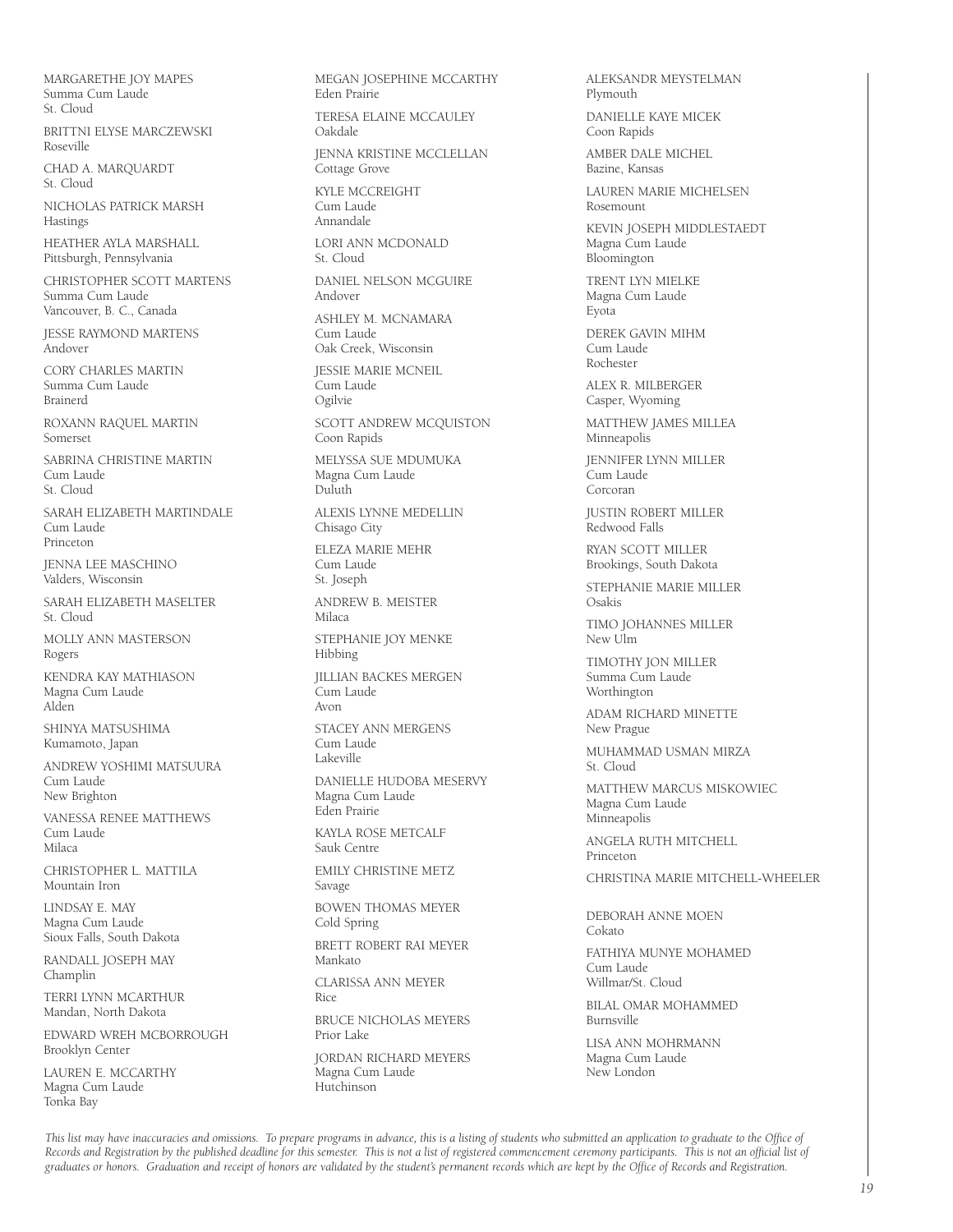JORDAN PETER MOHS Cum Laude St. Cloud MICHAEL WILLIAM MOLL Becker CRAIG THOMAS MOONEY Cum Laude Annandale CASSANDRA ANN MOORE St. Louis Park DAVIDLYN A. MOORE KAITLYN MICHELLE MOORE Oakdale ASHLEE COLEEN MOREN Coon Rapids JENNA JO MORRIS Cum Laude Glencoe AMANDA MAE MORTENSON Cum Laude Anoka SHAUNDRA R. MORTON SAMUEL R. MOSELEY Richfield AMANDA JOY MOTSCHKE Magna Cum Laude Sauk Rapids HANNAH ROSE MOTSCHKE Summa Cum Laude St. Cloud KELSEY ANNE MOTZ Maplewood KELLI JO MOTZKO Summa Cum Laude Browerville SHOUA MOUA La Crosse, Wisconsin KRISTA MARIE MUELLER Eden Valley LOIS MARY MUELLER Richmond JOHN MARK MULDOWNEY Magna Cum Laude St. Cloud ZAMZAM YUSUF MUMIN Rochester LINDSAY N. MUNSON Cum Laude Forest Lake JESSICA LYNN MURPHY Summa Cum Laude Mauston, Wisconsin PETER MARK MURPHY Stillwater

COYA LEE MYERS Mercer, Wisconsin LEANN K. MYERS Ely OUSMANE NABE ANN E. NABER Hudson, Wisconsin JALANA LYNN NAGY Andover BRIANA KAMILLE NANCE Minneapolis LARITA NISHANIE NANDLAL St. Cloud MEGAN LEIGH NAROG Cum Laude Centerville ELVIS NDAHIBESHE CHRISTOPHER JAMES NEILSON Cum Laude Lanesboro ELIZABETH MARY KAIA NEILSON Little Falls KATHERINE MARIE NEIS Magna Cum Laude Champlin ALLISON LYNN NELSEN Magna Cum Laude Ortonville COURTNEY MICHELE NELSON Cum Laude Owatonna KELLEY LAYNE NELSON Magna Cum Laude Westbrook KYLE LEE NELSON Willmar TIFFINEE NICOLE NELSON Summa Cum Laude Roseau KAYLA M. NESVOLD New Ulm KRYSTA NICOLE NEUMANN Andover KELSEY KAY NEUMEISTER LaCrescent FU YONG NG HOCK YANG NG Cum Laude Penang, Malaysia HUNG THE NGUYEN Hanoi, Vietnam WINWARD EPAPHRAS NICOL St. Cloud MITCHELL HENRY NIELAND Rosemount

NICOLE RAE NIELSEN Cum Laude Blooming Prairie

ABRAM A. NIEMELA Summa Cum Laude Dassel

RYAN MATTHEW NIEMELA Summa Cum Laude Corcoran

DOUGLAS VERNON NIETERS

SURESH NIRAULA Magna Cum Laude St. Cloud

JACOB MARSHALL NOACK Edina

LAURA JOELLE NOPPE Cum Laude De Pere, Wisconsin

KATIE MARIE NORD Glencoe

TODD RICHARD NORDELL Worthington

KASSONDRA JO NORDMEYER Cottonwood

SARA LYNN NORMAN Summa Cum Laude St. Cloud

NICHOLAS BRUCE NORNES Moorhead

KATIE LYNN NOTCH St. Cloud

SHARON KAYE NOTCH Eagle Bend

BRYCE MILES NOVAK Coon Rapids

MILJAN NOVICEVIC St. Cloud

KIMBERLY NOWACK West Bend, Iowa

TOMMIE DICK NUESSE Summa Cum Laude Randall

MARIA SOL NUNO Summa Cum Laude Buenos Aires, Argentine

SHELISTA NYACHHYON Nepal

RYAN J. O'BRIEN Maple Grove

ISAAC PAUL O'DONNELL Monticello

ERIC JOHN O'FALLON Robbinsdale

BRANDON MICHAEL O'HARA Maple Grove

PATRICK ALAN O'KEEFE Bloomington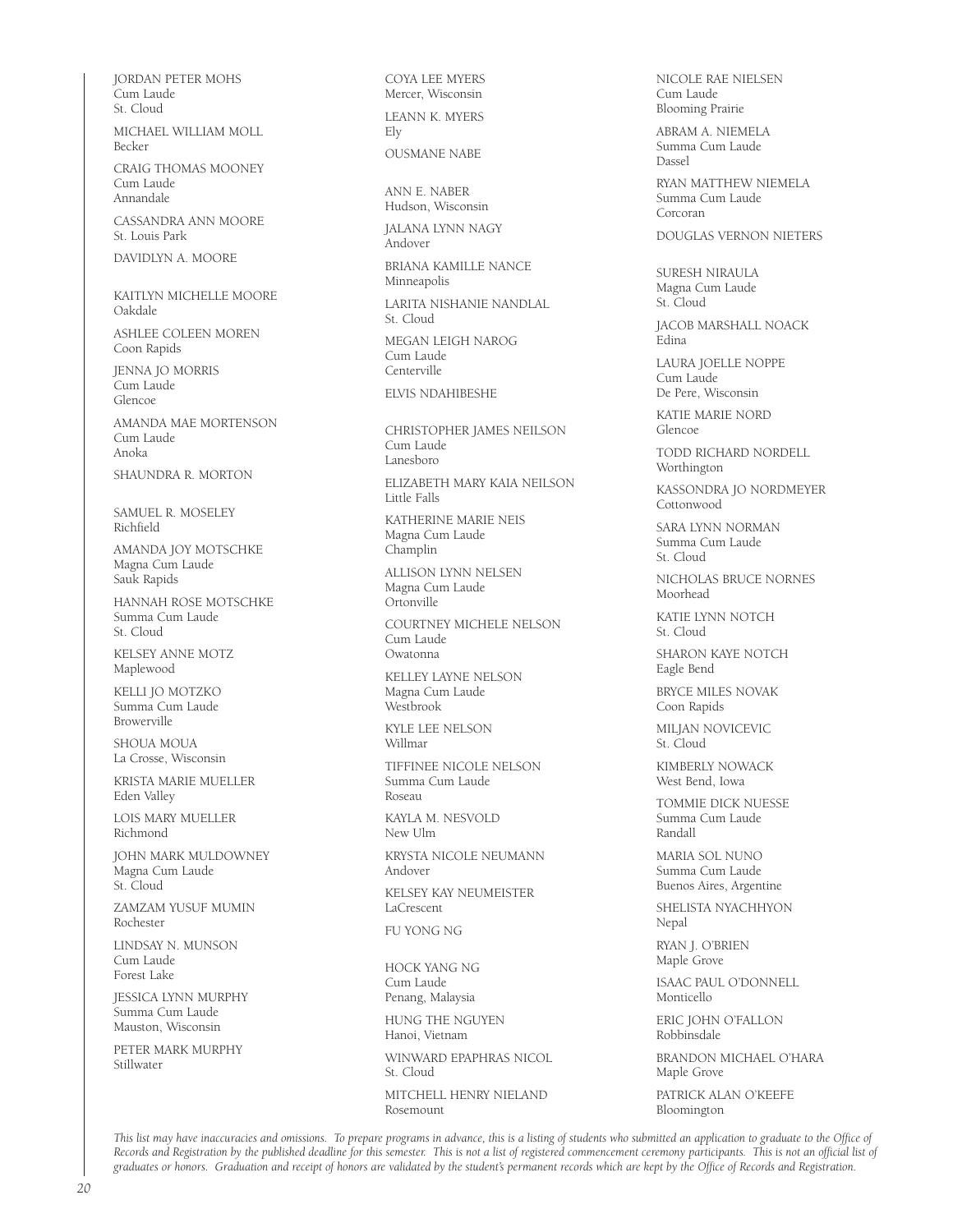#### GARRETT TERRANCE O'NEILL

LEE EDWARD OBERMOLLER

AMBER ASHI EY OCHS Cum Laude Chanhassen

JOHN RODERICK OEMIG II Cum Laude Sauk Rapids

EVANS OFORI-AMOAH Kalamazoo, Michigan

CHINONYE EUCHAIRA OKORO Jacksonville, Arkansas

LINDSEY ANN OLMON St. Michael

AMY RENEE OLSON Summa Cum Laude Lonsdale

ANDREW R. OLSON Winona

CASSANDRA OLSON Magna Cum Laude

ERIK JOHN OLSON Cum Laude Elk River

JARED LEE OLSON Cum Laude Braham

JOLENE JOYCE OLSON Little Falls

MARIN KAY OLSON Elk River

MEGHAN CHRISTINE OLSON Avon

MICHAEL ROBERT OLSON Eden Prairie

FREDRICK ONSOTI OMAMBIA St. Cloud

JAMES PHILIPPE OMAN Brooklyn Park

ABDISAMED A. OMAR

KRISTINE LEE OMMEN Coon Rapids

KATIE J. OPSAL Summa Cum Laude North Mankato

JESSICA MARIE ORMBERG **Stillwater** 

DANIEL ALLEN ORME Mendota Heights

JOSHUA J. ORN .<br>Kimball

MARIA ALEJANDRA OROZCO Long Prairie

ABBIE ELIZABETHE ORR Cum Laude Sioux Falls, South Dakota KARI ANN ORTH Rochester EMILY JO ORTLER Magna Cum Laude St. Francis ANGELA K. OSBECK Andover TAMMY JO OSEID Summa Cum Laude South Haven AMBER ROSE OSENDORF Freeport CHESSA LARAE OSSEFOORT Luverne DAVID GARY OSTENDORF Magna Cum Laude Melrose ALISSA MARIE OSTROOT Elk River JENNIFER LYNN OTTO Brandon CHANTELLE NICOLE OVESON Waite Park CHRISTOPHER JAMES OWEN Brainerd ERIN MARIE OWEN Summa Cum Laude St. Cloud JAMIE RAE OXLEY .<br>Magna Cum Laude Andover WENWU GARMAI OZANGAR Magna Cum Laude Monrovia, Liberia CARL JOSEPH PAETOW Little Falls ANTHONY LEE PALCICH Chisholm DANIEL SIMON PALEY Golden Valley JAMIE RAE PALM Mound GINA MAE PALMER Coon Rapids SAURAV BIKRAM PANDEY Cum Laude Kathmandu, Nepal PARIKSHIT PANT Kathmandu, Nepal RYAN MICHAEL PANTZKE Sartell CHRISTOPHER W. PAPE Bismarck, North Dakota

DUSTIN LEE PARKER Magna Cum Laude Sartell STEVEN ROBERT PARKER Clearwater JIMMIE LEROY PARSON, JR. Big Falls AMANDA BETH PATRON Summa Cum Laude New York Mills JOSEPH TODD PATTEN St. Cloud DEBORAH KAY PAULIN Magna Cum Laude Rockford NICHOLAS JON PAURUS Sebeka JASON DAVID PAWELK New Germany CHRISTINA LEE PAYNE Cum Laude Buffalo ROBERT MAURICE PAYNE Summa Cum Laude Buffalo JOANNA J. PEARSON Williams COURTNEY LYNN PEDERSEN Summa Cum Laude Dover LUCAS EDWARD PEDERSEN Richfield TANYA JESSICA PEDERSEN Montevideo ASHLEY ANNE PEIGHTAL Magna Cum Laude Boulder, Colorado RYAN STEPHEN PEKA Rice JEREMY ANTHONY PEKAREK Rice KRISTINA MICHELLE PERREAULT Hugo JACQUELYN RAE PETERICK Royalton CASSANDRA RENAE PETERKA Cum Laude Bloomington JACLYN MAY PETERMEIER Sauk Centre RYAN DANIEL PETERMEIER Prior Lake DAIN FRANKLIN PETERSEN St. Cloud REBECCA ANN PETERSEN Elk River DANIELLE LEA PETERSON Rochester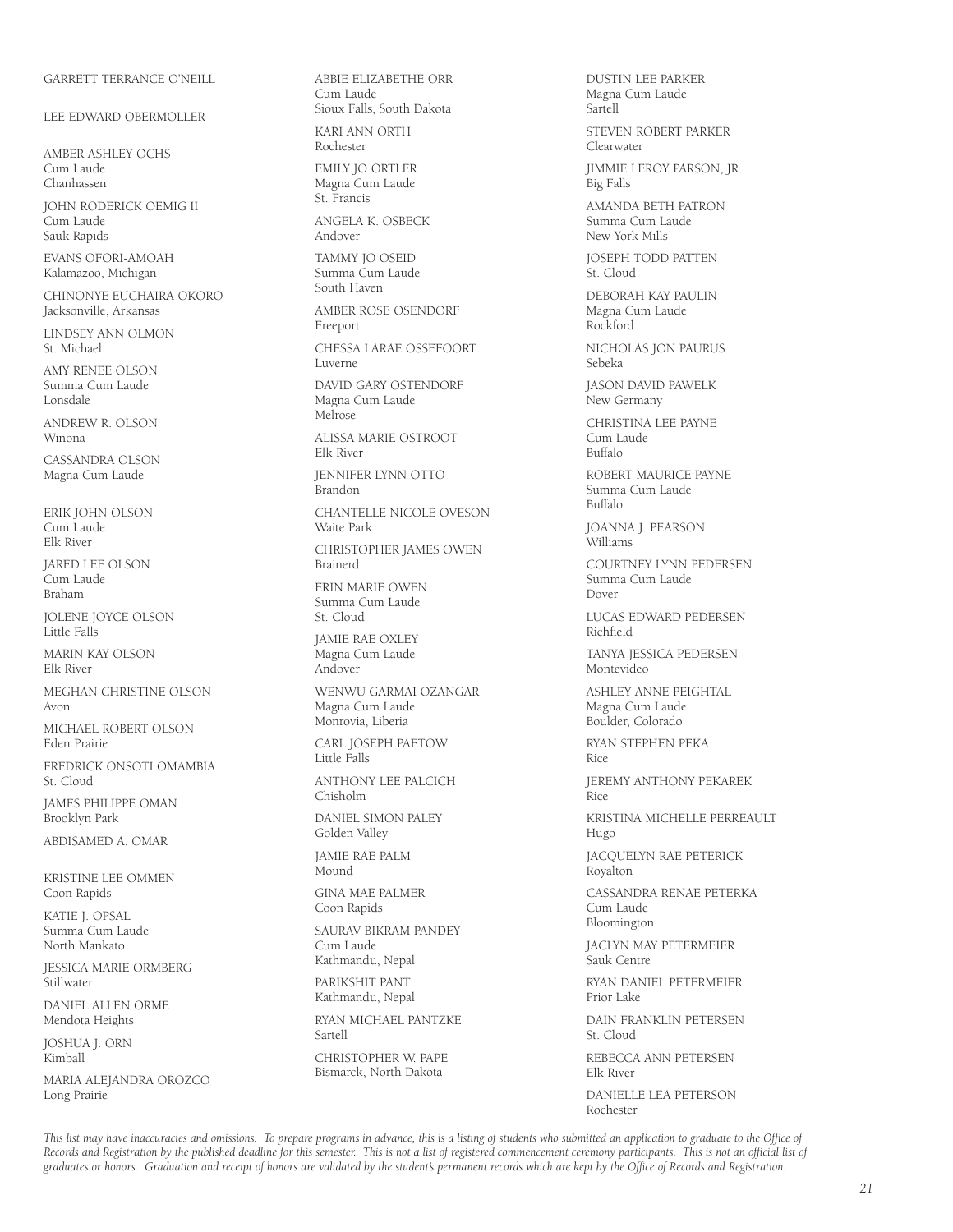DAVID JOHN PETERSON Coleraine

EMMALYNE THEILEN PETERSON Champlin

JAMES DOUGLAS PETERSON Sartell

KELLIE M. PETERSON Cum Laude Andover

SHANNON MARA PETERSON Monticello

MEAGHAN VIRGINIA PEZON Eden Prairie

SCOTT THOMAS PHELPS Waite Park

JEREMY THOMAS PHIPPS White Bear Lake

VANNEA LYNN PHONVIDONE Cum Laude Foley

DANIELLE L. PIERCE Hudson, Wisconsin

KARSON HUNTER PIKE

ASHLEY MARIE PISTOHL Magna Cum Laude Oshkosh, Wisconsin

DYLAN THOMAS PITTMAN Magna Cum Laude Swanville

LEE J. PLATH Milaca

ANNA ROSE PLYS Cum Laude Coon Rapids

THERESA ANN POECHMANN Inver Grove Heights

BETH H. POGANSKI St. Cloud

RYAN GREGORY POMERLEAU Elk River

REBECCA MARIE POMEROY Cum Laude Ramsey

JOSEPH MICHAEL POOLE Lakeville

SIERRAH DANIELLE POOLE Cum Laude Winnebago

AMANDA J. POPP Summa Cum Laude Rice

ALEX THOMAS POSTERICK Magna Cum Laude Mounds View

CASSANDRA ANN POTTER East Bethel

SUMEET POUDEL Kathmandu, Nepal

NAVIN CHANDRA PRADHAN Magna Cum Laude Kathmandu, Nepal

SUDEEP PRADHANANGA Cum Laude Pokhara, Nepal

ANDREA JEAN PRESCOTT Cum Laude Lakeville

MEGAN M. PRESTON Champlin

ANNE PRIEST Summa Cum Laude Plymouth

CARRIE RENEE PRIEST Morgantown, West Virginia

JOSEPH NICHOLAS PSYK St. Michael

ANTON PUGACH Cum Laude Maple Grove

CODY ALLEN PULLINS Summa Cum Laude Maple Lake

ABBY L. PUMPER Magna Cum Laude Montgomery

CARLY ANNE QUARBERG Plymouth

DAVID THOMAS QUECK Annandale

BRITTANY DIANE QUISTORFF Cum Laude Osakis

MALSMA RAJBHANDARI Cum Laude St. Cloud

SUSAN MARIE RAKOTZ St. Cloud

KAYLIN NOEL RAMLER Cum Laude Avon

RYAN ALAN RANTA Lakeville

ANTHONY MICHAEL RATH Cum Laude Vermillion, South Dakota

JENNIFER ANNE RAU St. Paul

MELISSA ANNE RAZOOK Magna Cum Laude Kwajalein, Marshall Islands

CHRISTOPHER JEFFREY REBER St. Joseph

MICHELLE C. REDING Cum Laude Hutchinson

ANGELA RAE REDLIN Litchfield

CLARK JAMES REDLINGER Magna Cum Laude Sioux Falls, South Dakota

BARADA REGMI Magna Cum Laude Kathmandu, Nepal

KELLY MARIE REICH Rice

SENN AUTH REICHERT Cum Laude Richmond

MARK DAVID REIF Apple Valley

AMBER L. REINEKE Cum Laude Alexandria

ELLIE JO REINHARD Faribault

ISSANI RENDJAMBE

SHANE RICHARD RENGEL Cum Laude St.Cloud

MARTA JANETH RENN St. Cloud

ASHLEY RAE RENO St. Cloud

MOLLY ANN REPYA

JILL M. RESSEMANN St. Cloud

JULIE CECILIA RETKA .<br>Cum Laude Hastings

LAUREN OLIVIA RHEAULT Summa Cum Laude Fargo, North Dakota

KAILLY ALLYCE RICHARDS Ely

PAULINE RICHARDS Trelawny, Jamaica

ELIZABETH ANNE RICHARDSON Brooklyn Park

SIERRA ROSE RICHTER Cum Laude Rochester

MEGAN L. RIDDLE Magna Cum Laude Keene, New Hampshire

TREVOR ROBERT RIECK Chisago City

JORDAN LEE RIEFFENBERGER Cum Laude Watertown, South Dakota

ZACHARY EDWARD RIEGER Clara City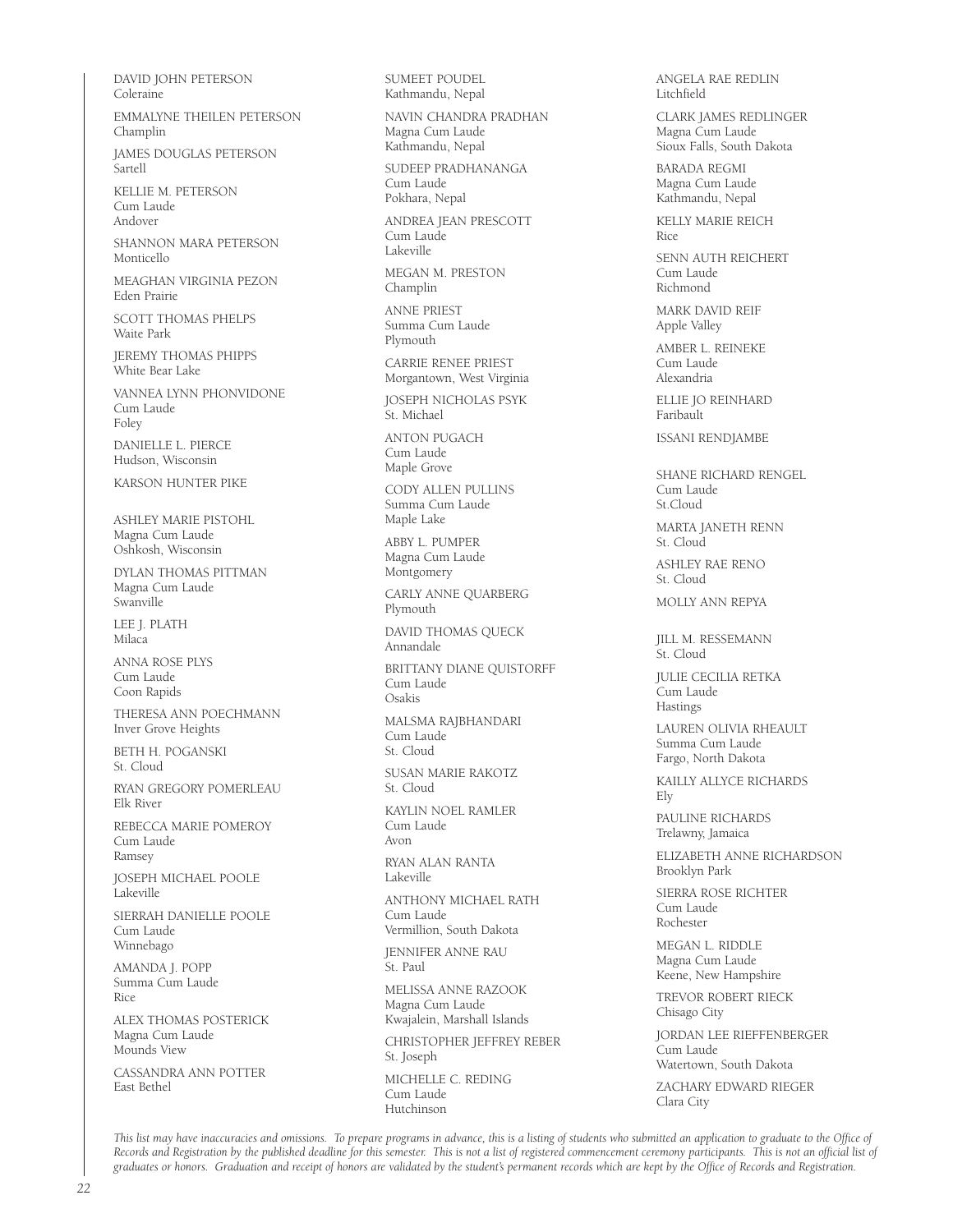#### LAURA BETH RILEY

MICHAEL A. RILEY Milwaukee, Wisconsin

SANJAY RISAL Cum Laude St. Cloud

KATELYN N. RITCHART Summa Cum Laude Cambridge

JEFFREY R. RITER White Bear Lake

JESSICA ANN ROBERTS Holdingford

LESLIE JO ROBERTS Cum Laude Grantsburg, Wisconsin

NATHAN TIMOTHY ROBERTS St. Cloud

DENNIS JEROME ROBERTSON Monticello

MARISSA LYNN ROCHAT Magna Cum Laude Plymouth

JENNA MARIE RODEWALD Cum Laude New Ulm

BRIANNA RAMLER ROEDER Magna Cum Laude St. Cloud

MICHAEL JAMES ROEDER Summa Cum Laude St. Cloud

MEGAN LYNN ROELIKE Belgrade

MEGAN MARIE ROGERS Reading

KARI MARIE ROHLING Cum Laude St. Cloud

MATT PAUL ROISUM Magna Cum Laude Willmar

FIORELLA B. ROJAS VIZARRETA Cum Laude Lima, Peru

ALISON KAY RONO New Ulm

ANNA KATHLEEN ROONEY Summa Cum Laude Rockford, Illinois

HELEN T. ROSE Cum Laude St. Paul

JAY BRIAN ROSIN Elgin, Illinois

MORGAN L. ROSS Cum Laude Lino Lakes

SARAH LYNN ROTZ Magna Cum Laude Zimmerman MITCHELL JAMES ROUSSELANGE St. Cloud KRISTINE ELIZABETH ROWLAND Magna Cum Laude Coon Rapids JAMES RICHARD RUTLEDGE Summa Cum Laude Brainerd REBECCA LEE RYDBOM Magna Cum Laude Annandale CARL EDWARD RYYNANEN Cokato ALEXANDER JEREMIAH SABAKO Eden Prairie MORGAN KAE SACCOMAN Sauk Centre JASPREET K. SACHDEVA St. Cloud SAMANTHA A. SAEGER Cum Laude Sheboygan, Wisconsin STEPHANIE MICHELLE SAHLI Cum Laude Alexandria DAVID ROSS-JOSEPH SAJEVIC Woodbury IKRAN ALI SALAT Las Aanod, Somalia CATHERINE CLAIRE SALONEK Cum Laude New Hope BROOKE ELAINE SANDAHL Summa Cum Laude Buffalo ALEXA CLARE SANDBAKKEN Summa Cum Laude Dixon, Illinois SARAH ANN SANDERSON Buffalo NATHAN ALLEN SANOSKI Little Falls ANGELA ROSE SAUER Sauk Rapids TRACY ANN SCAPANSKI Sauk Rapids JAMIE LEE SCHAAF Cum Laude Hastings LEAH MICHELLE SCHAAL Howard Lake JOSEPH LEE SCHAEFER Elk River

NICOLE CHRISTINE SCHAEFFER Cum Laude Farmington ADAM JAMES SCHANEN Cum Laude Bloomington JANA MARIE SCHAUMBURG Summa Cum Laude Bejou HEIDI JOAN SCHEELER Magna Cum Laude St. Cloud CHELSEY MARIE SCHELLER Cum Laude Maple Grove MEGAN JO SCHERBER Clear Lake LINDSAY MARIE SCHERER Magna Cum Laude Winsted KAYLA ROSE SCHILE Apple Valley CAITLIN SCHILLER Cum Laude Sauk Rapids COREY JAMES SCHIMINSKI Ramsey STACEY MICHELLE SCHLANGEN Cum Laude Cold Spring JODY P. SCHLOSSER Summa Cum Laude Osakis JAMES WILLIAM SCHLUP Manhattan, Kansas HEATHER MARIE SCHMIDT Summa Cum Laude Brooklyn Park KYLE ROBERT SCHMIDT Lakefield RYAN WILLIAM SCHMIDT Mounds View GAVIN G. SCHMITT Cold Spring BRADLEY THOMAS SCHMITZ Braham MEGGIN LARA SCHMITZ St. Joseph TARA LYN SCHMITZ Summa Cum Laude Maple Lake MATTHEW J. SCHNECK Magna Cum Laude Whitefish Bay, Wisconsin SCOTT EDWARD SCHNEIDER Magna Cum Laude St. Louis Park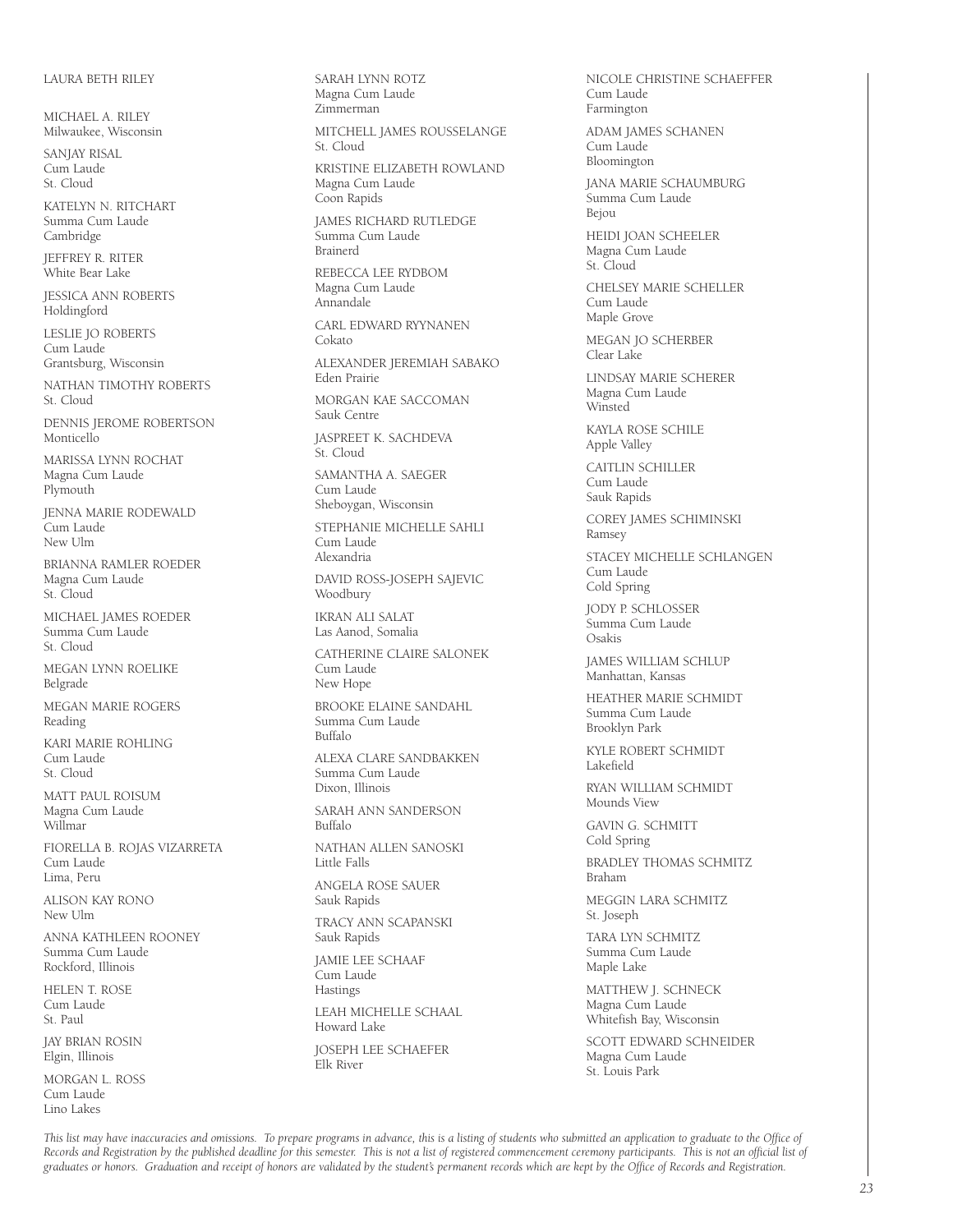CHRISTINE MARIE SCHOTL Magna Cum Laude St. Cloud

CHRIS STEVEN SCHREDER St. Cloud

REBECCA JANE SCHRODER Summa Cum Laude Bloomington

ANGELA K. SCHROEDER Roseville

KYMBERLEE RAE SCHROEDER Willmar

BRITTANY JO SCHUELER Winona

CAMRIN JOY SCHULTZ Minneapolis

CHRISTIE MICHELLE SCHULTZ Cum Laude Coon Rapids

KAYLA MARIE SCHULTZ Sandstone

KYLE MATTHEW SCHULTZ Sandstone

RYAN M. SCHULTZ Magna Cum Laude Sartell

DONALD JOHN SCHULZ Magna Cum Laude Maple Grove

CHRISTINE MARIE SCHUNEMAN Summa Cum Laude Lino Lakes

LAUREN ELIZABETH SCHWARTZ Cum Laude Maple Grove

HOLLY ELIZABETH SCHWEISS Foley

KRYSTAL PATRICE SCOTT Rosemount

RYAN MICHAEL SCULLY Brooklyn Park

CHELSEA KATHERINE SEABURG Alexandria

THOMAS MATTSON SEATON Stillwater

BENJAMIN H. SEGHERS Magna Cum Laude St. Paul

SHANNA MARY SEIDEL Cum Laude Maple Grove

KENDRA LEE SEIFERT New Prague

CHRISTINE MARIE SELANDER Richfield

THOMAS JAMES SELVEY Magna Cum Laude Waconia

MOHAMED SENE St. Cloud

DAVID MALCOLM SERPOSS Summa Cum Laude St. Louis Park

MARY ROSE SERTICH Duluth

GRETCHEN MARY SEUBERT Maple Grove

ERIC MATHEW SEVERSON Roseville

GORDON DOUGLAS SEVERSON Summa Cum Laude Sauk Rapids

NICOLE STEPHANIE SEVIOLA Magna Cum Laude Anoka

MUNA SHAHID St. Cloud

MEEN J. SHAKYA Kathmandu, Nepal

PHILLIP JAMES SHANNON Hastings

SHAN A. SHARIF

YUGAL SHARMA

BRITTANY KAY SHEEHY Waterville

SHEFIU ABIODUN SHONIBARE Woodbury

TREVOR ELLIOT SHEPPARD Lakeville

MATENNIE S. SHERIFF Minneapolis

JAMES ISAAC SHEROUSE Dallas, Texas

KEEGAN CATES SHOUTZ Cum Laude Little Falls

AASHISH SHRESTHA

MOHINEE SHRESTHA Cum Laude Kathmandu, Nepal

RAVI SHRESTHA Summa Cum Laude St. Cloud

SUVECHCHHA SHRESTHA Cum Laude Teku, Kathmandu

MEGAN REBECCA SHUCK Summa Cum Laude Elbow Lake

NICHOLAS W. SIEBEN Sartell

BREANN REBECCA SIEWERT Summa Cum Laude St. Cloud

CAROLINE JEPKOECH SILE St. Cloud

THERESE JANE SIMON Maple Lake

BRYAN Z. SIMONSON Magna Cum Laude Cokato

ERIN ELIZABETH SINDELIR St. Cloud

JUNA SINGH

SUNNY SINGH Cum Laude St. Cloud

KRISTAL EVELYN SINN St. Charles

KELLY MARIE SINTON Magna Cum Laude Champlin

GINA MARIE SIPOLA Cum Laude Aurora

TYLER WESTON SIRUCEK Summa Cum Laude Staples

JYLIAN NICOLE SJURSETH Magna Cum Laude Sauk Rapids

THERESE JEANNE SKILLINGSTAD St. Cloud

MATTHEW D. SKINDELIEN New London

INNA L. SKOGERBOE Fridley

ROSS MICHAEL SKOWRONEK Blaine

MELISSA MARIE SLATER Cum Laude Hinckley

BRANDON D. SMITH Cum Laude Savage

HEATHER MARIE SMITH Cum Laude Champlin

JENNIFER LYNN SMITH Cum Laude Fergus Falls

JEREMY PAUL SMITH Litchfield

KAYLA LYN SMITH Cum Laude St. Cloud

LUCAS JOHN SMITH Adams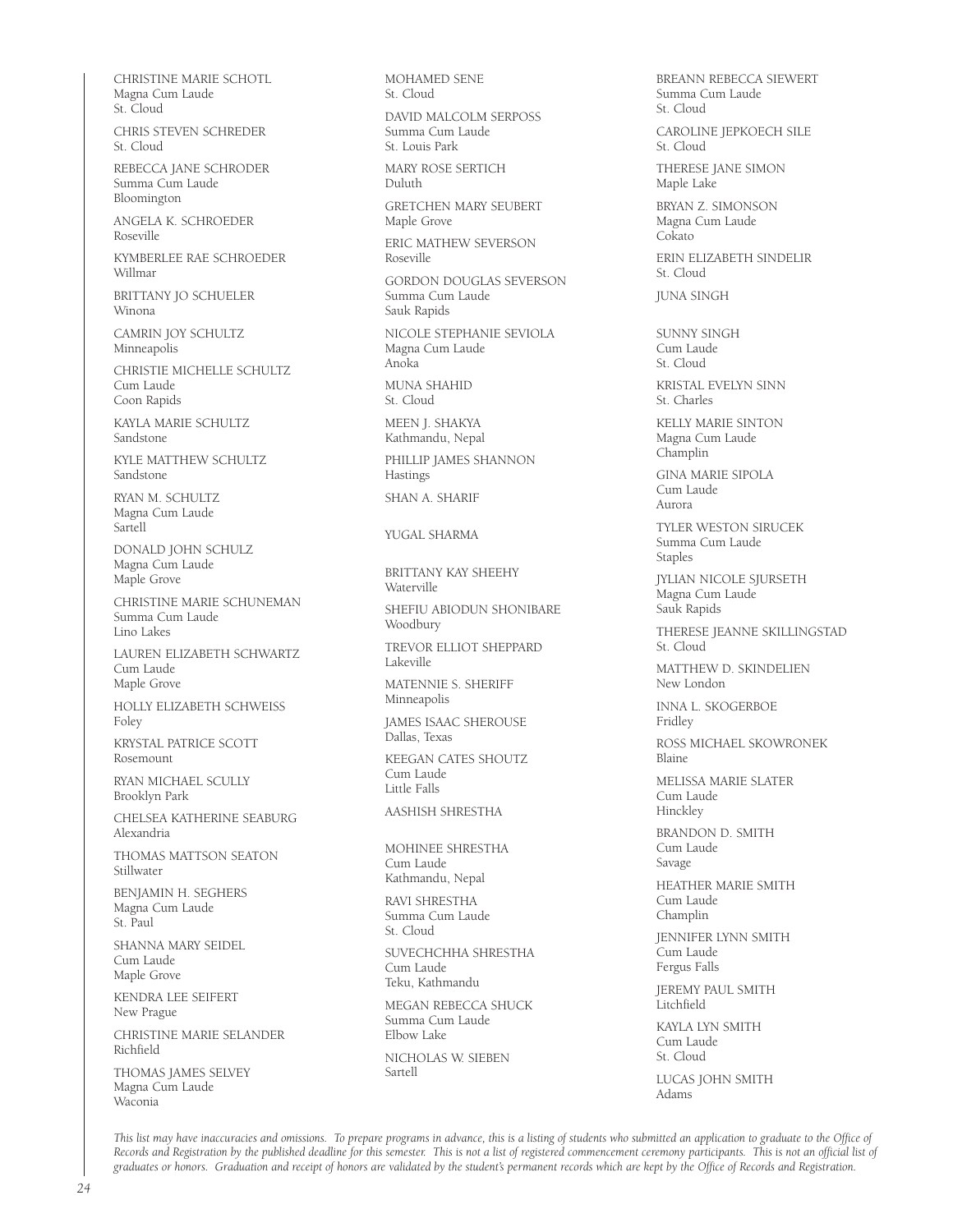ROBIN ANN SMITH Sartell

TAMMY SUE SMITH New Ulm

SEAN ROBERT SMUDA St. Cloud

NICHOLAS JOHN SNELL Andover

SAMANTHA RIANE SNYDER Summa Cum Laude Eden Prairie

LUVSANDULAM SODMANDAKH Cum Laude Ulanbator, Mongolia

RACHEL ANN SOLARZ Cum Laude Albany

PAUL EUGENE SOLBERG Oakdale

RACHEL ANN SOLBERG Summa Cum Laude Thief River Falls

ANNA SOLOMKA Magna Cum Laude St. Cloud

HEND M. SONBOL Cum Laude Brooklyn Park

JENNA MARIE SOPKOWIAK Waseca

DAVID M. SORENSON Edgerton

LEE MICHAEL SORENSON Ramsey

JOHN M. SOWADA Maple Grove

BRETT RICHARD SPARK Elk River

CAROLYN RAE SPECK Cum Laude Trempealeau, Wisconsin

EAMON MICHEL SPIEGELBERG Missoula, Montana

JENNIFER L. SPIES Magna Cum Laude St. Cloud

DEREK JAMES SPODEN Magna Cum Laude Sauk Rapids

KEVIN PATRICK SPOHN Cum Laude Albany

MATIA LEIGH STANG Cum Laude Ellicottville, New York

MICHAEL MARTIN STANGA Deep Haven

KIRSTIN T. STANGER Rockville

SARAH R. STANLEY Summa Cum Laude Coon Rapids

KAREN ELIZABETH STAY

CHRISTINE BELLE STECKLING Magna Cum Laude Sauk Rapids THERESA ANN STEFFENS St. Michael AYRIEL KATHLEEN STEFFES Magna Cum Laude St. Cloud STEPHANIE ANN STEFFL Magna Cum Laude Sleepy Eye VALERIE ELISE STEFFL Summa Cum Laude New Ulm LAURA LYNN STEIN St. Joseph RICHARD J. STEINER White Bear Lake ANNA LEE STEINHOFF Cum Laude Cold Spring ERIC CHRISTOPHER STENNES Magna Cum Laude Rushford AMANDA MAE STEVENS Norwood Young America KYLE JOSEPH STEVENS Racine MARLI C. STEWART Stillwater JORDAN JOHN STOCK Cum Laude St. Cloud NELL M. STORI Magna Cum Laude North Mankato TRENT ALAN STORRY Magna Cum Laude Maple Grove KRISTEN RAE STOTT Magna Cum Laude Radisson, Saskatchewan MATTHEW ALVIN STRADTMANN Atwater GINA RENEE STRAIT Buffalo JENNIFER RUTH STRAND Alexandria

NATHAN CURTIS STRAND Magna Cum Laude Stewart RYAN MATTHEW STRAND Lakeville

CHELSEY ANNE STREICH Springfield

JUSTIN LUKE STRUTHERS Cokato

ANDREW MICHAEL STUECK Madison, Wisconsin

SAMANTHA JOANN STUEVE Magna Cum Laude St. Cloud

TRAVIS THOMAS SUEDEL Grand Forks, North Dakota

ERIN KAY SUFKA Cum Laude St. Cloud

TRISHA MARY SULLIVAN Summa Cum Laude St. Joseph

ZANE TOWNSHEND SULLIVAN Cum Laude Coon Rapids

SCOTT THOMAS SURA St. Cloud

TESS ANN SURAT Summa Cum Laude St. Bonifacius

ALEX MICHAEL SUTHERLAND Big Lake

CHRISTINA LYNN SWAN Cum Laude Chaska

KARA ANN SWAN Sauk Rapids

BRENT REID SWANSON Cold Spring

KENT ALLAN SWANSON Henderson

REBEKAH CHRISTINE SWANSON Magna Cum Laude Nisswa

KELLY I. SWEERE Summa Cum Laude St. Cloud

ANNA R. SWENSON Summa Cum Laude St. Cloud

DANIEL THOMAS SWENSON Crosslake

JILL DIANE BARBARA SWENSON Duluth

STEPHANIE MARY SWENSON Magna Cum Laude Sartell

TARA LYN TALONEN Cum Laude New Prague

MASSA S. TAMBA Brooklyn Park

PATRICK ALFRED TAMBLE Cold Spring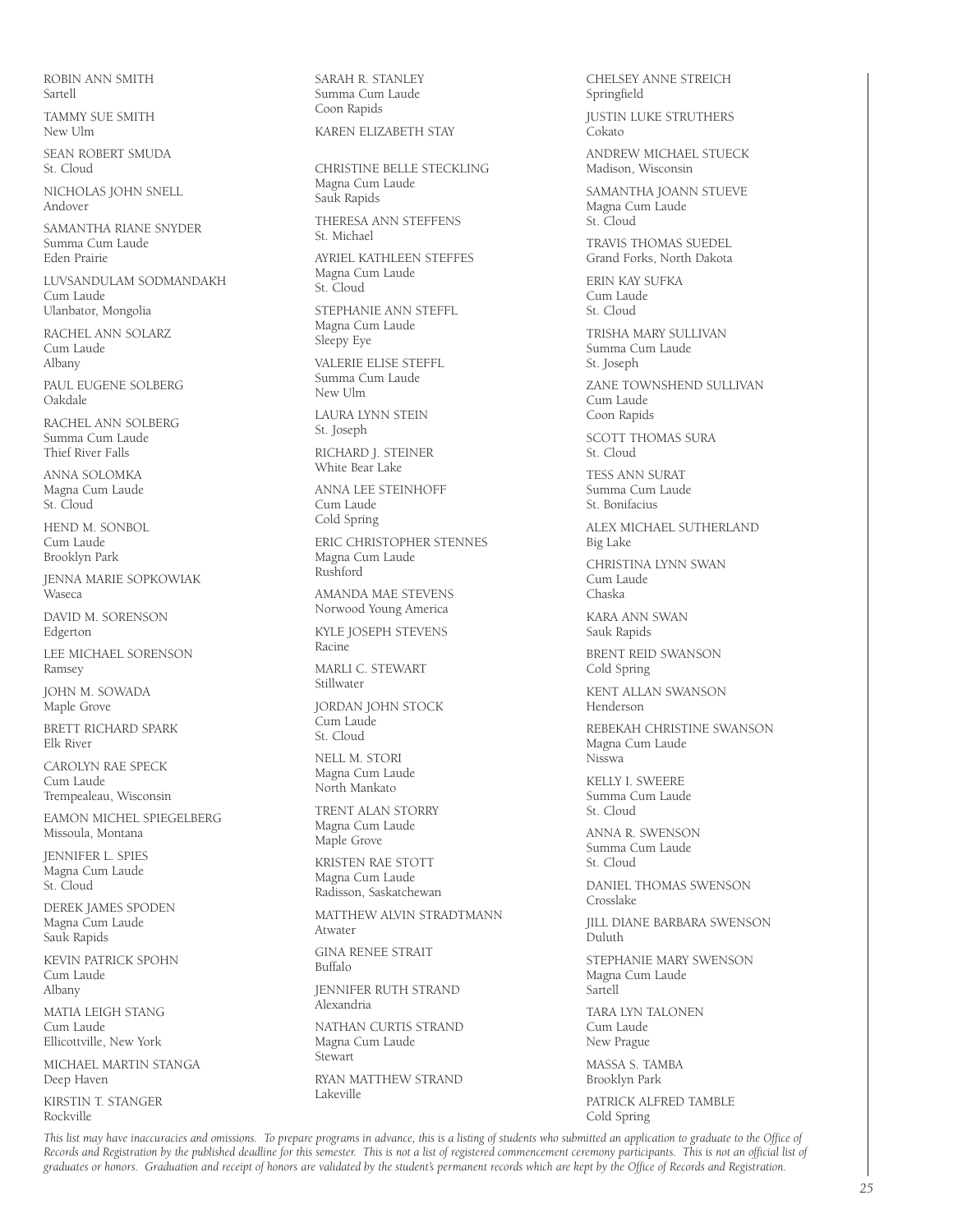MATTHEW JAMES TARALDSEN Duluth

ERIN LYNN TAUER Summa Cum Laude Sartell

MICHAEL DAVID TAVERNA Eagan

HEIDI MARIE TAYLOR Magna Cum Laude Mora

NICHOLAS BRUCE TAYLOR Princeton

BREEANNA MARIE TEIGLAND Cum Laude Little Falls

AARON M. TESCHNER Magna Cum Laude Wahpeton, North Dakota

BRITTNEY JO TESSIN Becker

DIVAS THAPA Cum Laude Kathmandu, Nepal

RAJAN BABU THAPA Magna Cum Laude St. Cloud

SUPRIYA THAPA Cum Laude Nepal

MARIA C. THEISEN Cum Laude New York Mills

DANIEL ALLEN THELL Magna Cum Laude Holdingford

KIRSTEN HOPE THEN Royalton

BLAKE C. THOENNES St. Cloud

MARQUS ALLEN THOMAS Oakdale

RAFITO LORENZO THOMAS St. Cloud

TROY MATHIAS THOMES Cold Spring

RYAN MICHAEL THOMFORD Cum Laude Zumbrota

KYLE HOLT THOMPSON Cum Laude Hermantown

PATRICIA KATHLEEN THURMER Magna Cum Laude Blaine

ANTHONY LEE TIDEMAN Isle

ANN ELIZABETH TIMM Magna Cum Laude Brooklyn Park

SHARDAY MARIE TIMM Cum Laude Maple Grove

TRIZER AKINYI TINDI Cum Laude Kisumu, Kenya

KATHLEEN MARGARET TOENSING Brooklyn Park

JOSHUA M. TOKAR Elk River

PETER TOMALA Summa Cum Laude Columbia Heights

WAI YAN DAPHINE TONG Magna Cum Laude Hong Kong

ADRIYN JAMES TORGUSON St. Michael

ASHLEY MARIE TOUSIGNANT Faribault

SANJA TRAJKOVSKA Skopje, Macedonia

PHI TRAN Cum Laude Ham Lake

MOHAMED CHERIF TRAORE Bamaka, Mali

WADE MICHAEL TRAPHAGEN Worthington

AMY KATHRYN TRETTEL Summa Cum Laude Little Falls

STEPHANIE LYNN TRIMBLE

JONATHAN ROBERT TRNKA Cum Laude Lonsdale

HEIDI LUANN TRUTWIN

MARNIE NICHOLE TUENGE Magna Cum Laude Stillwater

SUMIT RAJ TULADHAR Cum Laude Kathmandu, Nepal

JOSHUA ROLLAND TULIEN Shoreview

ANDREA KACIA TURNER Balsam Lake, Wisconsin

ADAM ROBERT UDELHOVEN Apple Valley

ADAM ARTHUR ULBRICHT Melrose

LISA MARIE UNDESSER Magna Cum Laude Olivia

CRYSTAL LEE UPHOFF Cum Laude Albany

#### KATRINA RUTH LEUKUMA VAARA

DESTINY J. VADNAIS Cum Laude Little Falls

MADILYN ANN VAITH Hastings

TINA MARIE VAN DYN HOVEN Summa Cum Laude Kaukauna, Wisconsin

AMANDA R. VAN LITH Cum Laude Annandale

BOBBI JO VAN MUYDEN Cum Laude Buffalo

MEGAN MARIE VAN ZUILEN Magna Cum Laude Faribault

CLAIRE ELISE VANDER EYK Cum Laude St. Cloud

CHRISTOPHER JAMES VANKEULEN Rogers

MEGAN LYNN VANVLEET Cum Laude St. Cloud

VILOSHANAKUMARAN VEERAMANI Cum Laude St. Cloud

HEATHER LAURA VENEM Cum Laude Eagle Lake

MICHAEL AARON VICKROY

KELLY RACHAEL VIEAU Summa Cum Laude Delano

CRISTINA M. VILLELLA Shoreview

LUCAS J. VOCELKA Cum Laude Rice Lake, Wisconsin

DAVID GREGORY VOIGT St. Cloud

JORDAN T. VOLKENANT Milbank, South Dakota

RACHEL ANN VOPATEK Summa Cum Laude Little Falls

JESSICA JANE VOSBERG Cum Laude Little Falls

BRITTANY DAWN VOTH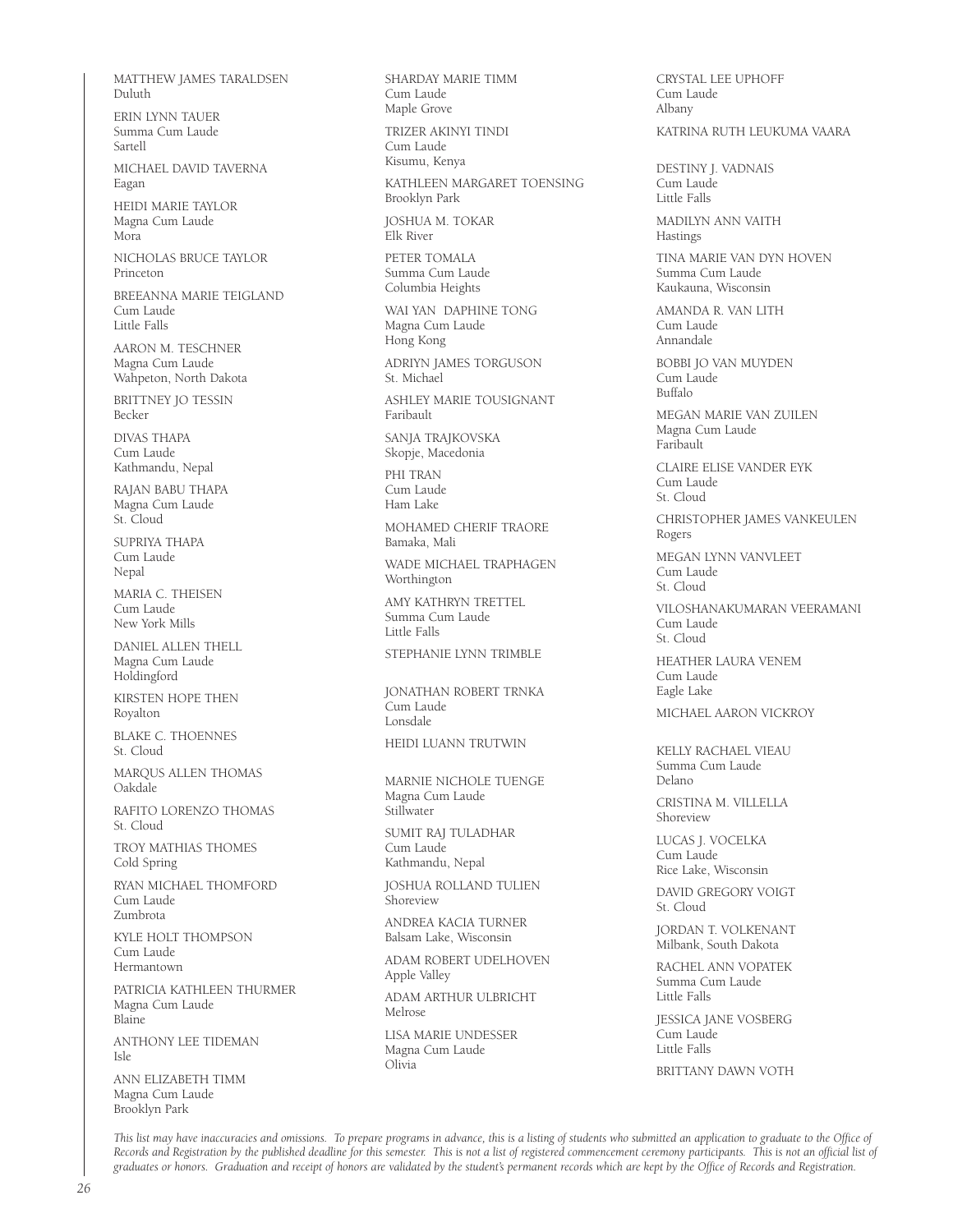QUANG NGOC VU Magna Cum Laude Burnsville

BUN VUE Minneapolis

JILL CHRISTINE WAGENMAN Dunnell

JESSICA LEE WAGNER Summa Cum Laude Winthrop

ASHLEY ANN WALDOCK Magna Cum Laude Little Falls

MICHAEL DAVID WALENTINY Cum Laude Ramsey

CHRISTINE ELIZABETH WALKER Cum Laude Chanhassen

STEPHEN BRADY WALKER St. Cloud

BENJAMIN CARL WALLACE Elk River

BRIANNA MARIE WALTER Summa Cum Laude Sauk Rapids

SIMIN WANG Cum Laude

TAMARA JOY WARD Magna Cum Laude  $B<sub>u</sub>$ ffalo

WHITNEY LAUREN WARD Andover

TRISTA MARIE WARNERT Sauk Rapids

RYAN JAMES WATELAND Breckenridge

ZACHARY HAWKS WATERMAN Lakeville

NICHOLAS DAVID WEAVER Marshall, Michigan

DANIEL DAVID WEBER Cum Laude St. Joseph

JONATHAN ROBERT WEBER Magna Cum Laude St. Cloud

SHANE MICHAEL WEED Cum Laude Coon Rapids

ALICIA DANIELLE WEGMAN Magna Cum Laude Inver Grove Heights

BEVERLY A WELLE Summa Cum Laude Fort Ripley

DARRIN MICHAEL WELLE Little Falls

ERIN MICHELLE WELLE Magna Cum Laude Melrose ZACHARIAH AARON WELLS Dassel AMANDA HARRIET WENNER Summa Cum Laude Otsego NATHAN ALLEN WENTZLAFF Henderson MARK A. WERBOWSKI Elk River STACEY LYNN WERNER Wausau, Wisconsin MICHAEL SCOTT WERSAL Cum Laude Eagan ASHLEY CHRISTINE WERZ Magna Cum Laude Apple Valley TARA KAY WESTBY Britt JASON DONALD WESTER BRIAN MICHAEL WESTGARD Cum Laude Blaine MARTIN ROBERT WEYGAND Stacy KENT RICHARD WHITCOMB Grove City HEATHER MARIE WHITE Cum Laude Prior Lake DANIELLE THERESE WICKER St. Cloud MARK D. WIENHOLD Cum Laude Long Prairie KRISTIN ANN WIERSGALLA Rogers ELIZABETH ANN WILCOX Magna Cum Laude Brainerd AMANDA JEAN WILKENS Magna Cum Laude Grygla LISA MAELYNN WILKINSON Magna Cum Laude St. Cloud JEFFREY WILLARD Summa Cum Laude Cold Spring MICHAEL JAMES WILLERT Summa Cum Laude Annandale

JOSHUA DAVID WILLIAMS Banks, Oregon

NICOLE MARIE WILLIAMS Summa Cum Laude Bloomington

TIMOTHY K. WILLIAMS Cum Laude Alexandria

RACHEL ELIZABETH WILLIS Summa Cum Laude Mounds View

JONATHAN MARK WILSON Magna Cum Laude Vadnais Heights

MARSHALL DOUGLAS WILSON Eagan

ADRIANE MARIE WIMMER Pine City

SARA THERESE WINDHOLZ South St. Paul

LAUREN ELIZABETH WINDSCHITL Magna Cum Laude Northfield

RACHEL MARIE WINKELMAN Magna Cum Laude Freeport

ANDRIA CLAUDINE WINTERHALTER Summa Cum Laude Coon Rapids

SARAH JOY WITTE Ham Lake

ERIK JONATHAN WIXON St. Cloud

MICHAEL JOHN WOCHNICK Summa Cum Laude Little Falls

ELIZABETH CONSTANCE WOGEN St. Cloud

NATHAN SCOTT WOHLERS Stillwater

PAULA VIVIAN WOISCHKE St. Cloud

NICOLE MARIE WOLAK St. Cloud

JACOB JOHN WOLF Cum Laude Rice

DANIEL MICHAEL WOLFF

KATHERINE BRITTINGHAM WOOD Magna Cum Laude Lakeville

LAURA SADIE WOODS Cum Laude Chanhassen

KPETEH GADALA WORLOMA Monrovia, Liberia

SADIE JO WORM Magna Cum Laude Richmond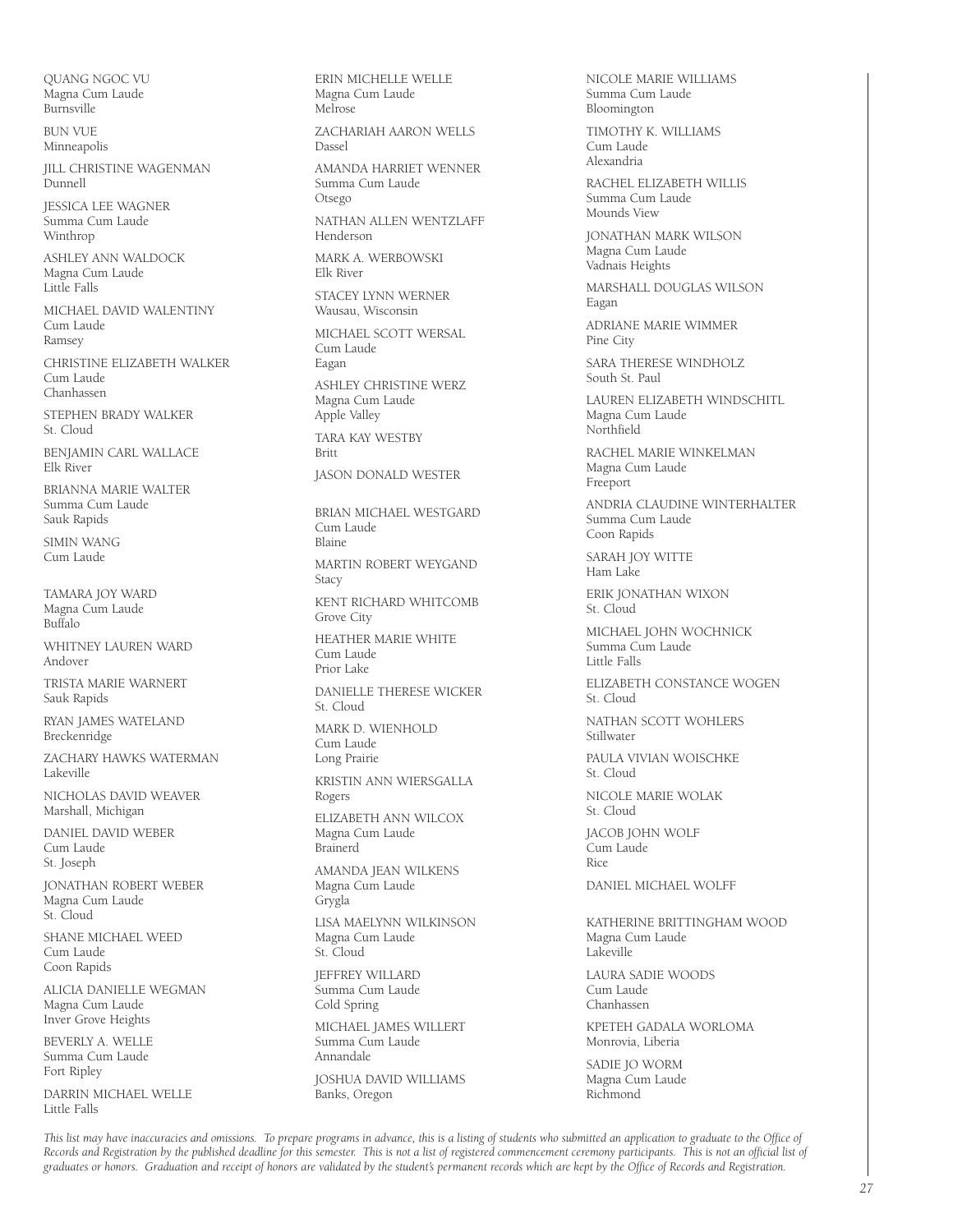ANDREA MARIE WORTZ Magna Cum Laude Fairfax

DAVID NATHAN WREDBERG

TAMARA KIMBERLY WUDINICH Cum Laude Upsala ERIK JACOB WUOLLET Cum Laude Dassel

BRITTANY LYN WURM Summa Cum Laude Brooklyn Park/Maple Lake

KAO XIONG St. Paul

VUE XIONG St. Paul

PAAJ KUB YANG Brooklyn Park

JONG HOE YEE Magna Cum Laude Petaling Jaya, Selangor

JEFFREY CRAYTON YELVERTON

MATTHEW GEORGE YONKOVICH Magna Cum Laude Blue Earth

TSUYOSHI YOSHII

AMBER NICOLE YOUNG Summa Cum Laude Lyle GREGORY SCOTT YOUNG Savage

EZEKIEL EDWARDO ZABERTINI Summa Cum Laude Rochester

KENDRA ROSE ZAPZALKA Holdingford

MEGAN LEANNE ZASTERA Summa Cum Laude Pine City

ANDREW JON ZAWACKI Becker

CHRISTY MARIE ZIETLOW Little Canada

MORGAN ALEXANDRIA ZIRBES NOVAK Cum Laude Avon

EMILY JO ZITZLOFF Cum Laude Plymouth

JOSHUA J. ZWILLING St. Cloud

### Associate

RANDY P. AASER Summa Cum Laude Brooklyn Center

AMBER ELAINE ARNOLDY Brainerd

MILES DEAN BECKNER KELLEN JON BLOOM Magna Cum Laude Burnsville

YAJAIRA GLORIEL CASILLAS Magna Cum Laude Northfield

DESIRAE D. DEMMINGS Cum Laude Braham

BRONTE CARRIN DOHM Summa Cum Laude Milaca

JOSHUA ALAN EISENBACHER

CRISTINA ANN FALKENBERG Lakeville

KYLE STEVEN HEIDENREICH Cum Laude

ANDREW DOUGLAS HILDRE Ramsey

SAMUEL THOMAS ITEN St. Cloud

LLOYD MBINDYO KELI North Branch

ERIC ALAN LINDMEIER Sauk Rapids

SARAH E. MASELTER St. Cloud

JOSEPH W. MISHLER Cum Laude Circle Pines

ANDREA JANE NYQUIST Onamia

ELIZABETH MARIA OKLAND

ABDISAMED A. OMAR

REESE E. PETERSEN Summa Cum Laude Sartell CHAD EDWARD RASSETT Oakdale MATTHEW JOHN SCHOCHOW

MELISSA MARIE SCHOOLEY Cottage Grove ANDREW NICHOLAS TRI

MELISSA SUE ANTONY WELSH Sartell MARLEY ROSE WOOD Sartell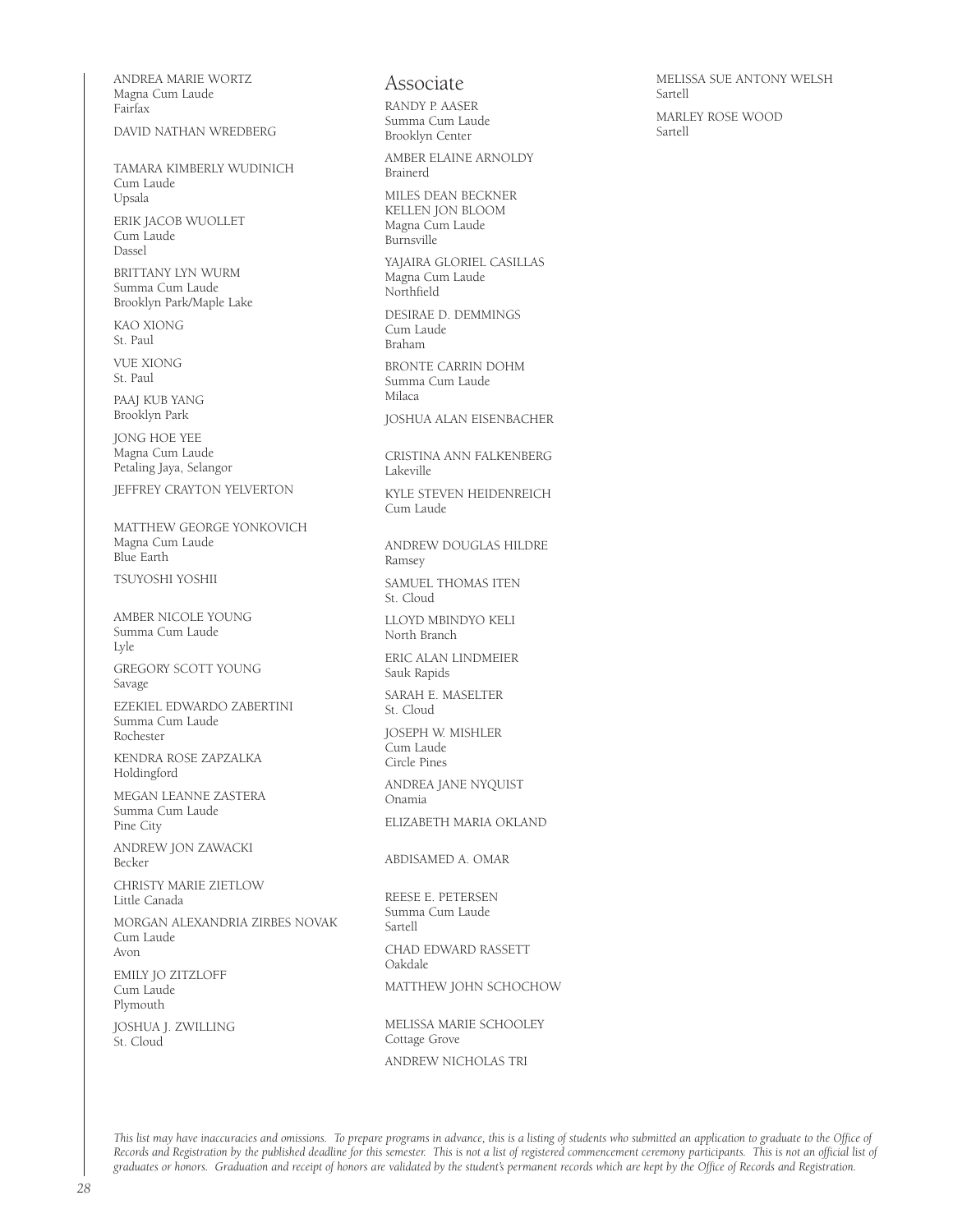The custom of wearing a distinctive dress for academic ceremonies goes back to the Middle Ages, when long-sleeved, hooded gowns were necessary for warmth in the unheated stone colleges. Academic costume is at present worn in the United States by persons taking part in academic ceremonies in general, at commencement ceremonies, at baccalaureate services, and at various inauguration ceremonies.

# *GOWNS*

The bachelor's gown is a relatively simple kind falling in straight lines from a fairly elaborate yoke. Its distinguishing characteristic is the long pointed sleeves. The master's gown is similar, except for the sleeves. The doctor's gown is an elaborate costume marked by velvet panels down the front and around the neck as well as by three bars of the same material on the bell-shaped sleeves.

# *HOODS*

The greatest degree of symbolism is shown by the hood. Undergraduates here do not wear the hood. Graduate student hoods have velvet edging which indicates the area of specialization. The inside of the hood is satin and indicates by its color the college or university which granted the degree. St. Cloud State University's colors are deep cardinal red and black.

# *CAPS*

The square "Oxford cap" or mortarboard of serge or broadcloth with a stiff crown is worn for most degrees. The tassel that hangs to the side is switched from the right to the left when the degree is awarded.

# *TASSELS*

Undergraduate tassels are St. Cloud State University's colors of cardinal red and black. The tassel is switched from the right to the left when the degree is awarded. Graduate tassels indicate the degree: master of arts (white), master of business administration (brown), master of science (yellow gold), and specialist (blue).

# *HONOR CORDS*

The color of the honor cord indicates the level of academic achievement: Cum Laude (red), Magna Cum Laude (silver), and Summa Cum Laude (gold).

Students who accomplish a high level of academic achievement, as reflected by their grade point average, receive distinction as follows.

*Grade Point Average:* 3.25-3.49 *Cum Laude* 3.75 or higher *Summa Cum Laude*

3.5-3.74 *Magna Cum Laude*

NOTE: Since programs are prepared in advance of the receipt of final grades, the listing of graduates and award recipients may, in some instances, be inaccurate. Also, in addition to GPA, there are minimum credit requirements to graduate with honors. The fact of graduation and the receipt of honors are validated by the students' permanent records which are kept by the Office of Records and Registration.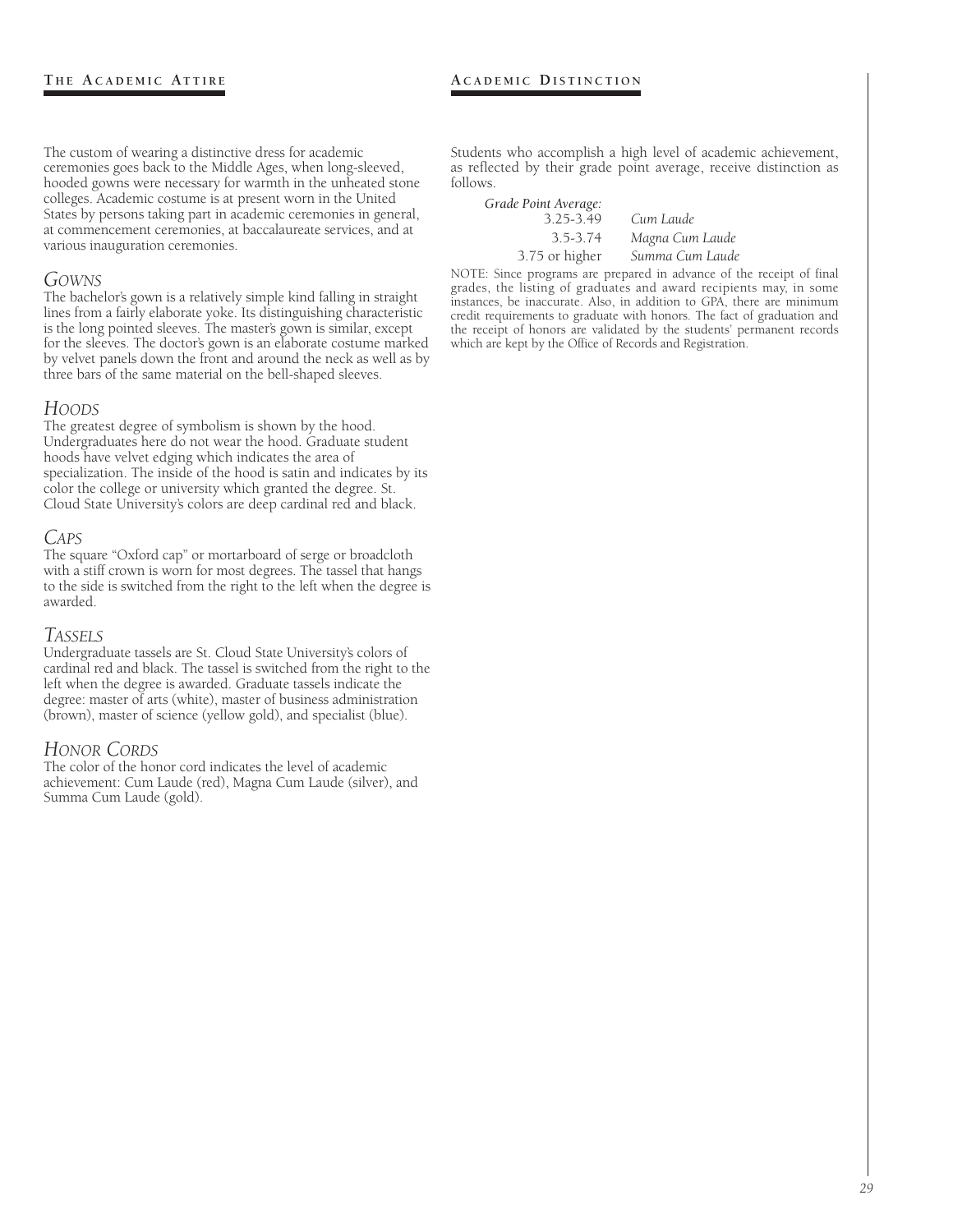The commencement ceremony as a whole affirms the value of learning to society, recognizes the cooperation of many people, on and off the campus, who have contributed to the learning enterprise and, above all, celebrates the effort and achievement (symbolized by diplomas, degrees and dress) of the graduates themselves.

#### *UNIVERSITY SEAL*

The university seal was redesigned in 2001 and portrays the cupola that sits atop Riverview Building, surrounded by oak leaves. The visuals were chosen to illustrate SCSU's long history of teacher preparation (Riverview was built to serve as the lab school for St. Cloud Normal School students to teach area children) and the university's location on the oak-crowned banks of the Mississippi River.

#### *COUNTRY FLAGS*

The U.S. flag is displayed in the center of the building, above graduate seating. The flags on either side of the university seal banner represent countries which host St. Cloud State University semester-long study-abroad programs: Australia, Chile, China, England, Germany, Japan, South Africa and South Korea. Additional national flags on display, as recognized by the United Nations, represent the home countries of more than 1,000 international students from over 80 countries attend St. Cloud State University. We especially welcome to St. Cloud the families of graduating international students.

# *COLLEGE BANNERS*

The college banners are carried in by faculty marshals representing each of the five colleges of the university. Merle Sykora, professor emeritus of art, designed the colorful banners depicting the College of Business (drab), College of Education (light blue, lemon, sage green), College of Fine Arts and Humanities (white, brown crimson, pink, silver gray, dark blue), College of Science and Engineering (orange, golden yellow) and College of Social Sciences (citron, copper).

### *THE MACE*

The mace originated as a staff or club used in the Middle Ages for breaking armor. It evolved into a ceremonial symbol of authority used in legislative bodies, universities, and other governmental units.

The university mace was created by David Landwehr out of the white cedar flag pole from Old Main which was built in 1875 and razed in the late 1940s. The carved designs on the mace head which are decorated with gold leaf symbolize the five colleges of the university and were created by Merle Sykora, professor emeritus of art.

# *THE PRESIDENTIAL MEDALLION*

The presidential medallion worn by President Earl H. Potter III was created in 2002 by SCSU faculty emeritus, Dr. James Roy. This multi-dimensional medallion incorporates the new SCSU seal and sits upon a plate of rhodium-plated sterling silver. The central portion of the medallion has been created from cast 14K gold and is festooned with four deep red garnet stones.

Dr. James Roy served as chair of the SCSU Department of Visual Arts from 1964-1992 and retired in 1994. Previously, Dr. Roy designed the original presidential medallion which is now housed in university archives, as well as medallions for the Chancellor of the Minnesota State University System, Metropolitan State University and Minnesota State University–Akita in Japan.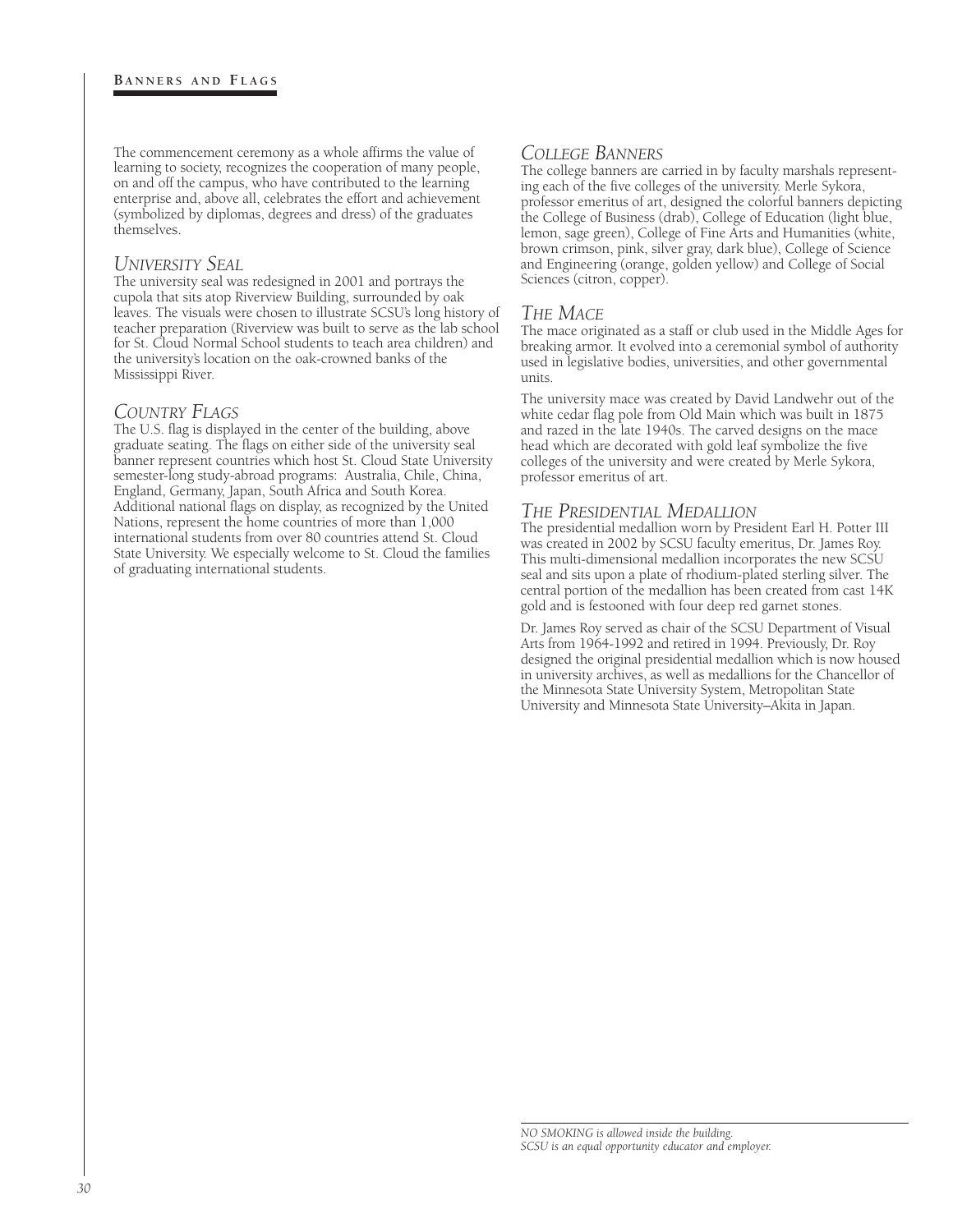# MINNESOTA STATE COLLEGES AND UNIVERSITIES BOARD OF TRUSTEES



The Honorable Duane Benson *Minneapolis*

The Honorable Cheryl Dickson *St. Paul*

The Honorable Jacob Englund *Edina*

The Honorable Christopher Frederick *Mankato*

The Honorable Ruth Grendahl *Apple Valley*

The Honorable Clarence Hightower *St. Paul*

The Honorable Dan McElroy *St. Paul*

The Honorable David Olson *St. Paul*

The Honorable David Paskach *Cottonwood*

The Honorable Thomas Renier *Duluth*

The Honorable Christine Rice *Lake Elmo*

The Honorable Louise Sundin *Minneapolis*

The Honorable C. Scott Thiss *Edina*

The Honorable Terri Thomas *Rochester*

The Honorable James Van Houten *Minneapolis*